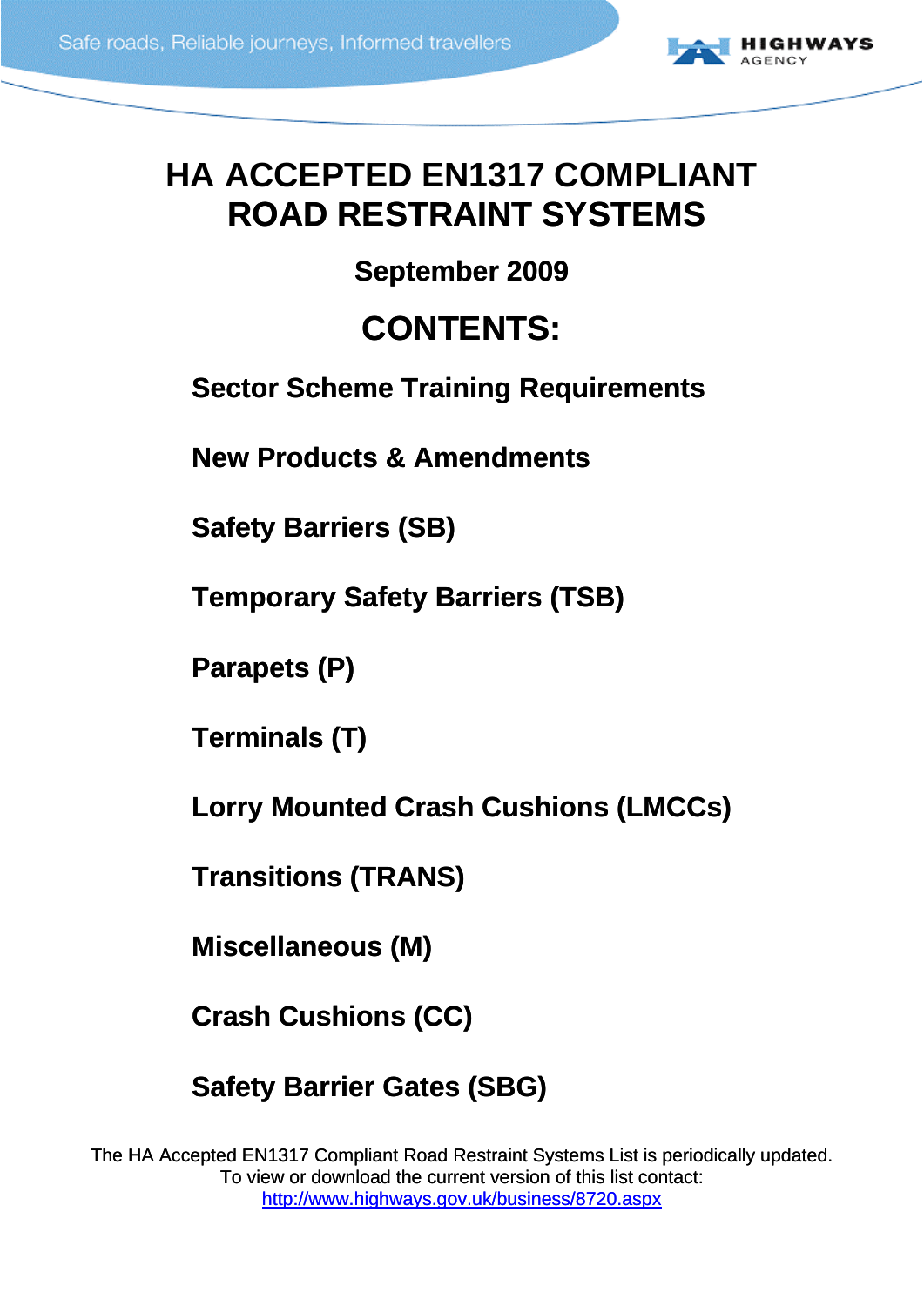## <span id="page-1-0"></span>**Sector Scheme Training Requirements**

#### **Note from TD19/06:**

1.17 All VRS installed for use on the Trunk Road network, and on all roads in Northern Ireland, must be installed and maintained by qualified personnel in accordance with Sector Schemes 2B and 5B (see Appendix A of MCHW-1), where these schemes are applicable. VRS, such as concrete safety barrier, that are not covered by these Sector Schemes must be installed and maintained by suitably trained and experienced personnel.

### **New Products – September 2009**

#### **Safety Barriers (Permanent and Temporary)**

- Delta Bloc; Delta Bloc 80/4m (K120)
- Delta Bloc; Delta Bloc 90 Step/6m (K220)
- Delta Bloc; Delta Bloc 80 AS-R/6m (K180)
- Delta Bloc; Delta Bloc 100S/6m (K220)
- Highway Care; BarrierGuard 800 steel barrier 12m anchors
- **Safety Barriers (Permanent)** 
	- Hill and Smith; Flex-Beam Plus single sided at 1.6m post spacing
	- Holgate Fencing (Ire); Safence Guard Rail 3-rope system at 2.5m post spacing
	- Holgate Fencing (Ire); Safence 4R.I. 4-rope system at 2.5m post spacing
	- SafeRoad BLG; Balmerguard safety fence
- **Transition** 
	- DeltaBloc; DeltaBloc SafeLink (DB100S to DB 90Step)
	- SafeRoad BLG: Balmerflex Transition
- **Lorry Mounted Crash Cushions** 
	- Acklea Ltd; Scorpion Lorry Mounted Crash Cushion

**Note:** For further details on these systems, please see relevant section within the HA Accepted EN1317 Compliant Road Restraint Systems List.

## **Relisted Products**

- **Safety Barriers** 
	- CORUS; N2W4 Vetex at 2.0m centres
	- CORUS; N2W4 Vetex at 2.5m centres
	-

## **Amendments**

- QUEST and QUADGUARD crash cushions now CE marked
- All 'Balmer Lindley' products now listed as 'SafeRoad BLG'.
- S-A-B H2 Gate is now distributed by Highway Care.
- Highway Care's 'X-Tension 110' terminal, renamed as the 'Xtension 110'

#### **[Return to Contents](#page-0-0)**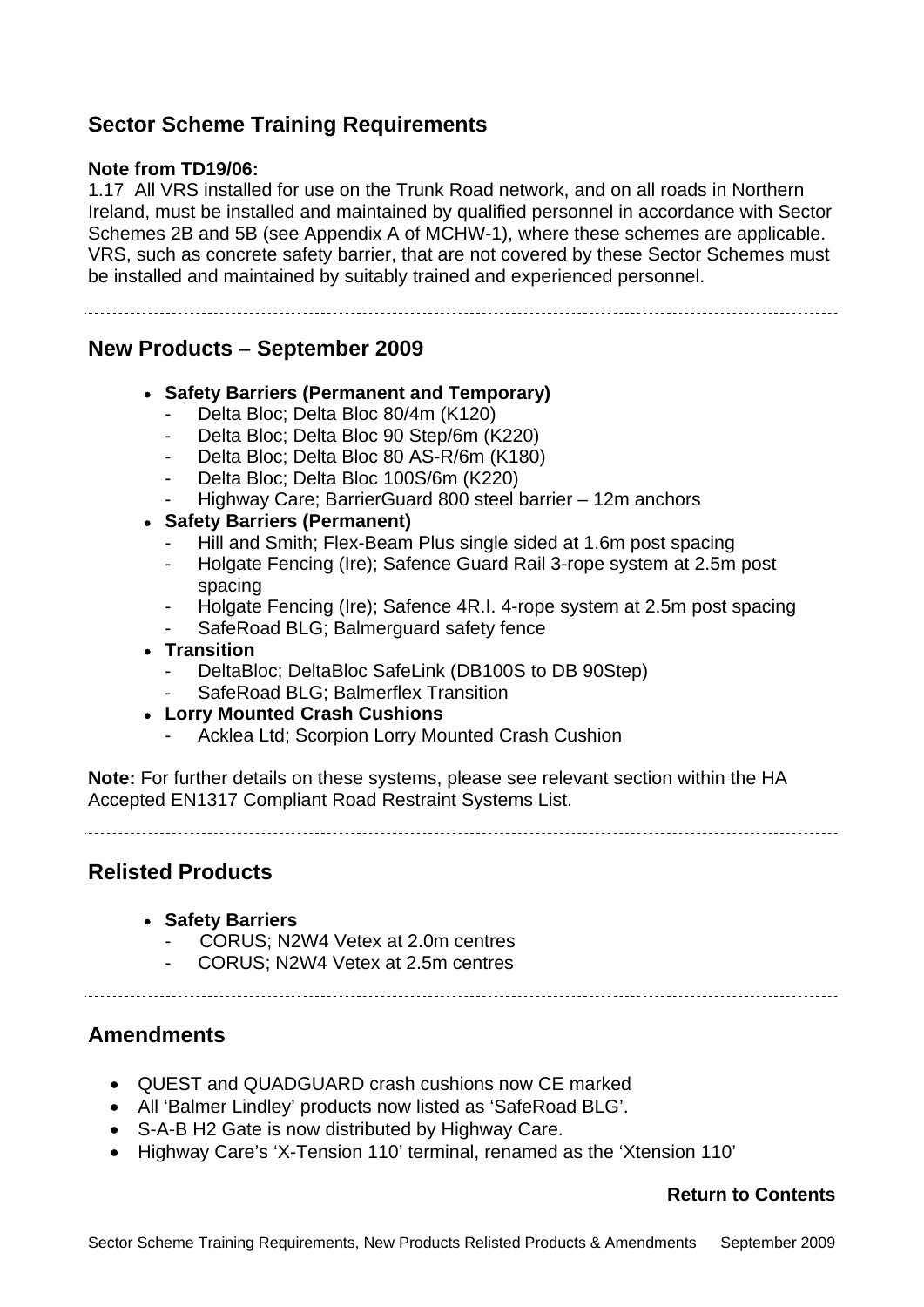## <span id="page-2-0"></span>*SAFETY BARRIERS*

**The following Safety Barriers have been successfully tested to meet the requirements of BS EN 1317 -1 and -2 and are acceptable for use on the Highways Agency Trunk Road Network for the Containment Performance Class and Working Width Class stated below. Please note: that all safety barriers must be installed by qualified personnel in accordance with sector scheme 2B or 21. The Safety Barriers shall comply with the manufacturers Specification, component descriptions and Installation procedures. Further information on Impact Severity Levels for the product and copies of documents and drawings can be obtained from the Promoter.**

| <b>Safety Barrier Type</b>                                     | <b>Containment Performance Class</b> | <b>Working Width Class</b>                                                  | <b>ASI</b>   | Name and Address of Promoter                                                                                                           | <b>CE Marked</b> |
|----------------------------------------------------------------|--------------------------------------|-----------------------------------------------------------------------------|--------------|----------------------------------------------------------------------------------------------------------------------------------------|------------------|
| <b>Higher Vertical</b><br>Concrete Barrier<br>(HVCB)           | H <sub>4</sub> a                     | W <sub>5</sub>                                                              | $\mathsf{C}$ | Please contact an appropriate Manufacturer/ Contractor<br>for details including information on construction.                           |                  |
| <b>Vertical Concrete</b><br>Barrier (VCB)                      | N <sub>2</sub>                       | W <sub>1</sub>                                                              | $\mathsf{C}$ | Please contact an appropriate Manufacturer/ Contractor<br>for details including information on construction.                           |                  |
| Double Rail Open<br>Box Beam (DROBB)                           | H1                                   | W <sub>4</sub>                                                              | B            | Please contact any of the Promoters listed below for<br>details including information on construction,<br>connections and transitions. |                  |
| Single Sided Open<br>Box Beam (SSOBB)                          | N <sub>2</sub>                       | With post centres at 1.2m the<br>Working Width Class is:<br>W <sub>4</sub>  | B            | Please contact any of the Promoters listed below for<br>details including information on construction,<br>connections and transitions. |                  |
|                                                                |                                      | With post centres at 2.4m the<br>Working Width Class is:<br>W <sub>5</sub>  | B            |                                                                                                                                        |                  |
| Double Sided Open<br>Box Beam (DSOBB)                          | N <sub>2</sub>                       | With post centres at 1.2m the<br>Working Width Class is:<br>W <sub>4</sub>  | B            | Please contact any of the Promoters listed below for<br>details including information on construction,<br>connections and transitions. |                  |
|                                                                |                                      | With post centres at 2.4m<br>then the Working Width Class<br>W <sub>5</sub> | B            |                                                                                                                                        |                  |
| Single Sided<br>Tensioned<br><b>Corrugated Beam</b><br>(SSTCB) | N <sub>2</sub>                       | With post centres at 3.2m the<br>Working Width Class is:<br>W <sub>6</sub>  | A            | Please contact any of the Promoters listed below for<br>details including information on construction,<br>connections and transitions. |                  |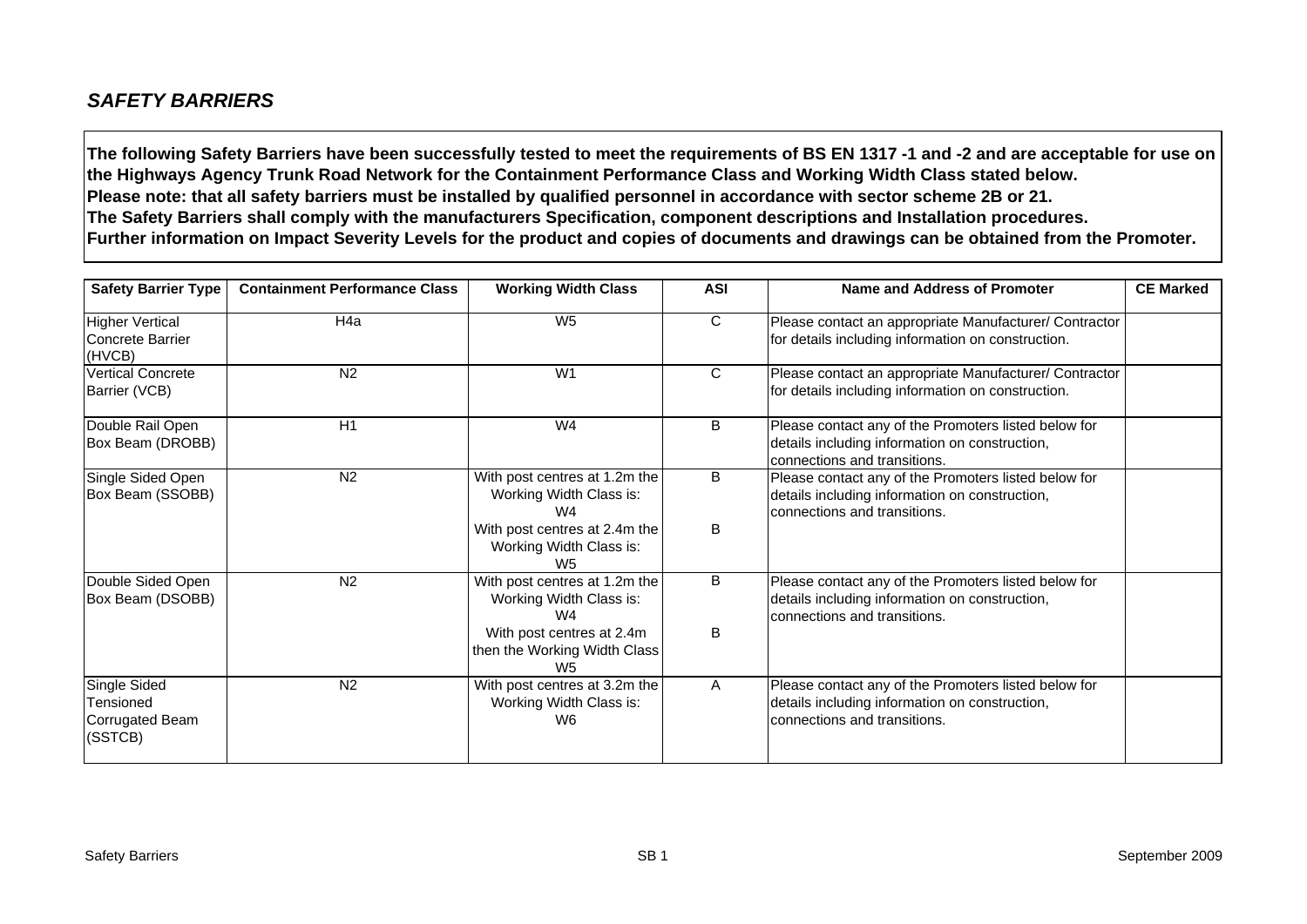| <b>Safety Barrier Type</b>                               | <b>Containment Performance Class</b> | <b>Working Width Class</b>                                     | ASI     | Name and Address of Promoter                                                                                                           | <b>CE Marked</b> |
|----------------------------------------------------------|--------------------------------------|----------------------------------------------------------------|---------|----------------------------------------------------------------------------------------------------------------------------------------|------------------|
| Double Sided<br>Tensioned<br>Corrugated Beam<br>I(DSTCB) | N <sub>2</sub>                       | With post centres at 3.2m the<br>Working Width Class is:<br>W6 | Unknown | Please contact any of the Promoters listed below for<br>details including information on construction,<br>connections and transitions. |                  |

**The Promoters for the above Double Rail Open Box Beam (DROBB), Single Sided Open Box Beam (SSOBB), Double Sided Open Box Beam (DSOBB), Single Sided Tensioned Corrugated Beam (SSTCB) and Double Sided Tensioned Corrugated Beam (DSTCB) are listed below. Please contact these Promoters for all enquiries concerning these safety barrier systems and associated connections and transitions and detailed and general arrangement drawings**

| <b>Clipstone Services Limited</b> | Corus CEP                             | Corus Tubes               |  |
|-----------------------------------|---------------------------------------|---------------------------|--|
| Units J & K                       | Corus Distribution & Building Systems | <b>PO Box 101</b>         |  |
| <b>Clipstone Holding Centre</b>   | Llanwern Works                        | <b>Weldon Road</b>        |  |
| <b>Clipstone Village</b>          | Newport                               | Corby                     |  |
| Mansfield                         | <b>NP194QZ</b>                        | Northants                 |  |
| Nottinghamshire                   |                                       | <b>NN17 5UA</b>           |  |
| <b>NG21 9AP</b>                   | Tel. 01633 290011 (CEP Sales)         | Tel. 01536 402121         |  |
| Tel. 01623 420188                 | e mail: saferoads@corusgroup.com      | corustubes@corusgroup.com |  |
| Hill and Smith Ltd.               | SafeRoad BLG Ltd.                     |                           |  |
| Springvale Avenue                 | Dragonby Vale                         |                           |  |
| Bilston                           | <b>Enterprise Park</b>                |                           |  |
| Wolverhampton                     | Manaberg Way                          |                           |  |
| WV 0QL                            | Scunthorpe                            |                           |  |
|                                   | North Lincolnshire                    |                           |  |
| Tel. 01902 499400                 | <b>DN15 8XF</b>                       |                           |  |
| Fax: 01902 499419                 | Tel. 01724 289119                     |                           |  |
| e mail: steve@hill-smith.co.uk    | e mail: john.smith@saferoadblg.co.uk  |                           |  |
| Web site: www.hill-smith.co.uk    |                                       |                           |  |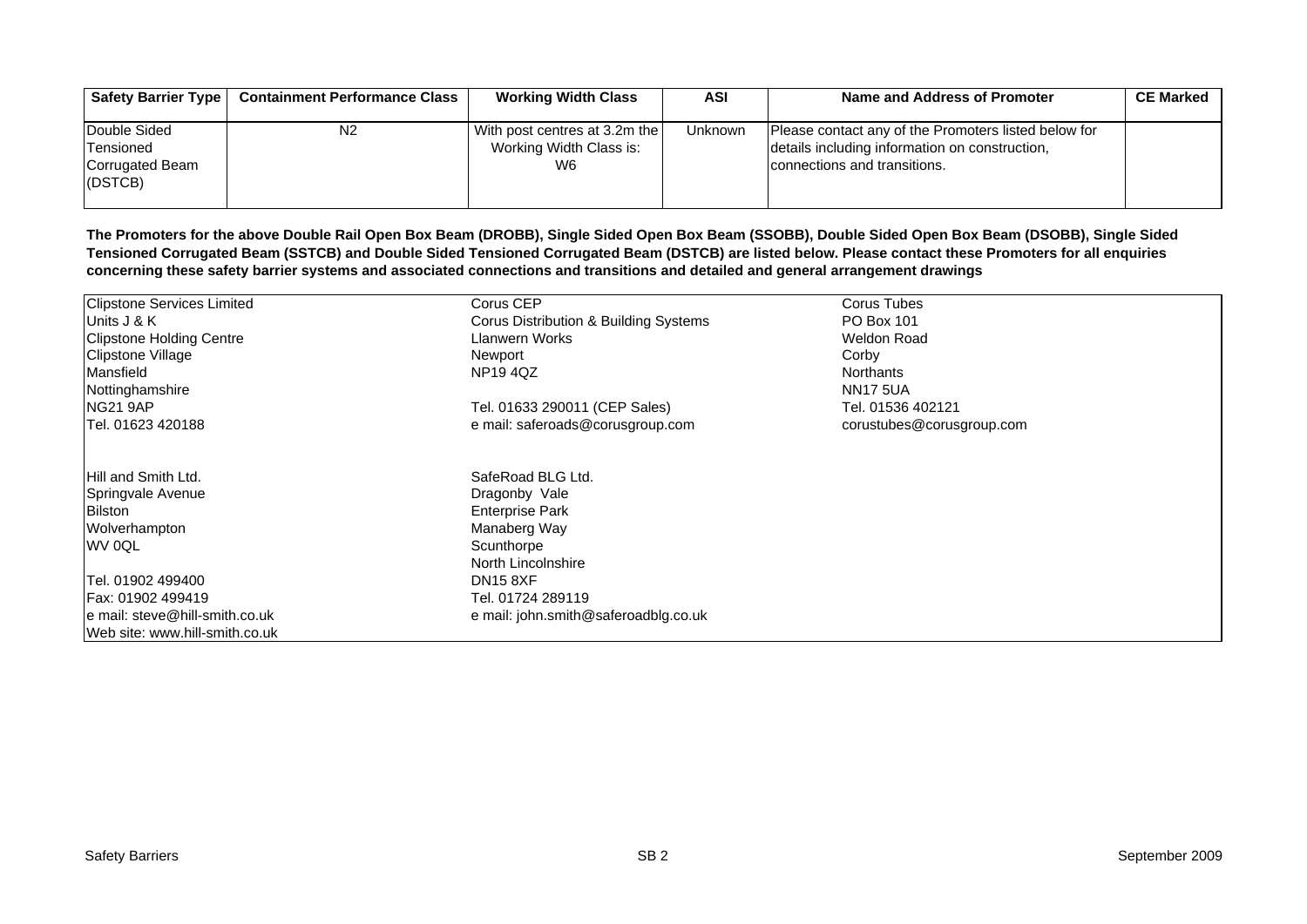| <b>Safety Barrier Type</b>                                                                             | <b>Containment Performance Class</b> | <b>Working Width Class</b> | <b>ASI</b>     | <b>Name and Address of Promoter</b>                                                                                                                                                                                                        | <b>CE Marked</b> |
|--------------------------------------------------------------------------------------------------------|--------------------------------------|----------------------------|----------------|--------------------------------------------------------------------------------------------------------------------------------------------------------------------------------------------------------------------------------------------|------------------|
| <b>System Spengler</b><br>Double Sided Precast<br>Concrete Barrier<br>('B35') (height 0.81 +<br>0.04m) | H2                                   | W <sub>2</sub>             | $\overline{c}$ | Ardee Precast Concrete Limited<br><b>Town Parks</b><br>Ardee<br>Co. Louth<br>Ireland<br>Tel. +353 41 6856372<br>Fax. +353 41 6857216<br>email: info@ardeeprecastconcrete.com<br>Web Site: www.ardeeprecastconcrete.com                     |                  |
| System Spengler<br><b>Precast Concrete</b><br>Barrier, Trough<br>Construction with<br>Filling          | $\overline{H2}$                      | $W_5$                      | B              | Ardee Precast Concrete Limited<br><b>Town Parks</b><br>Ardee<br>Co. Louth<br>Ireland<br>Tel. +353 41 6856372<br>Fax. +353 41 6857216<br>email: info@ardeeprecastconcrete.com<br>Web Site: www.ardeeprecastconcrete.com                     |                  |
| <b>Varioguard Double</b><br>Sided Safety Barrier -                                                     | N <sub>2</sub>                       | W6                         | B              | Asset International (A Division of Hill and Smith)<br>Springvale Avenue                                                                                                                                                                    |                  |
| SYSTEM No. 1                                                                                           | H2                                   | W <sub>8</sub>             | B              | <b>Bilston</b><br>Wolverhampton<br><b>WV14 0QL</b><br>Tel. 01902 499402<br>Fax. 01902 402104<br>e mail: peter@hill-smith.co.uk<br>Web Site: www.asset-vrs.co.uk                                                                            |                  |
| Varioguard Single<br>Sided Safety Barrier -<br>SYSTEM No. 4                                            | N <sub>2</sub>                       | W <sub>2</sub>             | $\overline{B}$ | Asset International (A Division of Hill and Smith)<br>Springvale Avenue<br><b>Bilston</b><br>Wolverhampton<br><b>WV14 0QL</b><br>Tel. 01902 499402<br>Fax. 01902 402104<br>e mail: peter@hill-smith.co.uk<br>Web Site: www.asset-vrs.co.uk |                  |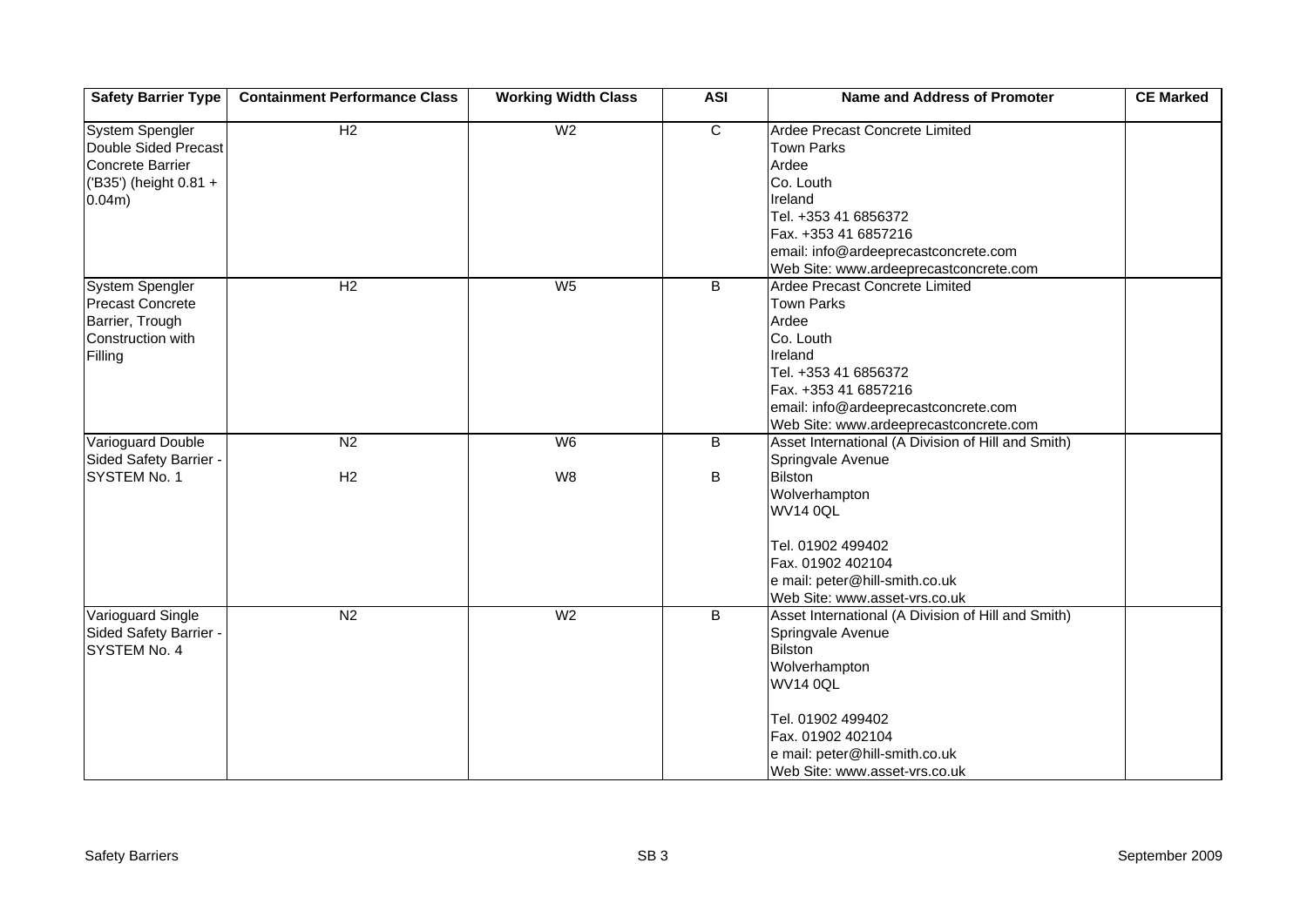| <b>Safety Barrier Type</b>                                                          | <b>Containment Performance Class</b> | <b>Working Width Class</b> | <b>ASI</b>     | Name and Address of Promoter                                                                                                                                                                                                               | <b>CE Marked</b> |
|-------------------------------------------------------------------------------------|--------------------------------------|----------------------------|----------------|--------------------------------------------------------------------------------------------------------------------------------------------------------------------------------------------------------------------------------------------|------------------|
| <b>SOLOGUARD</b><br>Emergency and<br>Maintenance<br><b>Crossing Point</b><br>System | H1                                   | W <sub>5</sub>             | $\overline{B}$ | Asset International (A Division of Hill and Smith)<br>Springvale Avenue<br>Bilston<br>Wolverhampton<br><b>WV14 0QL</b><br>Tel. 01902 499402<br>Fax. 01902 402104<br>e mail: peter@hill-smith.co.uk<br>Web Site: www.asset-vrs.co.uk        |                  |
| <b>Varioguard Double</b><br><b>Sided Steel Safety</b><br>Barrier -<br>SYSTEM No. 3  | $\overline{N2}$                      | W <sub>4</sub>             | B              | Asset International (A Division of Hill and Smith)<br>Springvale Avenue<br>Bilston<br>Wolverhampton<br><b>WV14 0QL</b><br>Tel. 01902 499402<br>Fax. 01902 402104<br>e mail: peter@hill-smith.co.uk<br>Web Site: www.asset-vrs.co.uk        |                  |
| Asset International<br><b>Steel Step Barrier</b>                                    | H <sub>2</sub>                       | W <sub>2</sub>             | B              | Asset International (A Division of Hill and Smith)<br>Springvale Avenue<br><b>Bilston</b><br>Wolverhampton<br><b>WV14 0QL</b><br>Tel. 01902 499402<br>Fax. 01902 402104<br>e mail: peter@hill-smith.co.uk<br>Web Site: www.asset-vrs.co.uk |                  |
| Asset International<br><b>Half Steel Step</b><br><b>Barrier</b>                     | H2                                   | W <sub>1</sub>             | $\overline{B}$ | Asset International (A Division of Hill and Smith)<br>Springvale Avenue<br>Bilston<br>Wolverhampton<br><b>WV14 0QL</b><br>Tel. 01902 499402<br>Fax. 01902 402104<br>e mail: peter@hill-smith.co.uk<br>Web Site: www.asset-vrs.co.uk        |                  |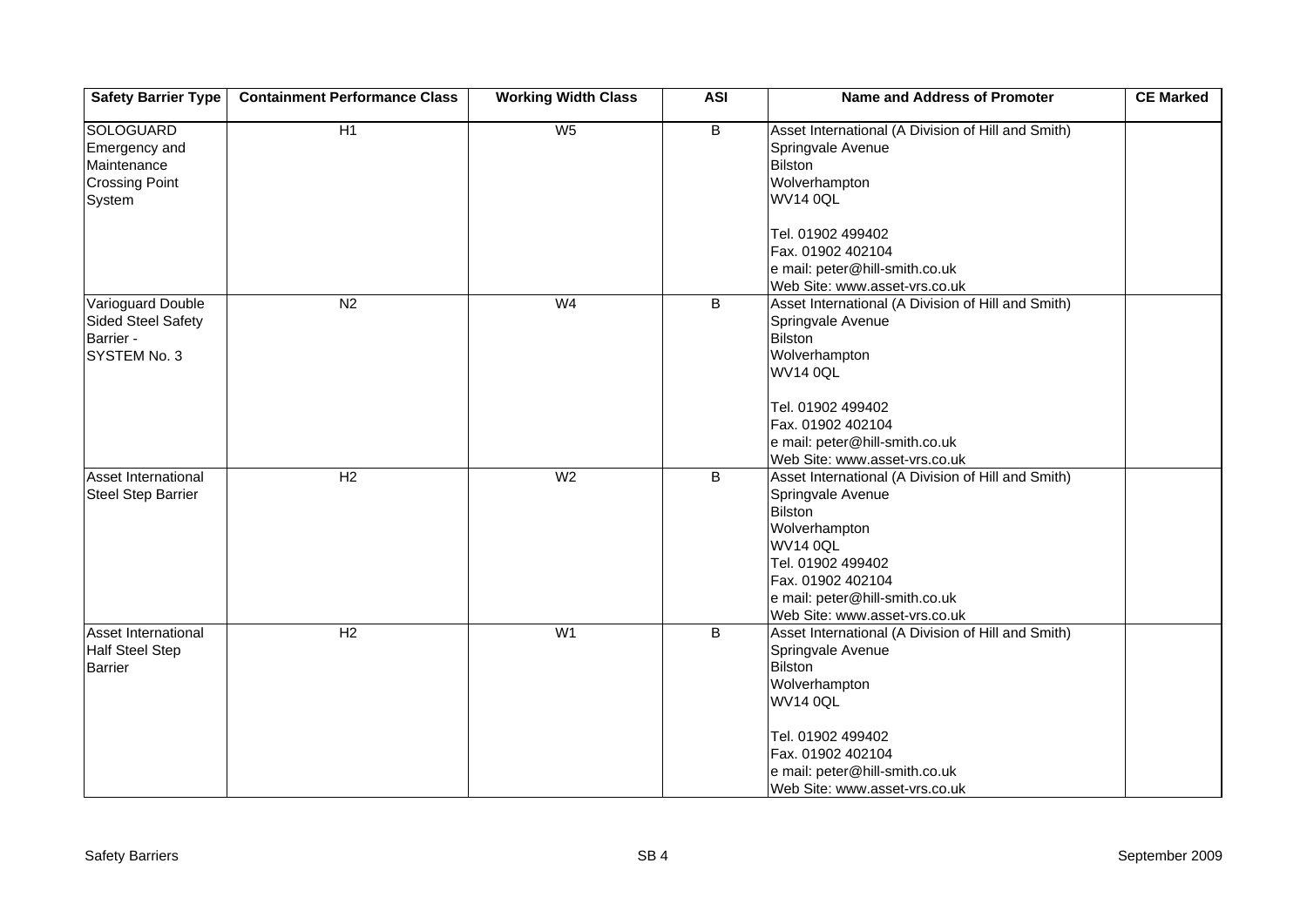| <b>Safety Barrier Type</b>              | <b>Containment Performance Class</b> | <b>Working Width Class</b>                                                 | <b>ASI</b>   | <b>Name and Address of Promoter</b>                                                                                                                                                                                   | <b>CE Marked</b> |
|-----------------------------------------|--------------------------------------|----------------------------------------------------------------------------|--------------|-----------------------------------------------------------------------------------------------------------------------------------------------------------------------------------------------------------------------|------------------|
| Brifen 3 Rope Wire<br>Rope Safety Fence | N <sub>2</sub>                       | With post centres at 3.2m<br>then the Working Width Class<br>W6            | $\mathsf{A}$ | Brifen (A Division of Hill and Smith)<br>Springvale Avenue<br><b>Bilston</b><br>Wolverhampton<br><b>WV14 0QL</b>                                                                                                      |                  |
|                                         |                                      |                                                                            |              | Tel. 01902 499400<br>Fax. 01902 499419<br>e mail: eng@brifen.co.uk                                                                                                                                                    |                  |
| Brifen 4 Rope Wire<br>Rope Safety Fence | N <sub>2</sub>                       | With post centres at 1.2m the<br>Working Width Class is:<br>W4             | $\mathsf{A}$ | Brifen (A Division of Hill and Smith)<br>Springvale Avenue<br><b>Bilston</b><br>Wolverhampton                                                                                                                         |                  |
|                                         |                                      | With post centres at 3.2m the<br>Working Width Class is:<br>W <sub>5</sub> | A            | WV14 OQL<br>Tel. 01902 499400<br>Fax. 01902 499419<br>e mail: eng@brifen.co.uk                                                                                                                                        |                  |
| Brifen 4 wire rope<br>safety fence      | $\overline{H1}$                      | With post centres at 3.2m the<br>Working Width Class is:<br>W7             | A            | Brifen (A Division of Hill and Smith)<br>Springvale Avenue<br><b>Bilston</b><br>Wolverhampton<br>WV 0QL<br>Tel. 01902 499400<br>Fax: 01902 499419<br>e mail: miket@hill-smith.co.uk<br>Web site: www.hill-smith.co.uk |                  |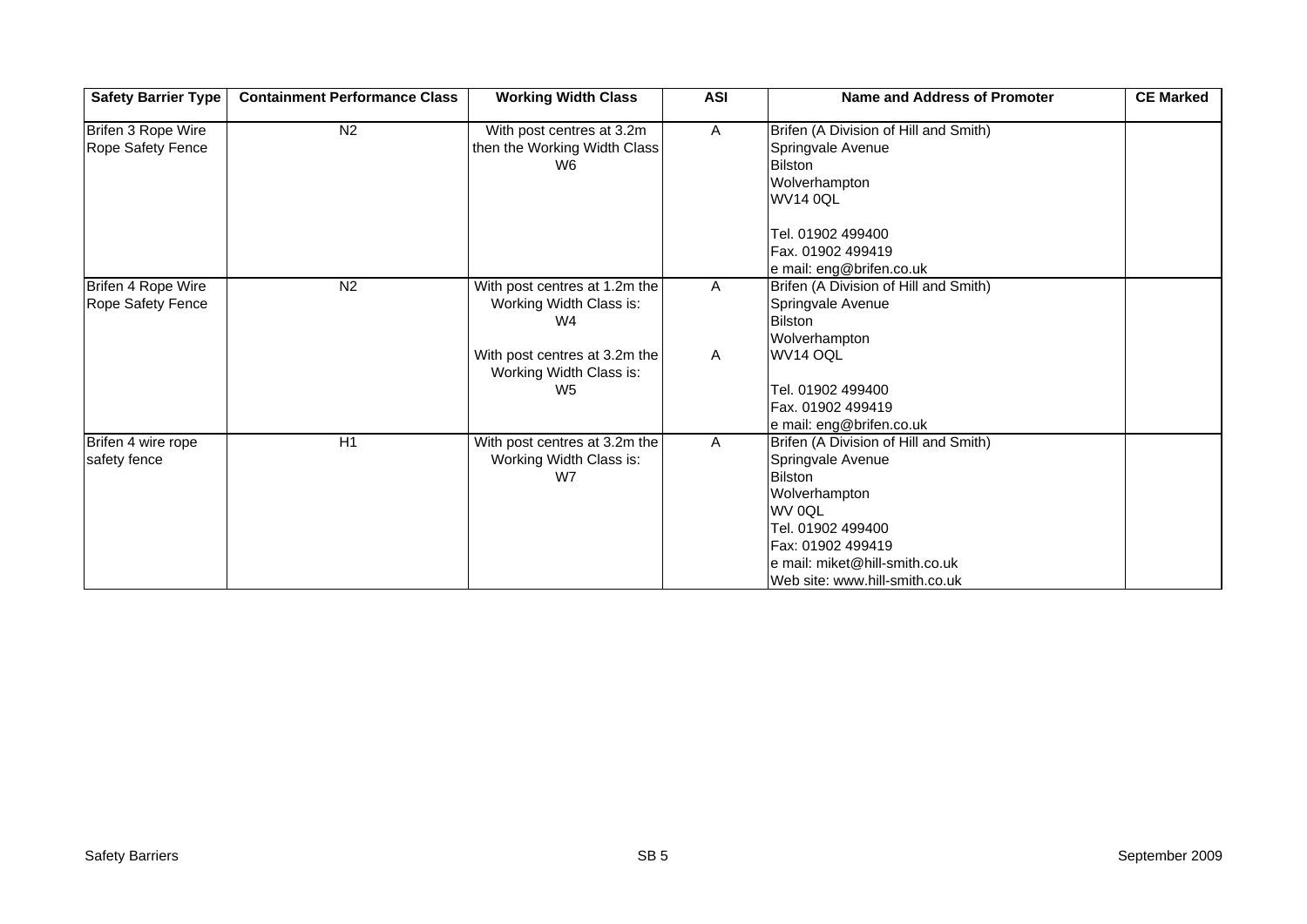| <b>Safety Barrier Type</b> | <b>Containment Performance Class</b>               | <b>Working Width Class</b>      | <b>ASI</b> | <b>Name and Address of Promoter</b> | <b>CE Marked</b> |
|----------------------------|----------------------------------------------------|---------------------------------|------------|-------------------------------------|------------------|
| Variable Embedded          |                                                    | Note - where there is a         |            | <b>BRITPAVE</b>                     |                  |
| Concrete Step Barrier      |                                                    | difference in level between     |            | <b>Riverside House</b>              |                  |
| (0.9m High minimum)        |                                                    | adjoining carriageways of not   |            | 4 Meadows Business Park             |                  |
| Slip formed Concrete       |                                                    | more than 300mm and where       |            | <b>Station Approach</b>             |                  |
| System (Minimum            |                                                    | the actual width of the barrier |            | Blackwater                          |                  |
| 60mm embedment)            |                                                    | is less than 0.6m wide the      |            | Camberley                           |                  |
|                            |                                                    | approved Working Width          |            | Surrey                              |                  |
|                            |                                                    | Class is:                       |            | GU17 9AB                            |                  |
|                            | N <sub>2</sub>                                     | W <sub>1</sub>                  | B          |                                     |                  |
|                            | H1 or H2                                           | W <sub>2</sub>                  | B          | Tel. 01276 33160                    |                  |
|                            |                                                    | Note - where there is a         |            | Fax. 01276 33170                    |                  |
|                            |                                                    | difference in level between     |            | e mail: info@britpave.org.uk        |                  |
|                            |                                                    | adjoining carriageways of not   |            | Web site: www.britpave.org.uk       |                  |
|                            |                                                    | more than 300mm and where       |            |                                     |                  |
|                            |                                                    | the actual width of the barrier |            |                                     |                  |
|                            |                                                    | is greater than 0.6m but less   |            |                                     |                  |
|                            |                                                    | than 1.0m wide the approved     |            |                                     |                  |
|                            |                                                    | Working Width Class is:         |            |                                     |                  |
|                            | N <sub>2</sub> or H <sub>1</sub> or H <sub>2</sub> | W <sub>3</sub>                  | B          |                                     |                  |
| <b>Embedded Concrete</b>   |                                                    | Note - where there is no        |            | <b>BRITPAVE</b>                     |                  |
| Step Barrier (0.9m         |                                                    | difference in level between     |            | <b>Riverside House</b>              |                  |
| High fixed profile) Slip   |                                                    | adjoining carriageways and      |            | 4 Meadows Business Park             |                  |
| formed Concrete            |                                                    | where the actual width of the   |            | <b>Station Approach</b>             |                  |
| System (Minimum            |                                                    | barrier is less than 0.6m wide  |            | <b>Blackwater</b>                   |                  |
| 60mm embedment)            |                                                    | the approved Working Width      |            | Camberley                           |                  |
|                            |                                                    | Class is:                       |            | Surrey                              |                  |
|                            | N <sub>2</sub>                                     | W <sub>1</sub>                  | B          | <b>GU17 9AB</b>                     |                  |
|                            | H1 or H2                                           | W <sub>2</sub>                  | B          |                                     |                  |
|                            |                                                    | Note - where there is no        |            | Tel. 01276 33160                    |                  |
|                            |                                                    | difference in level between     |            | Fax. 01276 33170                    |                  |
|                            |                                                    | adjoining carriageways and      |            | e mail: info@britpave.org.uk        |                  |
|                            |                                                    | where the barrier width is      |            | Web site: www.britpave.org.uk       |                  |
|                            |                                                    | greater than 0.6m but less      |            |                                     |                  |
|                            |                                                    | than 1.0m wide the approved     |            |                                     |                  |
|                            |                                                    | Working Width Class is:         |            |                                     |                  |
|                            | N <sub>2</sub> or H <sub>1</sub> or H <sub>2</sub> | W <sub>3</sub>                  | B          |                                     |                  |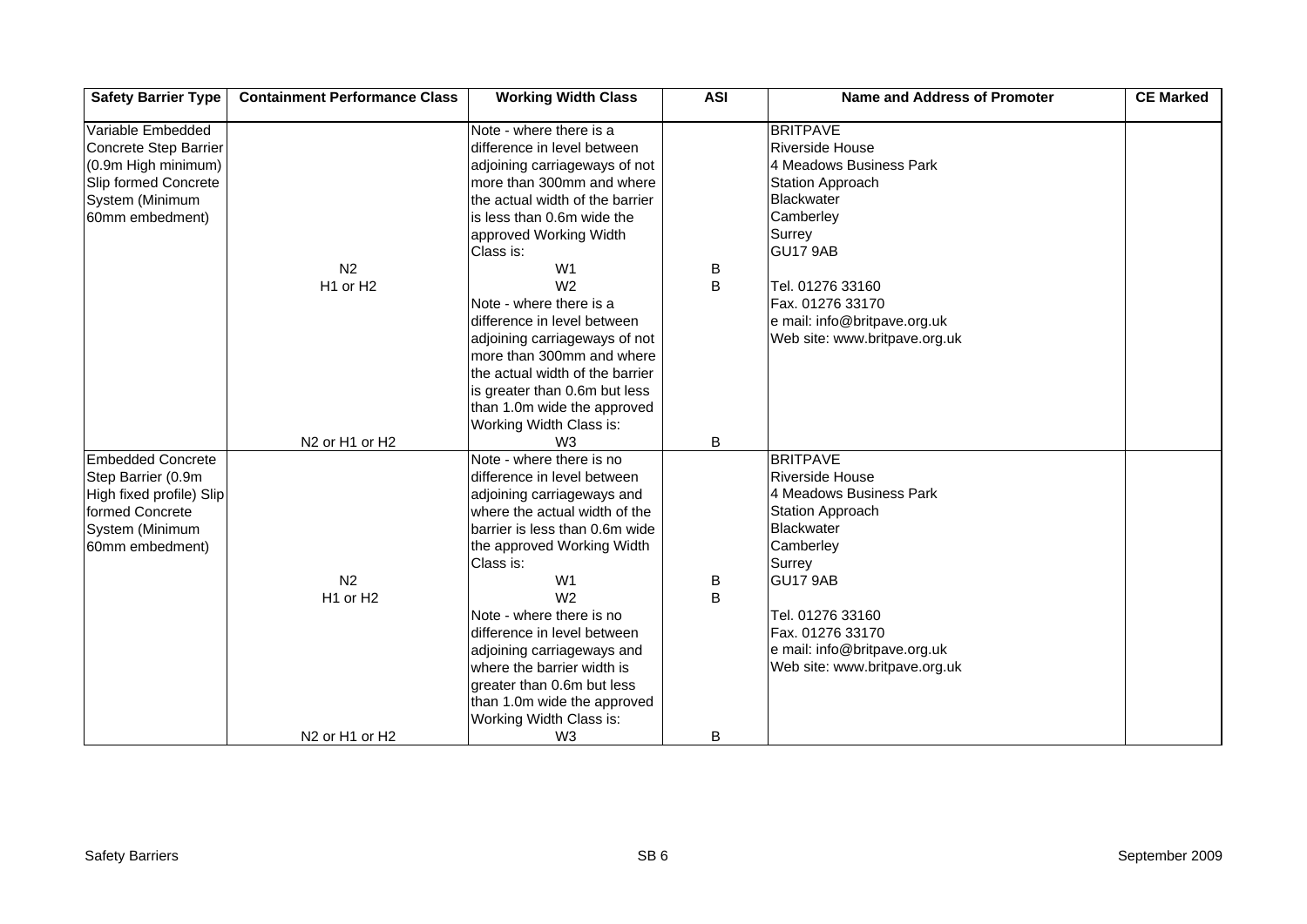| <b>Safety Barrier Type</b> | <b>Containment Performance Class</b>               | <b>Working Width Class</b>      | <b>ASI</b> | <b>Name and Address of Promoter</b> | <b>CE Marked</b> |
|----------------------------|----------------------------------------------------|---------------------------------|------------|-------------------------------------|------------------|
| Variable Surface           |                                                    | Note - where there is a         |            | <b>BRITPAVE</b>                     |                  |
| <b>Mounted Concrete</b>    |                                                    | difference in level between     |            | <b>Riverside House</b>              |                  |
| Step Barrier (0.9m         |                                                    | adjoining carriageways of not   |            | 4 Meadows Business Park             |                  |
| High minimum) Slip         |                                                    | more than 300mm and where       |            | <b>Station Approach</b>             |                  |
| formed Concrete            |                                                    | the actual width of the barrier |            | Blackwater                          |                  |
| System                     |                                                    | is less than 0.6m wide the      |            | Camberley                           |                  |
|                            |                                                    | approved Working Width          |            | Surrey                              |                  |
|                            |                                                    | Class is:                       |            | GU17 9AB                            |                  |
|                            | N <sub>2</sub>                                     | W <sub>1</sub>                  | B          |                                     |                  |
|                            | H1 or H2                                           | W <sub>2</sub>                  | B          | Tel. 01276 33160                    |                  |
|                            |                                                    | Note - where there is a         |            | Fax. 01276 33170                    |                  |
|                            |                                                    | difference in level between     |            | e mail: info@britpave.org.uk        |                  |
|                            |                                                    | adjoining carriageways of not   |            | Web site: www.britpave.org.uk       |                  |
|                            |                                                    | more than 300mm and where       |            |                                     |                  |
|                            |                                                    | the barrier width is greater    |            |                                     |                  |
|                            |                                                    | than 0.6m but less than 1.0m    |            |                                     |                  |
|                            |                                                    | wide the approved Working       |            |                                     |                  |
|                            |                                                    | Width Class is:                 |            |                                     |                  |
|                            | N <sub>2</sub> or H <sub>1</sub> or H <sub>2</sub> | W <sub>3</sub>                  | B          |                                     |                  |
| <b>Surface Mounted</b>     |                                                    | Note - where there is no        |            | <b>BRITPAVE</b>                     |                  |
| Concrete Step Barrier      |                                                    | difference in level between     |            | <b>Riverside House</b>              |                  |
| (0.9m High fixed           |                                                    | adjoining carriageways and      |            | 4 Meadows Business Park             |                  |
| profile) Slip formed       |                                                    | where the actual width of the   |            | <b>Station Approach</b>             |                  |
| Concrete System            |                                                    | barrier is less than 0.6m wide  |            | <b>Blackwater</b>                   |                  |
|                            |                                                    | the approved Working Width      |            | Camberley                           |                  |
|                            |                                                    | Class is:                       |            | Surrey                              |                  |
|                            | N <sub>2</sub>                                     | W <sub>1</sub>                  | B          |                                     |                  |
|                            | H1 or H2                                           | W <sub>2</sub>                  | B          | <b>GU17 9AB</b>                     |                  |
|                            |                                                    | Note - where there is no        |            |                                     |                  |
|                            |                                                    | difference in level between     |            | Tel. 01276 33160                    |                  |
|                            |                                                    | adjoining carriageways and      |            | Fax. 01276 33170                    |                  |
|                            |                                                    | where the barrier width is      |            | e mail: info@britpave.org.uk        |                  |
|                            |                                                    | greater than 0.6m but less      |            | Web site: www.britpave.org.uk       |                  |
|                            |                                                    | than 1.0m wide the approved     |            |                                     |                  |
|                            |                                                    | Working Width Class is:         |            |                                     |                  |
|                            | N <sub>2</sub> or H <sub>1</sub> or H <sub>2</sub> | W <sub>3</sub>                  | B          |                                     |                  |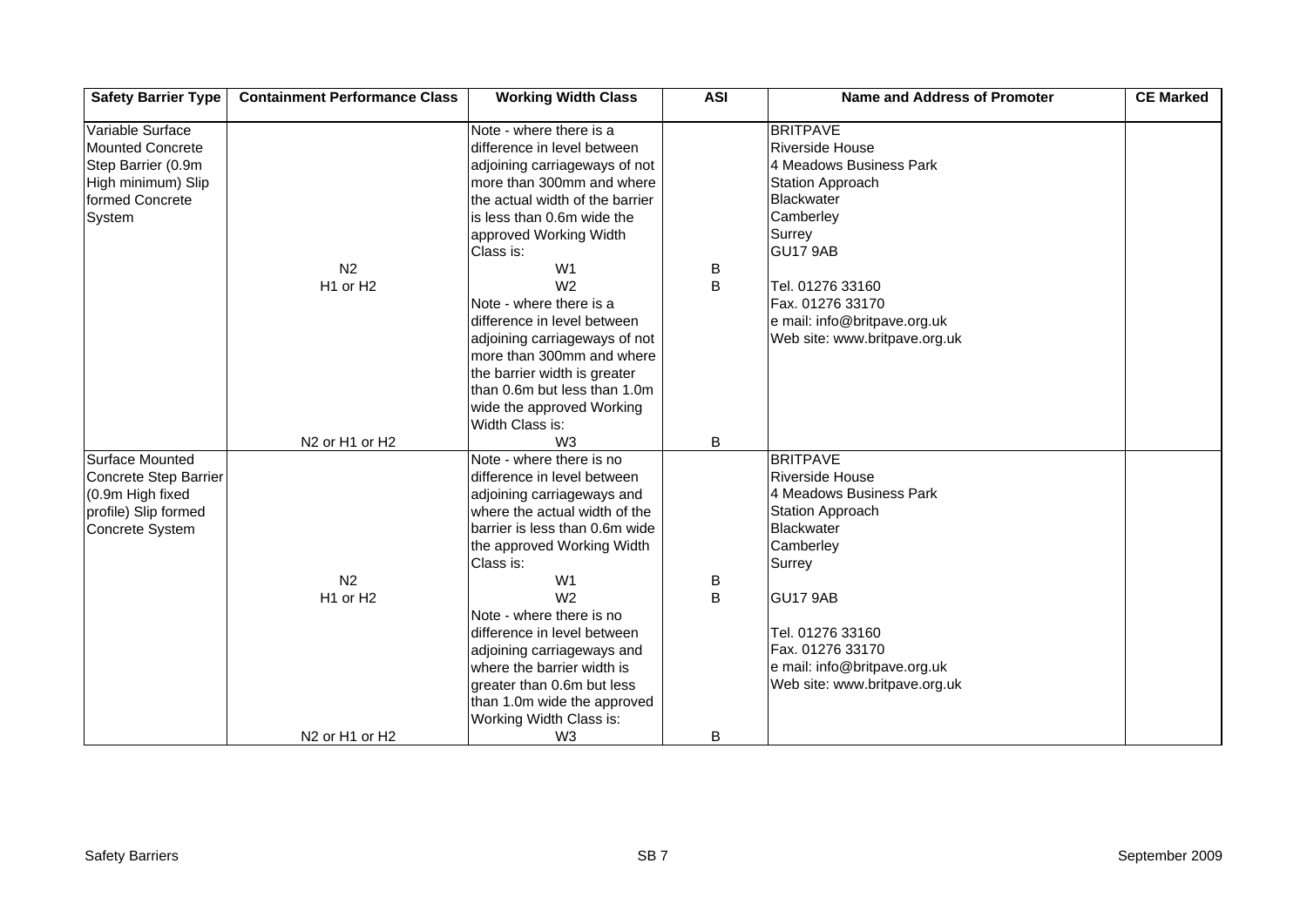| <b>Safety Barrier Type</b>                                       | <b>Containment Performance Class</b> | <b>Working Width Class</b>                                                 | <b>ASI</b>     | <b>Name and Address of Promoter</b>                                                                                                              | <b>CE Marked</b> |
|------------------------------------------------------------------|--------------------------------------|----------------------------------------------------------------------------|----------------|--------------------------------------------------------------------------------------------------------------------------------------------------|------------------|
| <b>Steel Step Barrier</b><br>$(0.9m$ High)                       | H2                                   | W <sub>2</sub>                                                             | $\overline{B}$ | <b>BRITPAVE</b><br><b>Riverside House</b><br>4 Meadows Business Park<br><b>Station Approach</b><br>Blackwater<br>Camberley<br>Surrey             |                  |
|                                                                  |                                      |                                                                            |                | <b>GU17 9AB</b><br>Tel. 01276 33160<br>Fax. 01276 33170<br>e mail: info@britpave.org.uk<br>Web site: www.britpave.org.uk                         |                  |
| <b>Corus CCB Steel</b><br><b>Safety Barrier</b>                  | N <sub>2</sub>                       | With post centres at 1.6m the<br>Working Width Class is:<br>W4             | A              | <b>Corus CEP</b><br>Corus Distribution & Building Systems<br><b>Llanwern Works</b><br>Newport                                                    |                  |
|                                                                  |                                      | With post centres at 3.2m the<br>Working Width Class is:<br>W <sub>5</sub> | A              | <b>NP194QZ</b><br>Tel. 01633 290011 (CEP Sales)<br>e mail: saferoads@corusgroup.com                                                              |                  |
| Corus CCB Double-<br><b>Sided Steel Safety</b><br><b>Barrier</b> | N <sub>2</sub>                       | With post centres at 1.6m the<br>Working Width Class is:<br>W <sub>3</sub> | $\mathsf{A}$   | Corus CEP<br>Corus Distribution & Building Systems<br><b>Llanwern Works</b><br>Newport                                                           |                  |
|                                                                  |                                      | With post centres at 3.2m the<br>Working Width Class is:<br>W4             | Α              | <b>NP194QZ</b><br>Tel. 01633 290011 (CEP Sales)<br>e mail: saferoads@corusgroup.com                                                              |                  |
| Corus Vetex H2<br>Single Sided Barrier                           | H <sub>2</sub>                       | With post centres at 2.0m the<br>Working Width Class is:<br>W <sub>4</sub> | $\overline{B}$ | <b>Corus CEP</b><br>Corus Distribution & Building Systems<br><b>Llanwern Works</b><br>Newport<br><b>NP194QZ</b><br>Tel. 01633 290011 (CEP Sales) |                  |
|                                                                  |                                      |                                                                            |                | e mail: saferoads@corusgroup.com                                                                                                                 |                  |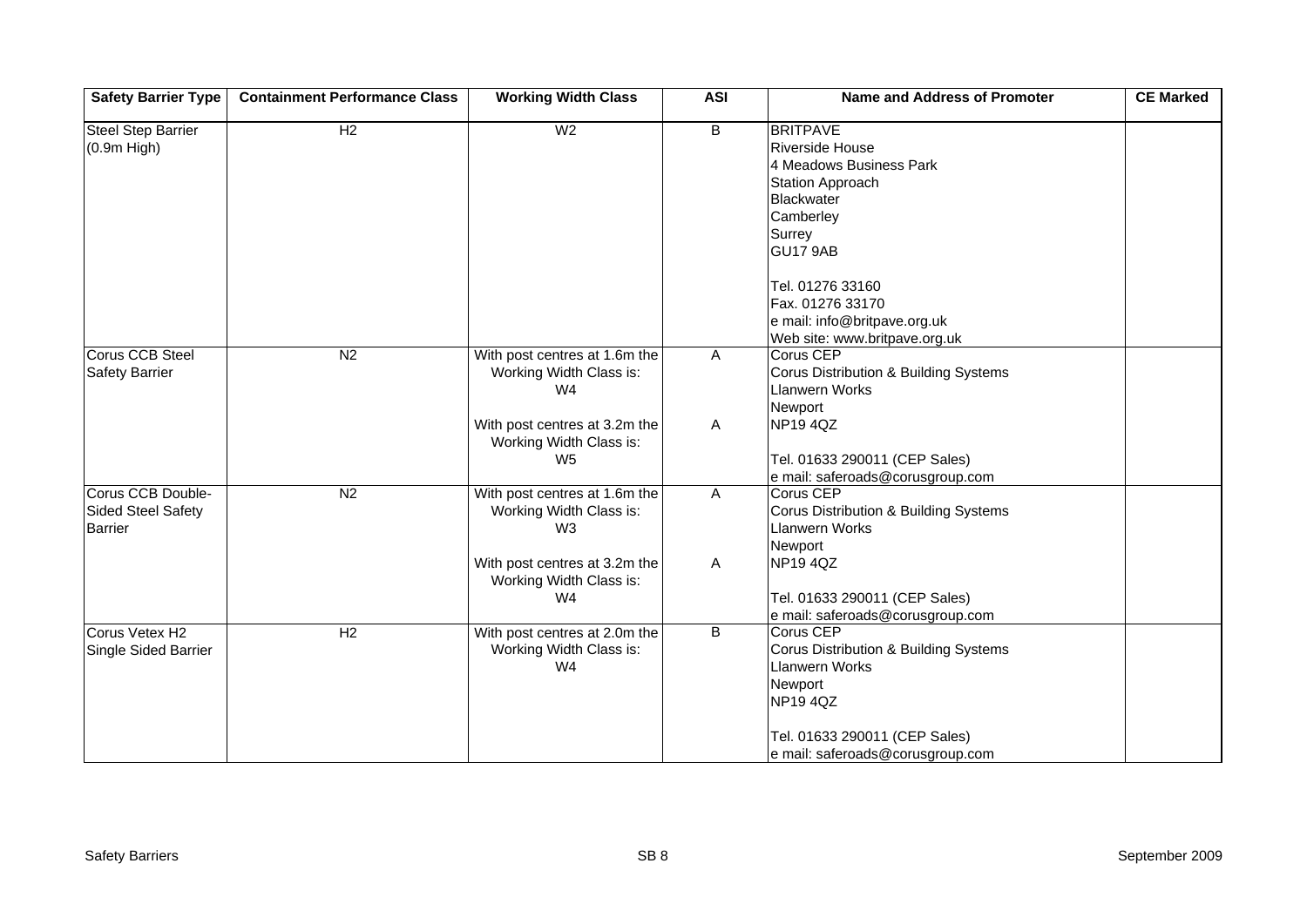| <b>Safety Barrier Type</b>                              | <b>Containment Performance Class</b> | <b>Working Width Class</b>                                                 | <b>ASI</b>     | Name and Address of Promoter                                                                  | <b>CE Marked</b> |
|---------------------------------------------------------|--------------------------------------|----------------------------------------------------------------------------|----------------|-----------------------------------------------------------------------------------------------|------------------|
| Corus Vetex N2<br>Single Sided Safety<br><b>Barrier</b> | N <sub>2</sub>                       | With post centres at 0.8m the<br>Working Width Class is:<br>W <sub>2</sub> | $\overline{B}$ | <b>Corus CEP</b><br>Corus Distribution & Building Systems<br><b>Llanwern Works</b><br>Newport |                  |
|                                                         |                                      | With post centres at 1.6m the<br>Working Width Class is:<br>W <sub>2</sub> | B              | <b>NP194QZ</b><br>Tel. 01633 290011 (CEP Sales)<br>e mail: saferoads@corusgroup.com           |                  |
|                                                         |                                      | With post centres at 2.0m the<br>Working Width Class is:<br>W <sub>2</sub> | A              |                                                                                               |                  |
|                                                         |                                      | With post centres at 2.5m the<br>Working Width Class is:<br>W <sub>3</sub> |                |                                                                                               |                  |
|                                                         |                                      | With post centres at 3.2m the<br>Working Width Class is:<br>W <sub>3</sub> | A              |                                                                                               |                  |
|                                                         |                                      | With post centres at 2.0m the<br>Working Width Class is:<br>W4             |                |                                                                                               |                  |
|                                                         |                                      | With post centres at 2.5m the<br>Working Width Class is:<br>W <sub>4</sub> | A              |                                                                                               |                  |
|                                                         |                                      | With post centres at 4.0m the<br>Working Width Class is:<br>W <sub>5</sub> | A              |                                                                                               |                  |
|                                                         |                                      | With post centres at 5.0m the<br>Working Width Class is:<br>W <sub>5</sub> | Α              |                                                                                               |                  |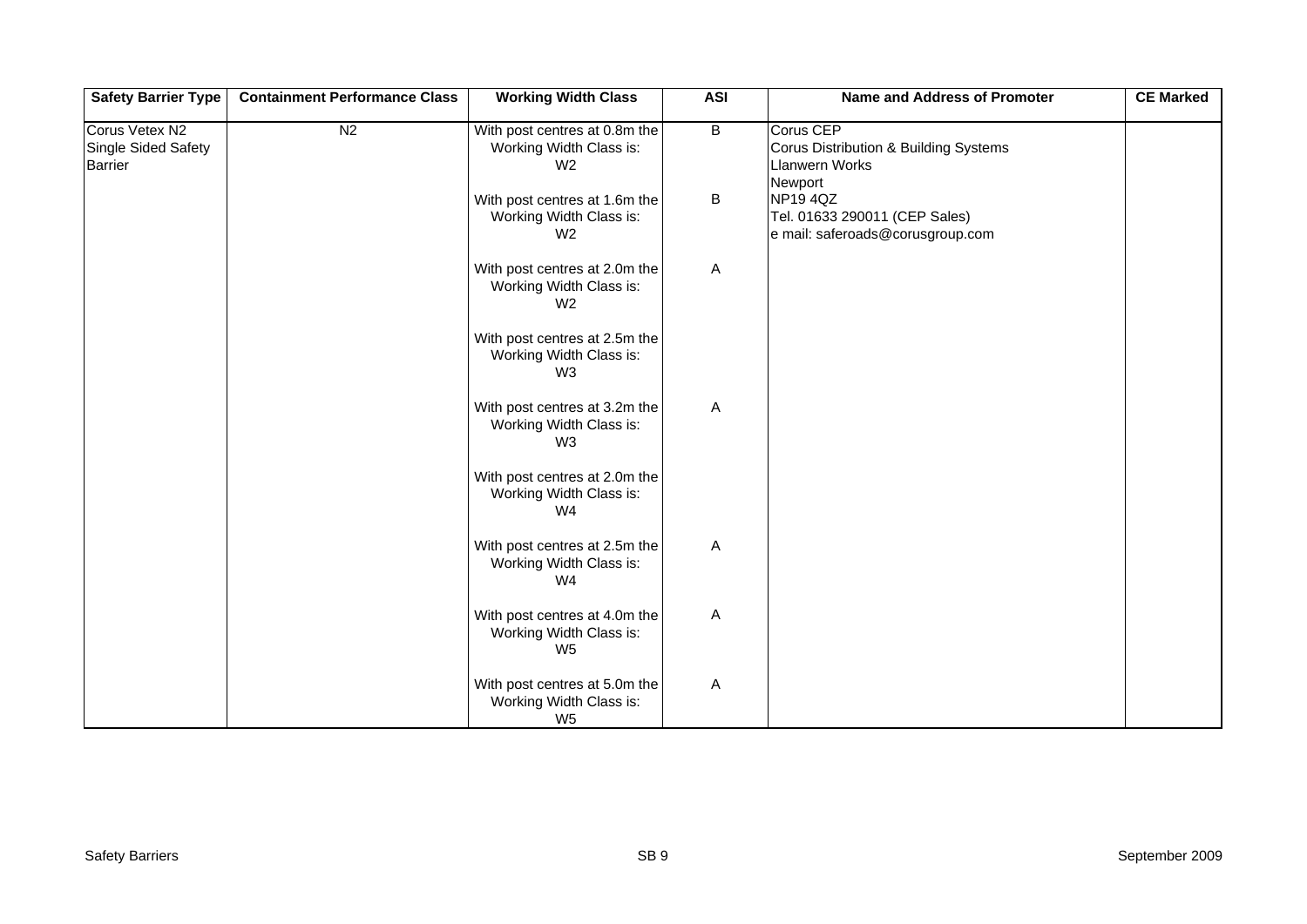| <b>Safety Barrier Type</b>                                           | <b>Containment Performance Class</b> | <b>Working Width Class</b>                                                                                                                   | <b>ASI</b>     | <b>Name and Address of Promoter</b>                                                                                                                                           | <b>CE Marked</b> |
|----------------------------------------------------------------------|--------------------------------------|----------------------------------------------------------------------------------------------------------------------------------------------|----------------|-------------------------------------------------------------------------------------------------------------------------------------------------------------------------------|------------------|
| <b>Corus Vetex Double</b><br>Sided N2 Steel Safety<br><b>Barrier</b> | N2                                   | With post centres at 4.0m the<br>Working Width Class is:<br>W <sub>3</sub><br>With post centres at 5.0m the<br>Working Width Class is:<br>W4 | $\overline{A}$ | Corus CEP<br>Corus Distribution & Building Systems<br><b>Llanwern Works</b><br>Newport<br><b>NP194QZ</b><br>Tel. 01633 290011 (CEP Sales)<br>e mail: saferoads@corusgroup.com |                  |
| Protect 365 N2 Safety<br>Fence                                       | N <sub>2</sub>                       | With post centres at 2.0m the<br>Working Width Class is:<br>W <sub>1</sub>                                                                   | B              | <b>Corus Tubes</b><br><b>PO Box 101</b><br><b>Weldon Road</b><br>Corby                                                                                                        |                  |
|                                                                      |                                      | With post centres at 4.0m the<br>Working Width Class is:<br>W <sub>3</sub>                                                                   | B              | Northants<br><b>NN17 5UA</b><br>Tel. 01536 402121<br>e mail: corustubes@corusgroup.com<br>Web site: www.steelparapets.com                                                     |                  |
| Delta Bloc 80/4m<br>(K120)                                           | N <sub>2</sub>                       | W <sub>4</sub>                                                                                                                               | B              | Delta Bloc Europa GMBH<br>A-2700 Wiener Neustadt<br>Postfach 154<br>Austria<br>Tel. +43(0) 57715/470-115<br>Fax. +43(0) 57715/470-474<br>email: Thomas.Edl@deltabloc.com      |                  |
| Delta Bloc 80AS-<br>R/6m (K180)                                      | H2                                   | W <sub>4</sub>                                                                                                                               | B              | Delta Bloc Europa GMBH<br>A-2700 Wiener Neustadt<br>Postfach 154<br>Austria<br>Tel. +43(0) 57715/470-115<br>Fax. +43(0) 57715/470-474<br>email: Thomas.Edl@deltabloc.com      |                  |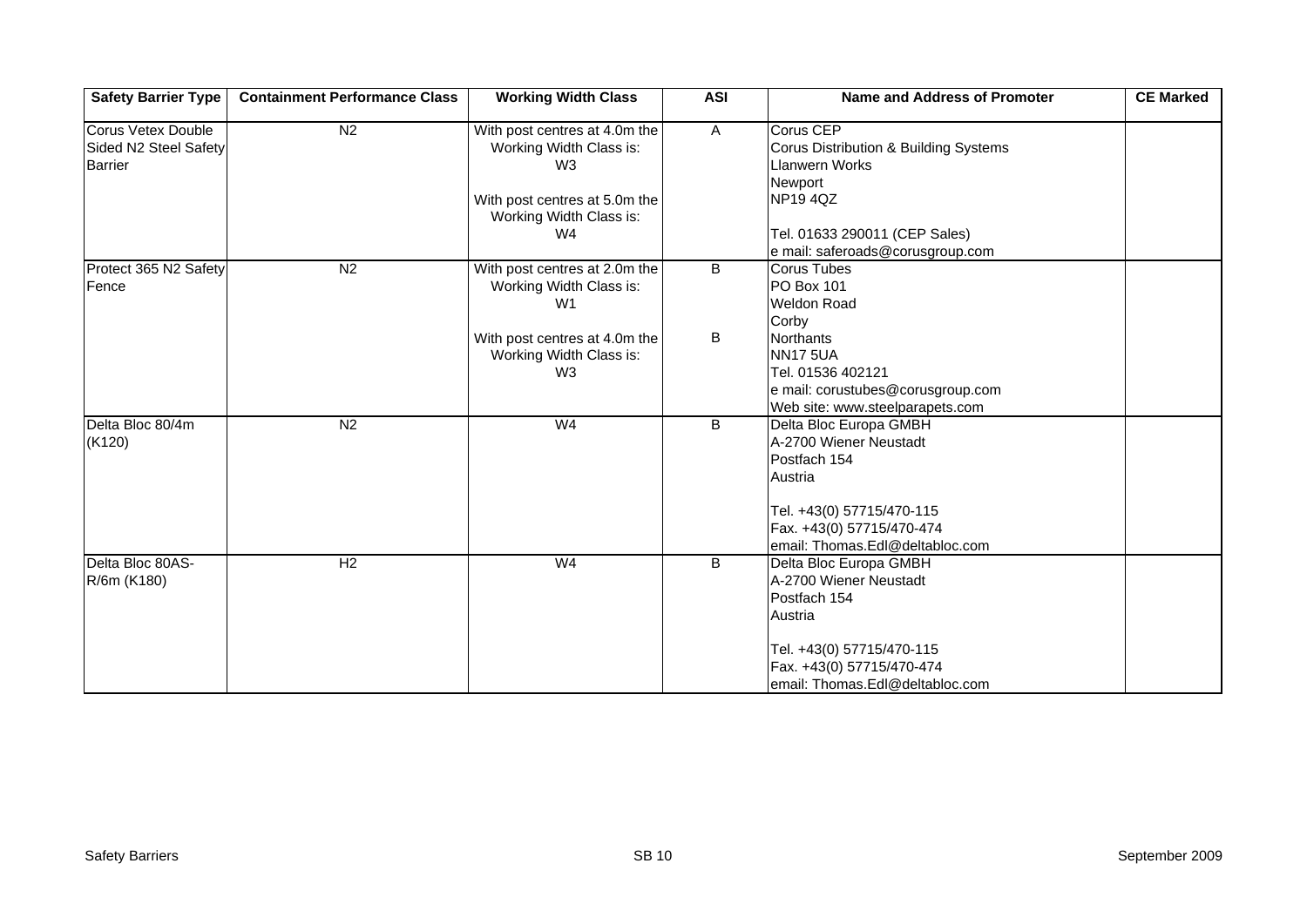| <b>Safety Barrier Type</b>                                                | <b>Containment Performance Class</b> | <b>Working Width Class</b>                                                   | <b>ASI</b>     | <b>Name and Address of Promoter</b>                                                                                                                                                  | <b>CE Marked</b> |
|---------------------------------------------------------------------------|--------------------------------------|------------------------------------------------------------------------------|----------------|--------------------------------------------------------------------------------------------------------------------------------------------------------------------------------------|------------------|
| Delta Bloc 90<br>Step/6m (K220)                                           | H <sub>2</sub>                       | W6                                                                           | $\overline{c}$ | Delta Bloc Europa GMBH<br>A-2700 Wiener Neustadt<br>Postfach 154<br>Austria                                                                                                          |                  |
|                                                                           |                                      |                                                                              |                | Tel. +43(0) 57715/470-115<br>Fax. +43(0) 57715/470-474<br>email: Thomas.Edl@deltabloc.com                                                                                            |                  |
| Delta Bloc 100S/6m<br>(K220)                                              | H <sub>2</sub>                       | W <sub>5</sub>                                                               | A              | Delta Bloc Europa GMBH<br>A-2700 Wiener Neustadt<br>Postfach 154<br>Austria                                                                                                          |                  |
|                                                                           |                                      |                                                                              |                | Tel. +43(0) 57715/470-115<br>Fax. +43(0) 57715/470-474<br>email: Thomas.Edl@deltabloc.com                                                                                            |                  |
| <b>IMEVA N2 Verge</b><br><b>Safety Fence</b>                              | N <sub>2</sub>                       | With post centres at 3.375m<br>the Working Width Class is:<br>W <sub>5</sub> | $\overline{A}$ | Francesco Tessari<br><b>IMEVA</b><br>82 100 Benevento<br>Localita Ponte Valentino<br>Area Industriale ASI<br>Zona 75<br>Italy<br>Tel. 0039 08 24481211<br>e mail: f.tessari@imeva.it |                  |
| <b>HAITSMA H2</b><br><b>Freestanding Precast</b><br>Concrete Step Barrier | H <sub>2</sub>                       | W <sub>4</sub>                                                               | B              | Haitsma Beton<br>Pinksterbloemstraat 2<br>Postbus 7<br>9288 ZG Kootstertille<br>The Netherlands<br>Tel. 0512-335678<br>Fax. 0512-335666<br>e mail: j.kroon@haitsma.nl                |                  |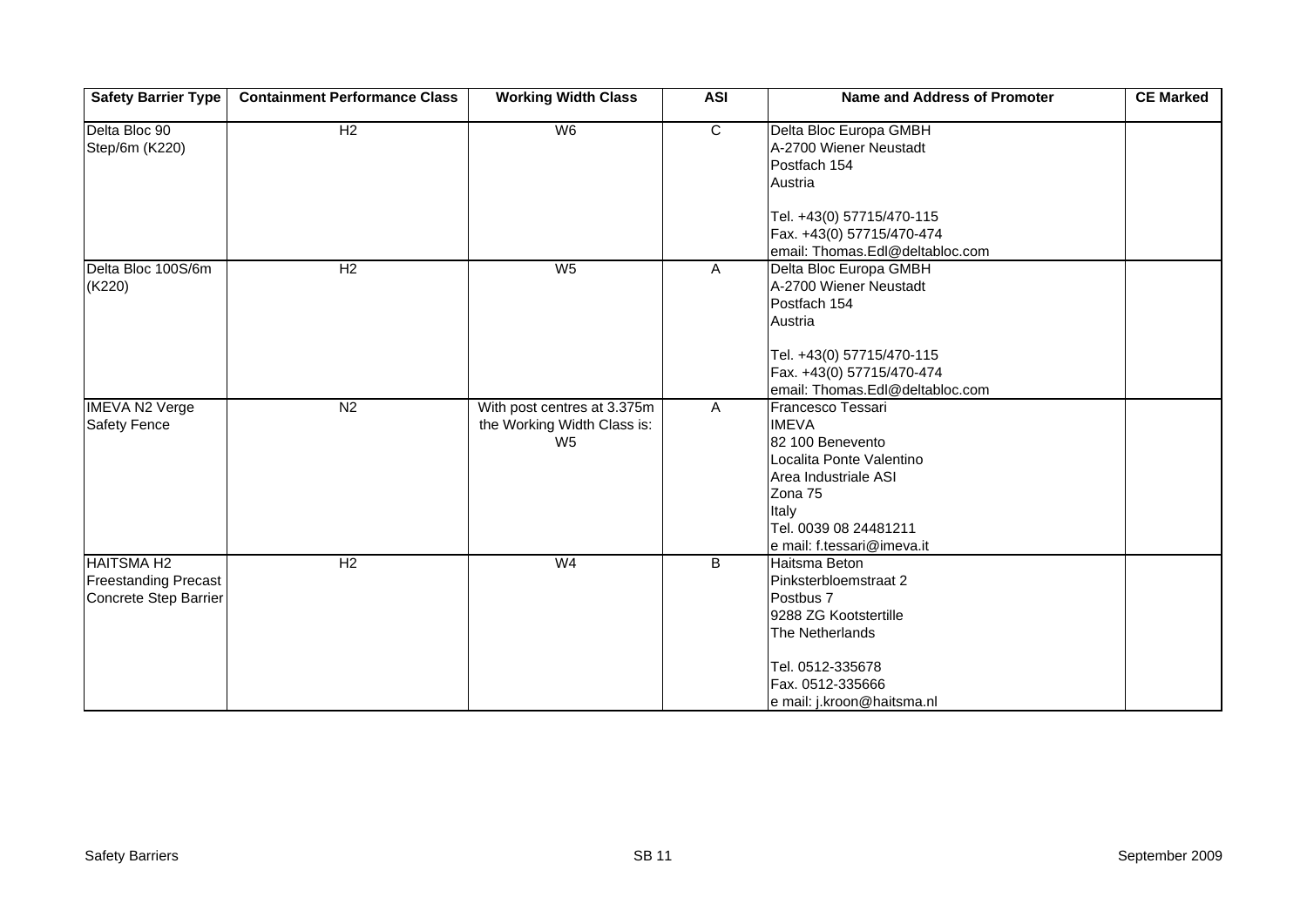| <b>Safety Barrier Type</b>                                                                     | <b>Containment Performance Class</b> | <b>Working Width Class</b> | <b>ASI</b>     | Name and Address of Promoter                                                                                                                                                                                                | <b>CE Marked</b> |
|------------------------------------------------------------------------------------------------|--------------------------------------|----------------------------|----------------|-----------------------------------------------------------------------------------------------------------------------------------------------------------------------------------------------------------------------------|------------------|
| <b>HAITSMA Beton H2</b><br><b>Freestanding Precast</b><br>Concrete Step Barrier<br>(Version 2) | H <sub>2</sub>                       | W <sub>5</sub>             | $\overline{B}$ | Haitsma Beton<br>Pinksterbloemstraat 2<br>Postbus 7<br>9288 ZG Kootstertille<br>The Netherlands<br>Tel. 0512-335678<br>Fax. 0512-335666<br>e mail: j.kroon@haitsma.nl                                                       |                  |
| <b>Highway Care</b><br>BarrierGuard 800,<br>Minimum Deflection<br>System (MDS)                 | N <sub>2</sub>                       | W <sub>2</sub>             | $\overline{B}$ | Highway Care Ltd.<br>The Highlands<br><b>Detling Hill</b><br>Detling<br>Maidstone<br>Kent<br><b>ME14 3HT</b><br>Tel. 01622 734215<br>Fax. 01622 735106<br>e mail: info@highwaycare.co.uk<br>Web site: www.highwaycare.co.uk |                  |
| <b>Highway Care</b><br>BarrierGuard 800 -<br>12m centres                                       | N <sub>2</sub>                       | W <sub>2</sub>             | B              | Highway Care Ltd.<br>The Highlands<br><b>Detling Hill</b><br>Detling<br>Maidstone<br>Kent<br><b>ME14 3HT</b><br>Tel. 01622 734215<br>Fax. 01622 735106<br>e mail: info@highwaycare.co.uk<br>Web site: www.highwaycare.co.uk |                  |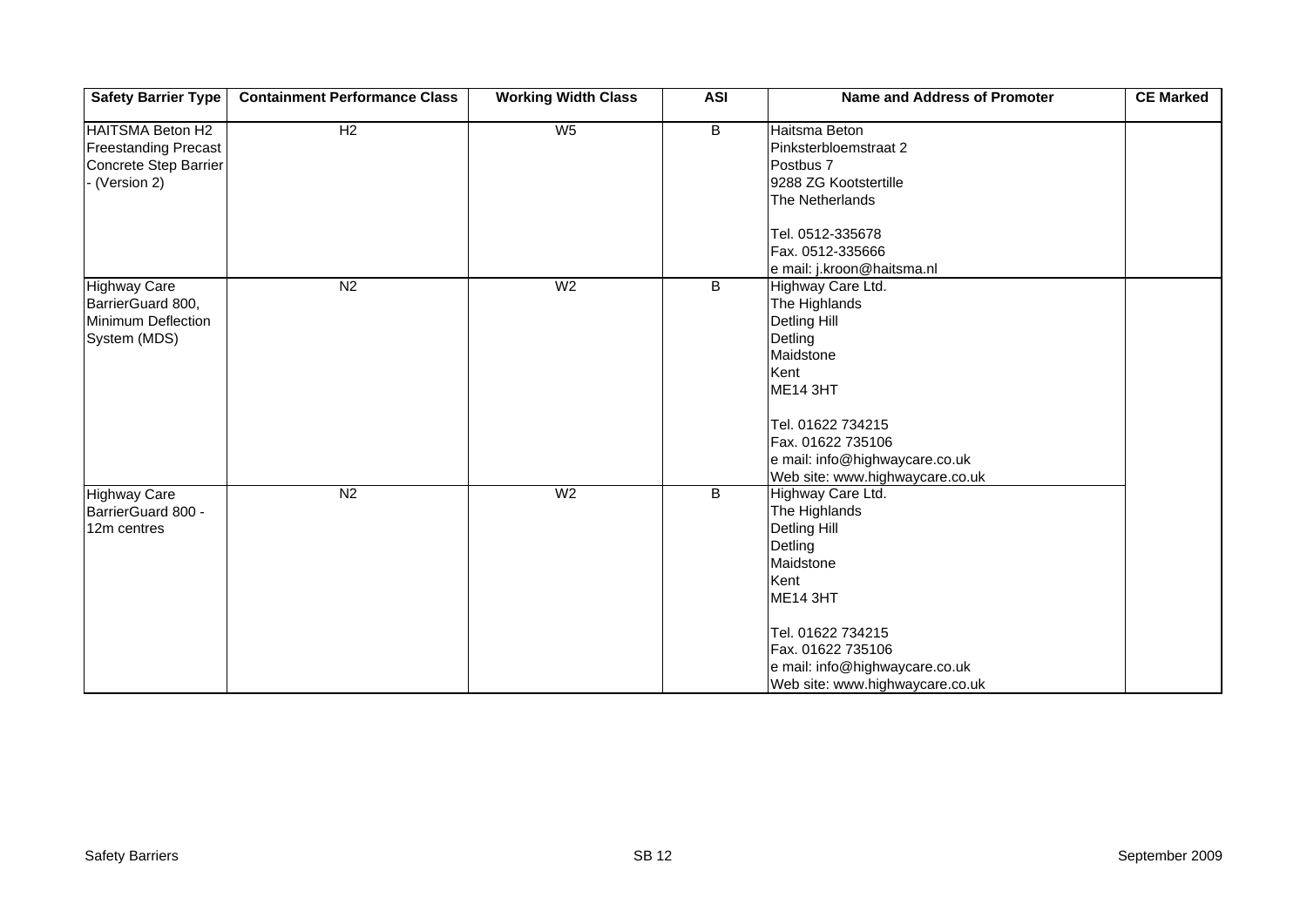| Safety Barrier Type                                  | <b>Containment Performance Class</b> | <b>Working Width Class</b> | <b>ASI</b> | <b>Name and Address of Promoter</b>                                                                                        | <b>CE Marked</b> |
|------------------------------------------------------|--------------------------------------|----------------------------|------------|----------------------------------------------------------------------------------------------------------------------------|------------------|
| <b>Highway Care Half</b><br>Steel Step Barrier       | H <sub>2</sub>                       | W <sub>1</sub>             | B          | Highway Care Ltd.<br>The Highlands<br>Detling Hill<br>Detling<br>Maidstone<br>Kent<br><b>ME14 3HT</b><br>Tel. 01622 734215 |                  |
|                                                      |                                      |                            |            | Fax. 01622 735106<br>e mail: info@highwaycare.co.uk<br>Web site: www.highwaycare.co.uk                                     |                  |
| Bri-Flex Double sided<br>vehicle restraint<br>system | H <sub>2</sub>                       | W <sub>5</sub>             | A          | Hill and Smith Ltd.<br>Springvale Avenue<br><b>Bilston</b><br>Wolverhampton<br>WV 0QL                                      |                  |
|                                                      |                                      |                            |            | Tel. 01902 499400<br>Fax: 01902 499419<br>e mail: steve@hill-smith.co.uk<br>Web site: www.hill-smith.co.uk                 |                  |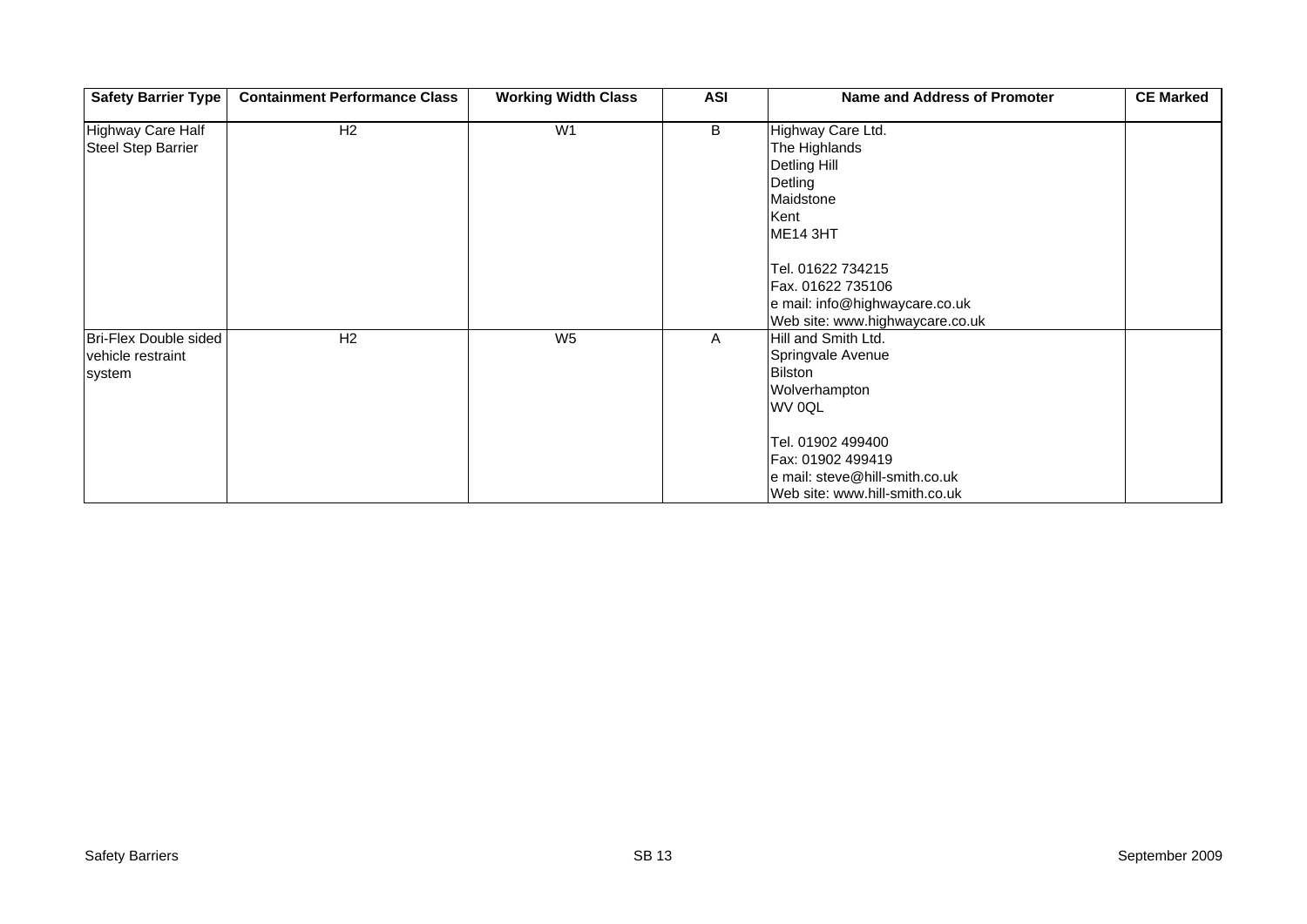| <b>Safety Barrier Type</b>                                        | <b>Containment Performance Class</b> | <b>Working Width Class</b>                                                 | <b>ASI</b>   | <b>Name and Address of Promoter</b>                                         | <b>CE Marked</b> |
|-------------------------------------------------------------------|--------------------------------------|----------------------------------------------------------------------------|--------------|-----------------------------------------------------------------------------|------------------|
| Flex-Beam<br>Untensioned<br>Corrugated Beam<br>Double Sided Steel | N <sub>2</sub>                       | With post centres at 1.6m the<br>Working Width Class is:<br>W <sub>2</sub> | $\mathsf{A}$ | Hill and Smith Ltd.<br>Springvale Avenue<br><b>Bilston</b><br>Wolverhampton |                  |
| <b>Safety Barrier</b>                                             |                                      | With post centres at 2.0m the<br>Working Width Class is:<br>W <sub>2</sub> | $\mathsf{A}$ | WV 0QL<br>Tel. 01902 499400<br>Fax: 01902 499419                            |                  |
|                                                                   |                                      | With post centres at 3.2m the<br>Working Width Class is:<br>W4             | $\mathsf{A}$ | e mail: steve@hill-smith.co.uk<br>Web site: www.hill-smith.co.uk            |                  |
|                                                                   |                                      | With post centres at 3.6m the<br>Working Width Class is:<br>W4             | A            |                                                                             |                  |
|                                                                   |                                      | With post centres at 4.0m the<br>Working Width Class is:<br>W <sub>4</sub> | A            |                                                                             |                  |
|                                                                   |                                      | With post centres at 4.8m the<br>Working Width Class is:<br>W <sub>4</sub> | A            |                                                                             |                  |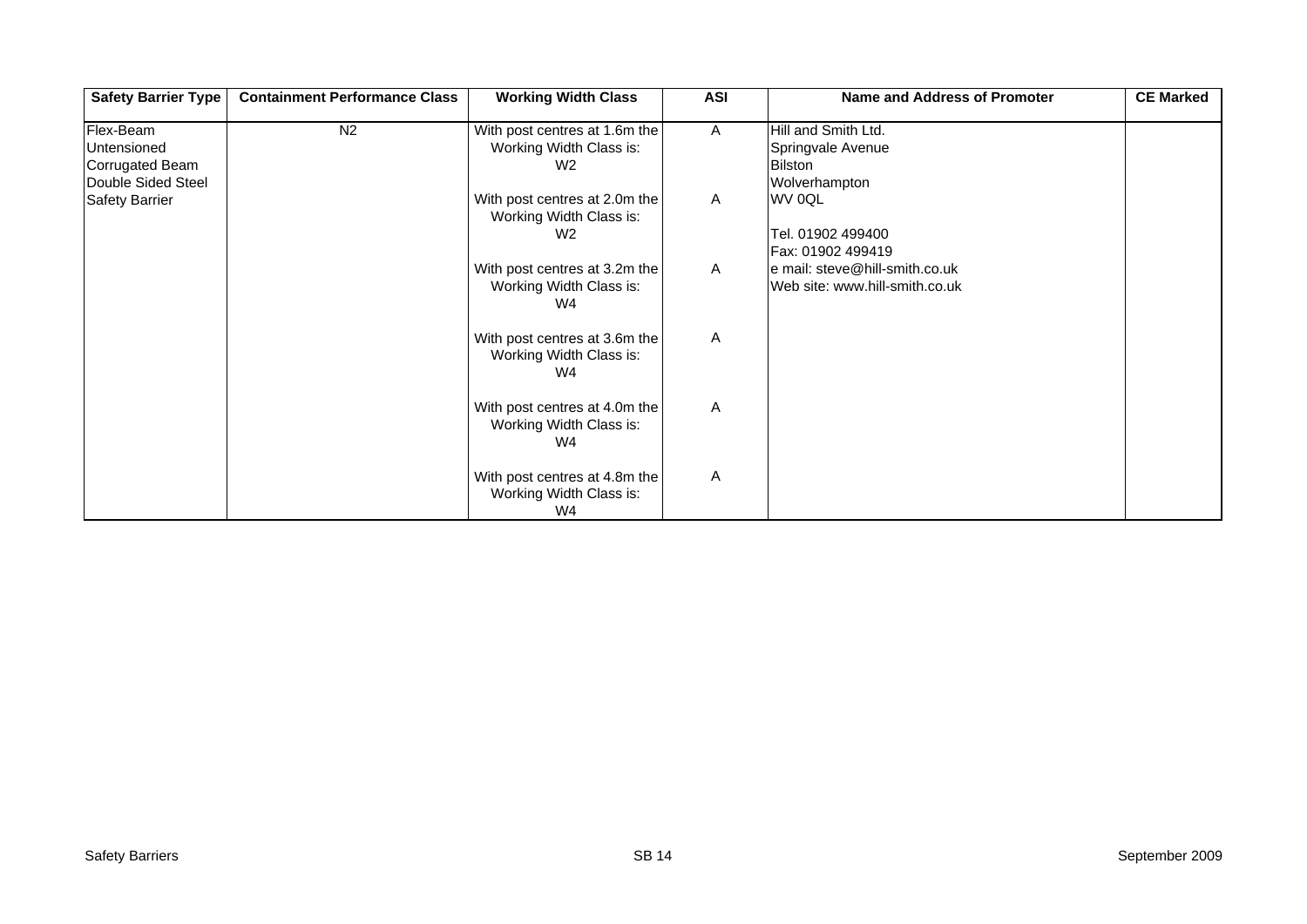| <b>Safety Barrier Type</b>                                                    | <b>Containment Performance Class</b> | <b>Working Width Class</b>                                                 | <b>ASI</b>     | <b>Name and Address of Promoter</b>                                         | <b>CE Marked</b> |
|-------------------------------------------------------------------------------|--------------------------------------|----------------------------------------------------------------------------|----------------|-----------------------------------------------------------------------------|------------------|
| Flex-Beam<br>Untensioned<br><b>Corrugated Beam</b><br>Single Sided Steel      | N <sub>2</sub>                       | With post centres at 0.8m the<br>Working Width Class is:<br>W <sub>2</sub> | $\overline{A}$ | Hill and Smith Ltd.<br>Springvale Avenue<br><b>Bilston</b><br>Wolverhampton |                  |
| <b>Safety Barrier</b>                                                         |                                      | With post centres at 1.2m the<br>Working Width Class is:<br>W3             | A              | WV 0QL<br>Tel. 01902 499400<br>Fax: 01902 499419                            |                  |
|                                                                               |                                      | With post centres at 2.4m the<br>Working Width Class is:<br>W4             | $\mathsf{A}$   | e mail: steve@hill-smith.co.uk<br>Web site: www.hill-smith.co.uk            |                  |
|                                                                               |                                      | With post centres at 3.2m the<br>Working Width Class is:<br>W4             | $\mathsf{A}$   |                                                                             |                  |
|                                                                               |                                      | With post centres at 4.0m the<br>Working Width Class is:<br>W <sub>5</sub> | A              |                                                                             |                  |
| Flex-Beam Plus<br>Untensioned<br><b>Corrugated Beam</b><br>Single Sided Steel | N <sub>2</sub>                       | With post centres at 1.6m the<br>Working Width Class is:<br>W <sub>1</sub> | $\overline{c}$ | Hill and Smith Ltd.<br>Springvale Avenue<br><b>Bilston</b><br>Wolverhampton |                  |
| <b>Safety Barrier</b>                                                         |                                      | With post centres at 2.0m the<br>Working Width Class is:<br>W <sub>2</sub> | B              | WV 0QL<br>Tel. 01902 499400<br>Fax: 01902 499419                            |                  |
|                                                                               |                                      | With post centres at 2.8m the<br>Working Width Class is:<br>W <sub>3</sub> | B              | e mail: steve@hill-smith.co.uk<br>Web site: www.hill-smith.co.uk            |                  |
|                                                                               | H1                                   | With post centres at 2.0m the<br>Working Width Class is:<br>W4             | B              |                                                                             |                  |
|                                                                               | H2                                   | With post centres at 2.0m the<br>Working Width Class is:<br>W <sub>5</sub> | B              |                                                                             |                  |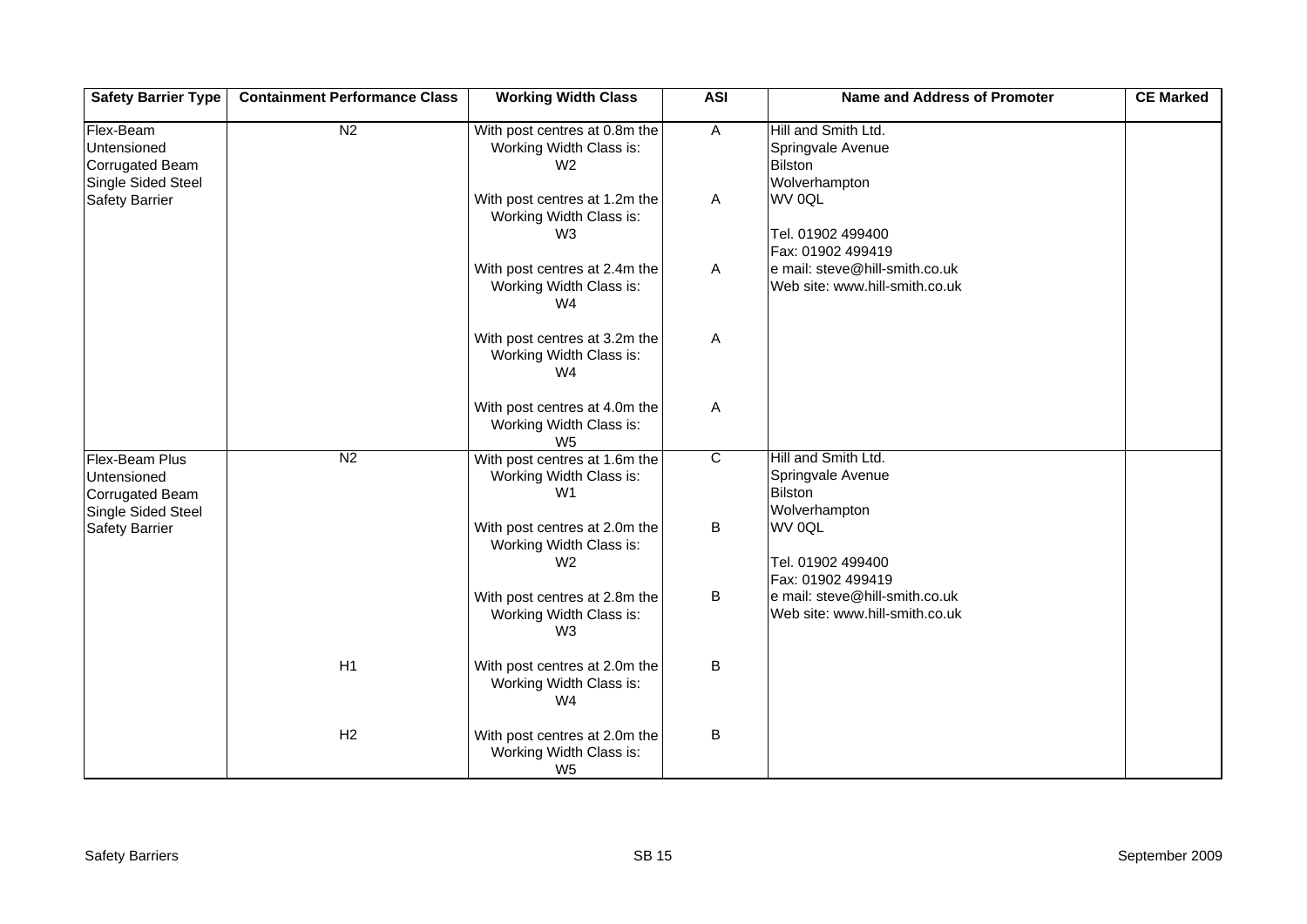| <b>Safety Barrier Type</b>           | <b>Containment Performance Class</b> | <b>Working Width Class</b>                                                 | <b>ASI</b>     | <b>Name and Address of Promoter</b>                                                                                                                                                                                   | <b>CE Marked</b> |
|--------------------------------------|--------------------------------------|----------------------------------------------------------------------------|----------------|-----------------------------------------------------------------------------------------------------------------------------------------------------------------------------------------------------------------------|------------------|
| ZoneGuard                            | N <sub>1</sub>                       | W <sub>6</sub>                                                             | $\overline{B}$ | Hill and Smith Ltd.<br>Springvale Avenue<br><b>Bilston</b><br>Wolverhampton<br>WV 0QL<br>Tel. 01902 499400<br>Fax: 01902 499419<br>e mail: steve@hill-smith.co.uk<br>Web site: www.hill-smith.co.uk                   |                  |
| Safence Guard Rail 3-<br>Rope system | N <sub>2</sub>                       | With post centres at 2.5m the<br>Working Width Class is:<br>W <sub>4</sub> | A              | Holgate Fencing (Ire) Ltd<br>The Grange<br>Newcastle Road<br>Lucan<br>Co. Dublin<br>Tel. 353-1-5055890<br>Fax: 353-1-5055891<br>e mail: alanmuldoon@holgatefencing.ie<br>website: www.holgatefencing.ie               |                  |
| Safence 4.R.I 4-Rope<br>system       | H1                                   | With post centres at 2.5m the<br>Working Width Class is:<br>W <sub>5</sub> | $\overline{A}$ | Holgate Fencing (Ire) Ltd<br>The Grange<br>Newcastle Road<br>Lucan<br>Co. Dublin<br>Tel. 353-1-5055890<br>Fax: 353-1-5055891<br>e mail: alanmuldoon@holgatefencing.ie<br>website: www.holgatefencing.ie               |                  |
| <b>Vulcan Safety Barrier</b>         | N <sub>2</sub><br>H2                 | W <sub>6</sub><br>W8                                                       | A<br>A         | Quixote Europe Inc<br>Crown House<br><b>Crown Street</b><br>Ipswich<br>Suffolk<br>IP1 3HS<br>Tel. 01473 22 11 05<br>Fax: 01473 22 11 06<br>e mail: europe.sales@quixotecorp.com<br>Web site: www.energyabsorption.com |                  |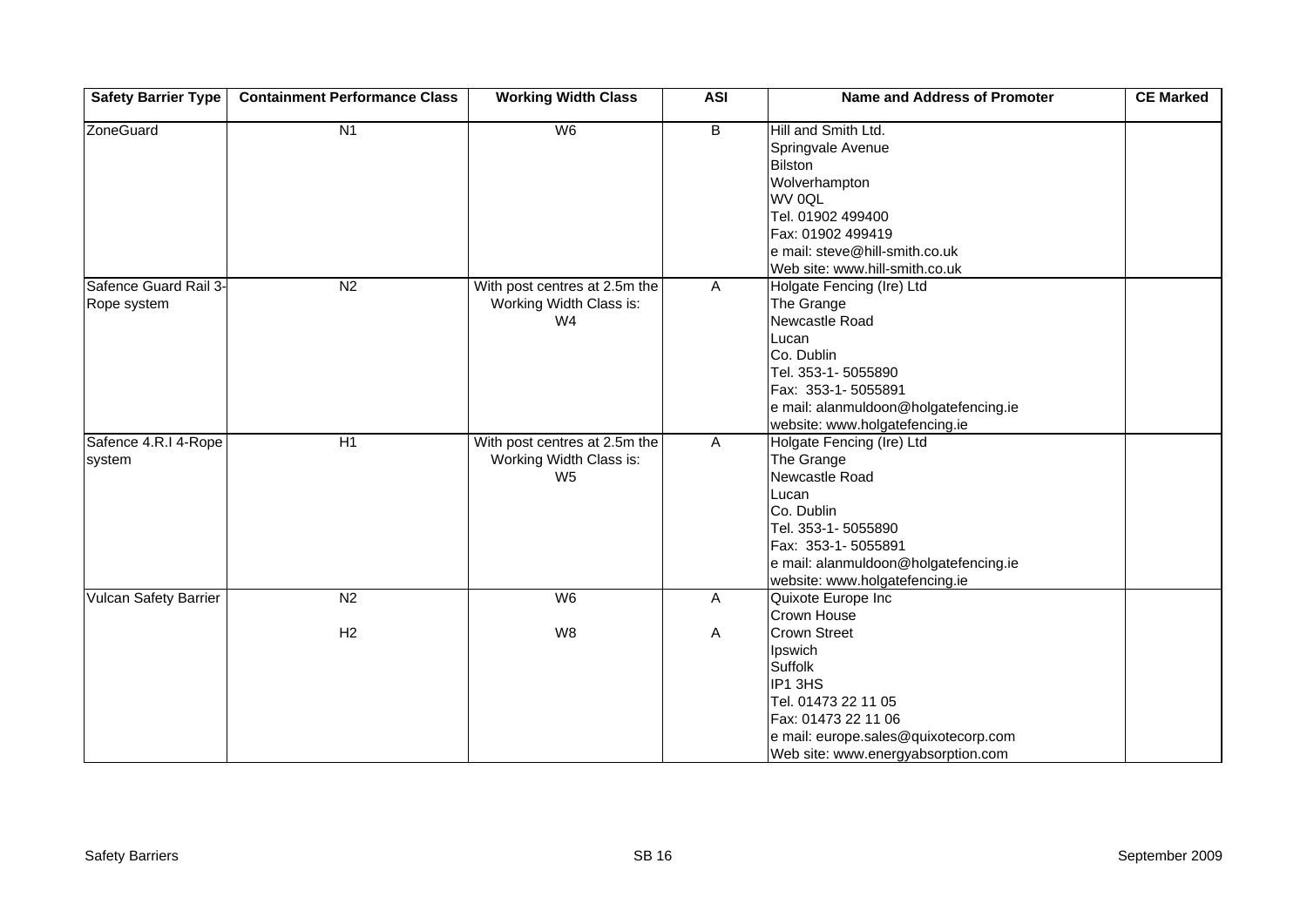| <b>Safety Barrier Type</b>                                                           | <b>Containment Performance Class</b>                                                                                                                       | <b>Working Width Class</b> | <b>ASI</b>     | <b>Name and Address of Promoter</b>                                                                                                                                                             | <b>CE Marked</b> |
|--------------------------------------------------------------------------------------|------------------------------------------------------------------------------------------------------------------------------------------------------------|----------------------------|----------------|-------------------------------------------------------------------------------------------------------------------------------------------------------------------------------------------------|------------------|
| Marcegaglia N2W2<br>safety fence system                                              | N <sub>2</sub>                                                                                                                                             | W <sub>2</sub>             | $\overline{A}$ | Marcegaglia buildtech S.r.l<br>New Road<br>Netherton<br><b>Dudley</b><br><b>West Midlands</b><br>DY28TA<br>Tel. 01384 242 812<br>Fax. 01384 242 813<br>email: terry.nightingale@marcegaglia.com |                  |
| Marshalls Delta Bloc<br>80                                                           | N <sub>1</sub><br>Note: Only permitted for use on<br>roads where road works are being<br>undertaken and a speed limit of<br>less than 50 mph is operative. | W <sub>4</sub>             | Α              | <b>Marshalls</b><br><b>Traffic Management</b><br>Southowram<br><b>Halifax</b><br>HX3 9SY<br>Tel. 0845 3040708<br>Fax. 0845 3040709<br>e mail: Traffic.Management@marshalls.co.uk                |                  |
| Delta Bloc 80-4M<br>(K180) Freestanding<br><b>Precast Concrete</b><br><b>Barrier</b> | N <sub>2</sub>                                                                                                                                             | W <sub>4</sub>             | $\overline{B}$ | <b>Marshalls</b><br><b>Traffic Management</b><br>Southowram<br><b>Halifax</b><br>HX3 9SY<br>Tel. 0845 3040708<br>Fax. 0845 3040709<br>e mail: Traffic.Management@marshalls.co.uk                |                  |
| Delta Bloc 80-4M<br>(K120) Freestanding<br><b>Precast Concrete</b><br><b>Barrier</b> | N <sub>2</sub>                                                                                                                                             | W <sub>4</sub>             | B              | <b>Marshalls</b><br><b>Traffic Management</b><br>Southowram<br>Halifax<br>HX3 9SY<br>Tel. 0845 3040708<br>Fax. 0845 3040709<br>e mail: Traffic.Management@marshalls.co.uk                       |                  |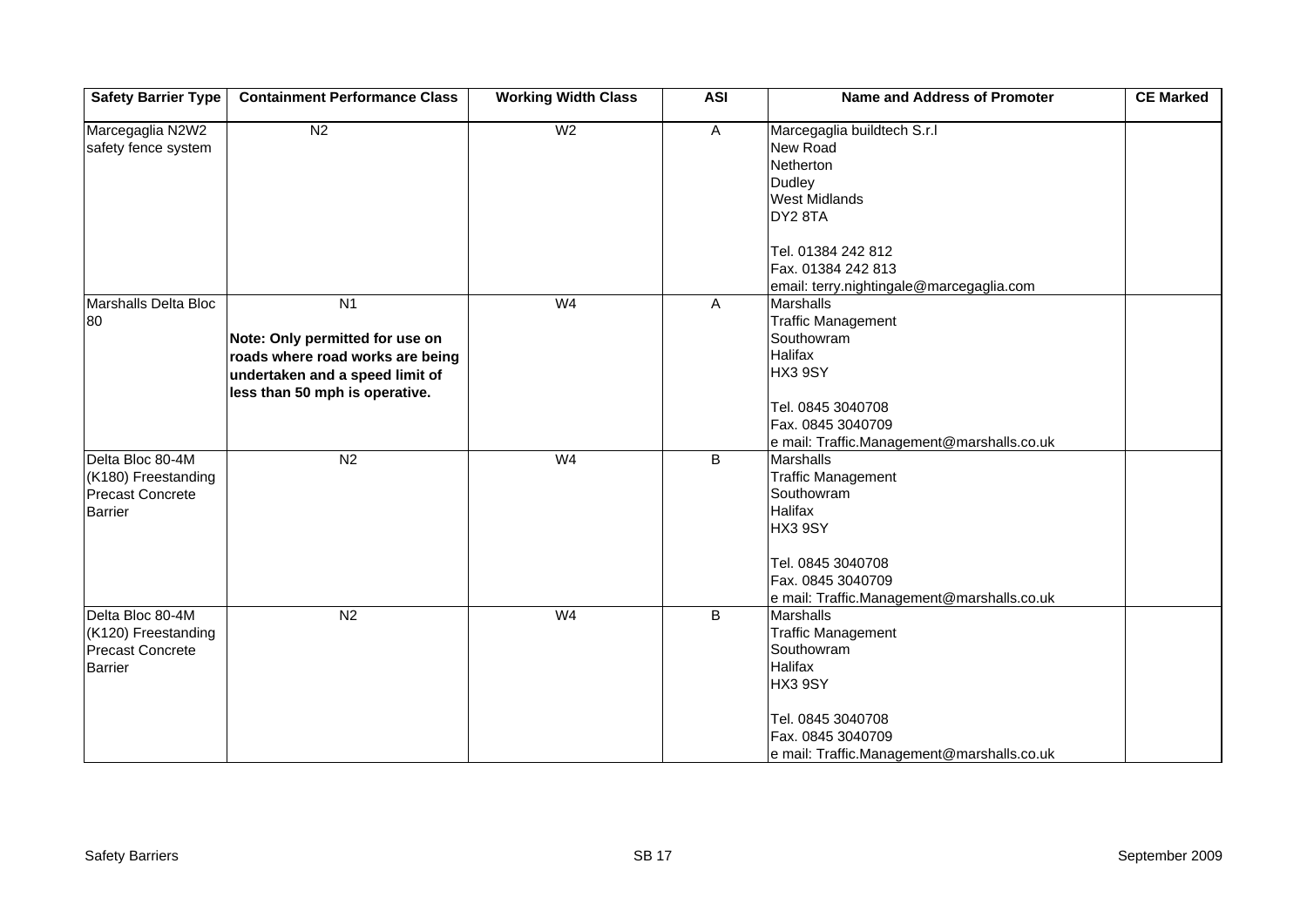| <b>Safety Barrier Type</b>                            | <b>Containment Performance Class</b> | <b>Working Width Class</b>                                                 | <b>ASI</b> | <b>Name and Address of Promoter</b>                                                                                                                                                                                            | <b>CE Marked</b> |
|-------------------------------------------------------|--------------------------------------|----------------------------------------------------------------------------|------------|--------------------------------------------------------------------------------------------------------------------------------------------------------------------------------------------------------------------------------|------------------|
| Marshalls Delta Bloc<br>65S/6m/K120 Barrier<br>System | N <sub>2</sub> and H <sub>1</sub>    | W6                                                                         | B          | Marshalls<br><b>Traffic Management</b><br>Southowram<br><b>Halifax</b><br>HX3 9SY<br>Tel. 0845 3040708<br>Fax. 0845 3040709                                                                                                    |                  |
| Marshalls Delta Bloc<br>100 Barrier System            | N <sub>2</sub> and H <sub>1</sub>    | W6                                                                         | A          | e mail: Traffic.Management@marshalls.co.uk<br><b>Marshalls</b><br><b>Traffic Management</b><br>Southowram<br><b>Halifax</b><br>HX3 9SY<br>Tel. 0845 3040708<br>Fax. 0845 3040709<br>e mail: Traffic.Management@marshalls.co.uk |                  |
| Balmerguard H2<br><b>Safety Fence</b>                 | N <sub>2</sub> or H <sub>2</sub>     | With post centres at 2.0m the<br>Working Width Class is:<br>W <sub>1</sub> | B          | SafeRoad BLG Ltd.<br>Dragonby Vale<br><b>Enterprise Park</b><br>Manaberg Way<br>Scunthorpe<br>North Lincolnshire<br><b>DN15 8XF</b><br>Tel. 01724 289119<br>e mail: phil.jones@saferoadblg.co.uk                               |                  |
| ESP Profile A, 2m<br>post spacing                     | N <sub>2</sub>                       | W <sub>4</sub>                                                             | A          | SafeRoad BLG Ltd.<br>Dragonby Vale<br><b>Enterprise Park</b><br>Manaberg Way<br>Scunthorpe<br>North Lincolnshire<br><b>DN15 8XF</b><br>Tel. 01724 289119<br>e mail: john.smith@saferoadblg.co.uk                               |                  |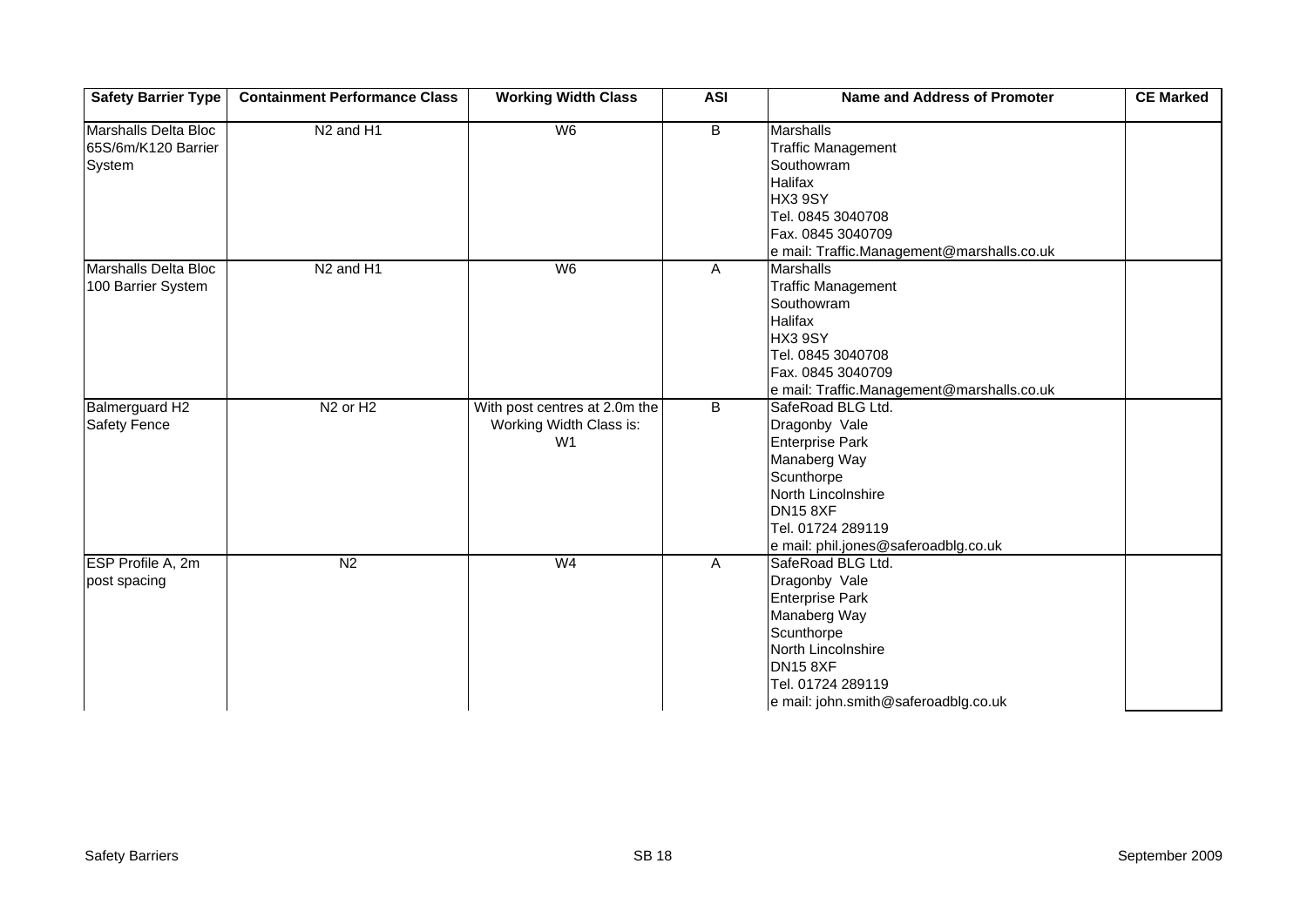| <b>Safety Barrier Type</b>                                                                                          | <b>Containment Performance Class</b> | <b>Working Width Class</b>                                     | <b>ASI</b>     | <b>Name and Address of Promoter</b>                                                                                                                                                                                                                                                                                         | <b>CE Marked</b> |
|---------------------------------------------------------------------------------------------------------------------|--------------------------------------|----------------------------------------------------------------|----------------|-----------------------------------------------------------------------------------------------------------------------------------------------------------------------------------------------------------------------------------------------------------------------------------------------------------------------------|------------------|
| <b>SCT 'DUCOS' Single</b><br><b>Sided Composite</b><br><b>Timber and Steel</b><br>Class N2 Safety<br><b>Barrier</b> | N <sub>2</sub>                       | With post centres at 4.0m the<br>Working Width Class is:<br>W6 | $\overline{A}$ | S.C.T. srl<br>Via del Brolo, 32<br>25136 BRESCIA<br>Italy<br>Tel. 0039 030209 2541<br>e mail: info@sctitalia.com<br>Web site: www.sctitalia.com                                                                                                                                                                             |                  |
| Sistema Steelgard<br><b>Barrier</b>                                                                                 | H <sub>4a</sub>                      | $W_5$                                                          | B              | Sistema Construction (UK) Ltd.<br>Unit 16<br>Park Farm Business Centre<br>Fornham St Genevieve<br><b>Bury St Edmunds</b><br><b>Suffolk</b><br>1P28 6TS<br>Tel. 01284 701 801<br>Fax. 01284 701 405<br>Mobile. 07740 122 982<br>e mail: enquiries@sistema-construction.com<br>Direct e mail: jferro@sistema-construction.com |                  |
| Sistema Steelgard<br><b>Central Reserve</b><br><b>Barrier</b>                                                       | N <sub>2</sub> and H <sub>3</sub>    | W <sub>5</sub>                                                 | B              | Sistema Construction (UK) Ltd.<br>Unit 16<br><b>Park Farm Business Centre</b><br>Fornham St Genevieve<br><b>Bury St Edmunds</b><br>Suffolk<br>1P28 6TS<br>Tel. 01284 701 801<br>Fax. 01284 701 405<br>Mobile. 07740 122 982<br>e mail: enquiries@sistema-construction.com<br>Direct e mail: jferro@sistema-construction.com |                  |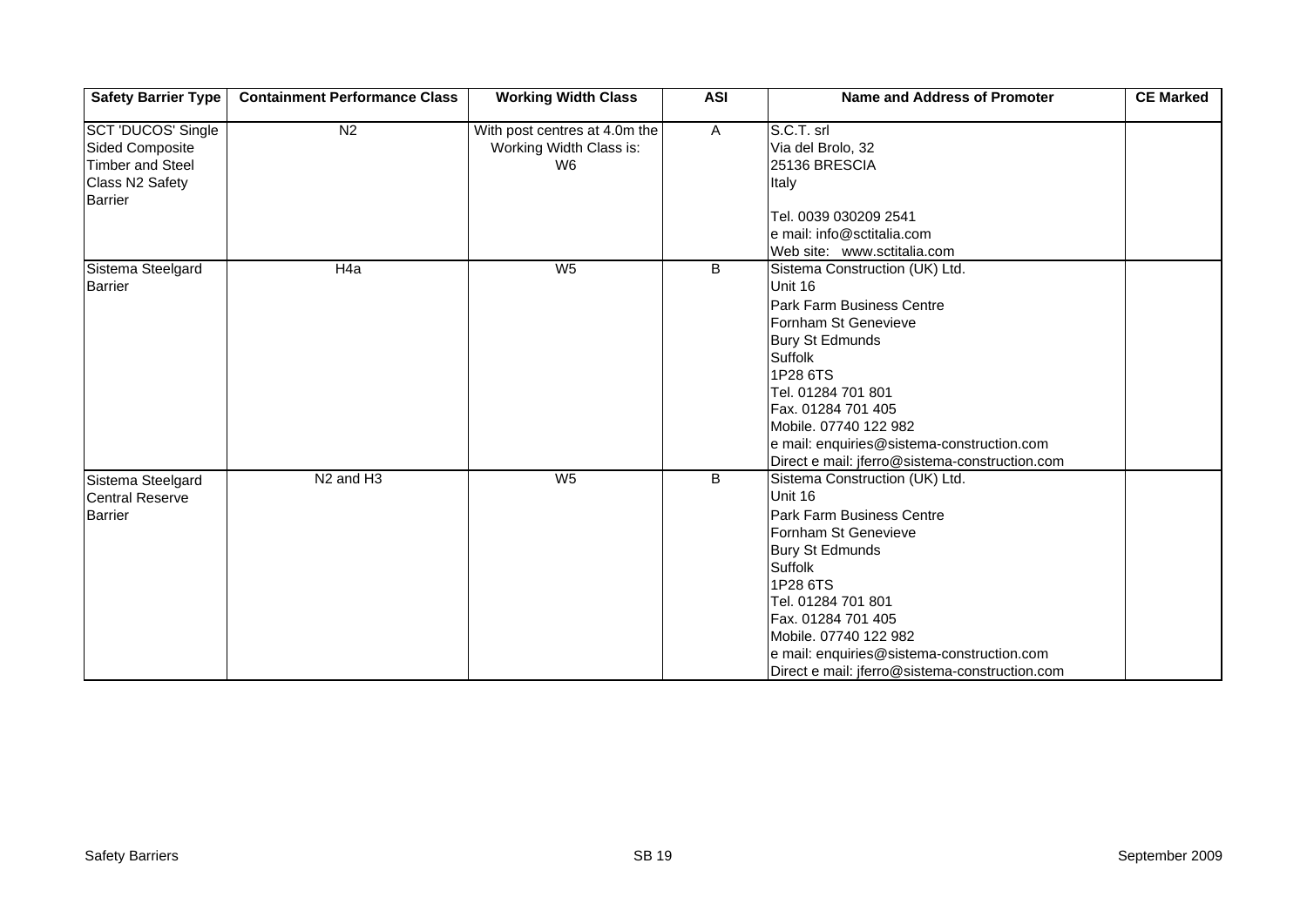| <b>Safety Barrier Type</b>                                            | <b>Containment Performance Class</b>           | <b>Working Width Class</b> | <b>ASI</b>     | <b>Name and Address of Promoter</b>                                                                                                                                                                                                                                                                                         | <b>CE Marked</b> |
|-----------------------------------------------------------------------|------------------------------------------------|----------------------------|----------------|-----------------------------------------------------------------------------------------------------------------------------------------------------------------------------------------------------------------------------------------------------------------------------------------------------------------------------|------------------|
| Fracasso Type<br>3n13506 Single Sided<br><b>Safety Barrier</b>        | N <sub>2</sub> and H <sub>2</sub>              | W <sub>5</sub>             | $\overline{B}$ | Sistema Construction (UK) Ltd.<br>Unit 16<br>Park Farm Business Centre<br>Fornham St Genevieve<br><b>Bury St Edmunds</b><br>Suffolk<br>1P28 6TS<br>Tel. 01284 701 801<br>Fax. 01284 701 405<br>Mobile. 07740 122 982<br>e mail: enquiries@sistema-construction.com<br>Direct e mail: jferro@sistema-construction.com        |                  |
| Fracasso Type<br>B21300 Double Wave<br>Single Sided Safety<br>Barrier | $\overline{H1}$                                | W6                         | A              | Sistema Construction (UK) Ltd.<br>Unit 16<br>Park Farm Business Centre<br>Fornham St Genevieve<br><b>Bury St Edmunds</b><br>Suffolk<br>1P28 6TS<br>Tel. 01284 701 801<br>Fax. 01284 701 405<br>Mobile. 07740 122 982<br>e mail: enquiries@sistema-construction.com<br>Direct e mail: jferro@sistema-construction.com        |                  |
| Sistema MDS H2<br><b>Safety Barrier</b>                               | H <sub>2</sub><br>(With Environmental Barrier) | W <sub>7</sub>             | B              | Sistema Construction (UK) Ltd.<br>Unit 16<br>Park Farm Business Centre<br>Fornham St Genevieve<br><b>Bury St Edmunds</b><br>Suffolk<br><b>IP28 6TS</b><br>Tel. 01284 701 801<br>Fax. 01284 701 405<br>Mobile. 07740 122 982<br>e mail: enquiries@sistema-construction.com<br>Direct e mail: jferro@sistema-construction.com |                  |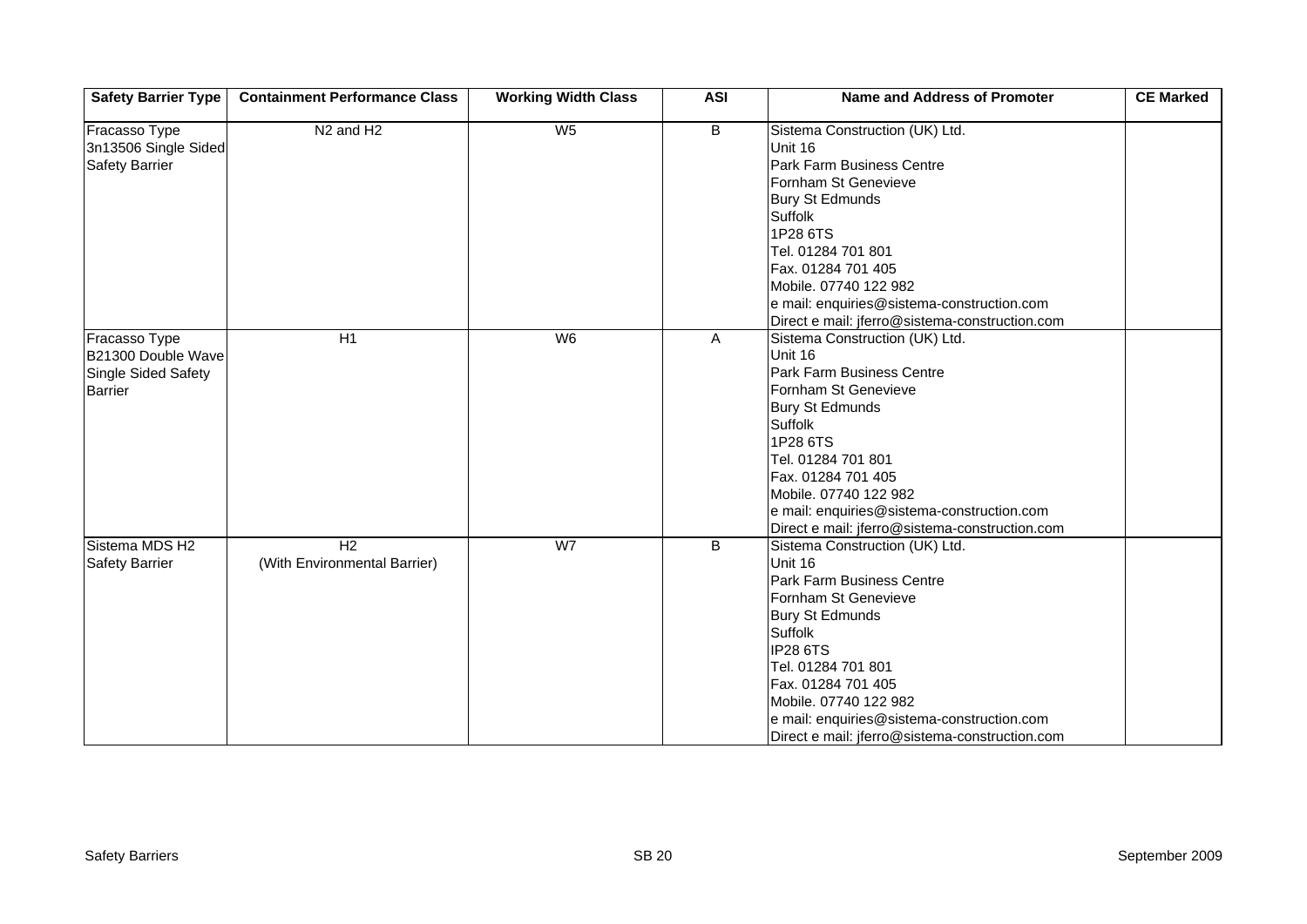| <b>Safety Barrier Type</b>                                                     | <b>Containment Performance Class</b> | <b>Working Width Class</b>                                                 | <b>ASI</b>              | <b>Name and Address of Promoter</b>                                                                                                                                                                                                                                                                                         | <b>CE Marked</b> |
|--------------------------------------------------------------------------------|--------------------------------------|----------------------------------------------------------------------------|-------------------------|-----------------------------------------------------------------------------------------------------------------------------------------------------------------------------------------------------------------------------------------------------------------------------------------------------------------------------|------------------|
| N2W2 Safety Fence<br>System                                                    | N <sub>2</sub>                       | W <sub>2</sub>                                                             | $\overline{A}$          | Sistema Construction (UK) Ltd.<br>Unit 16<br>Park Farm Business Centre<br>Fornham St Genevieve<br><b>Bury St Edmunds</b><br>Suffolk<br><b>IP28 6TS</b><br>Tel. 01284 701 801<br>Fax. 01284 701 405<br>Mobile. 07740 122 982<br>e mail: enquiries@sistema-construction.com<br>Direct e mail: jferro@sistema-construction.com |                  |
| S-A-B Class H2 Gate<br>(For emergency and<br>maintenance cross<br>over points) | N <sub>2</sub> and H <sub>2</sub>    | W <sub>6</sub>                                                             | A                       | Snoline spa<br>Via F Baracca 19/23<br>20056 Trezzo sull' Adda (M1)<br>Italy<br>Tel. +39 02909961<br>Fax +39 0290996200<br>e-mail: info@snoline.com<br>Contact: Ms Roberta Gritti                                                                                                                                            |                  |
| <b>TSS Softbaer H2</b><br>Freestanding<br><b>Concrete Barrier</b>              | $\overline{H2}$                      | W <sub>2</sub>                                                             | $\overline{\mathsf{c}}$ | Technische Sichereits-Systeme (TSS) GmbH<br>Alfred Schutte-Allee 10<br>D-50679 Cologne<br>Germany<br>Tel. +49 221 980601<br>Fax. 49 221 9806490<br>e mail: edouard.cuijpers@tss-koeln.de                                                                                                                                    |                  |
| Tubosider 3NTU-<br>brl.16 Class N2<br>Hardshoulder Safety<br><b>Barrier</b>    | N <sub>2</sub>                       | With post centres at 4.0m the<br>Working Width Class is:<br>W <sub>5</sub> | A                       | Tubosider UK Ltd<br>10 Sutton Fold Industrial Estate<br>Off Lancots Lane<br>St. Helens<br>Merseyside<br>WA9 3EX<br>Tel. 01744 452900<br>Fax. 01744 452949<br>e mail: Jim.Dwyer@tubosider.co.uk                                                                                                                              |                  |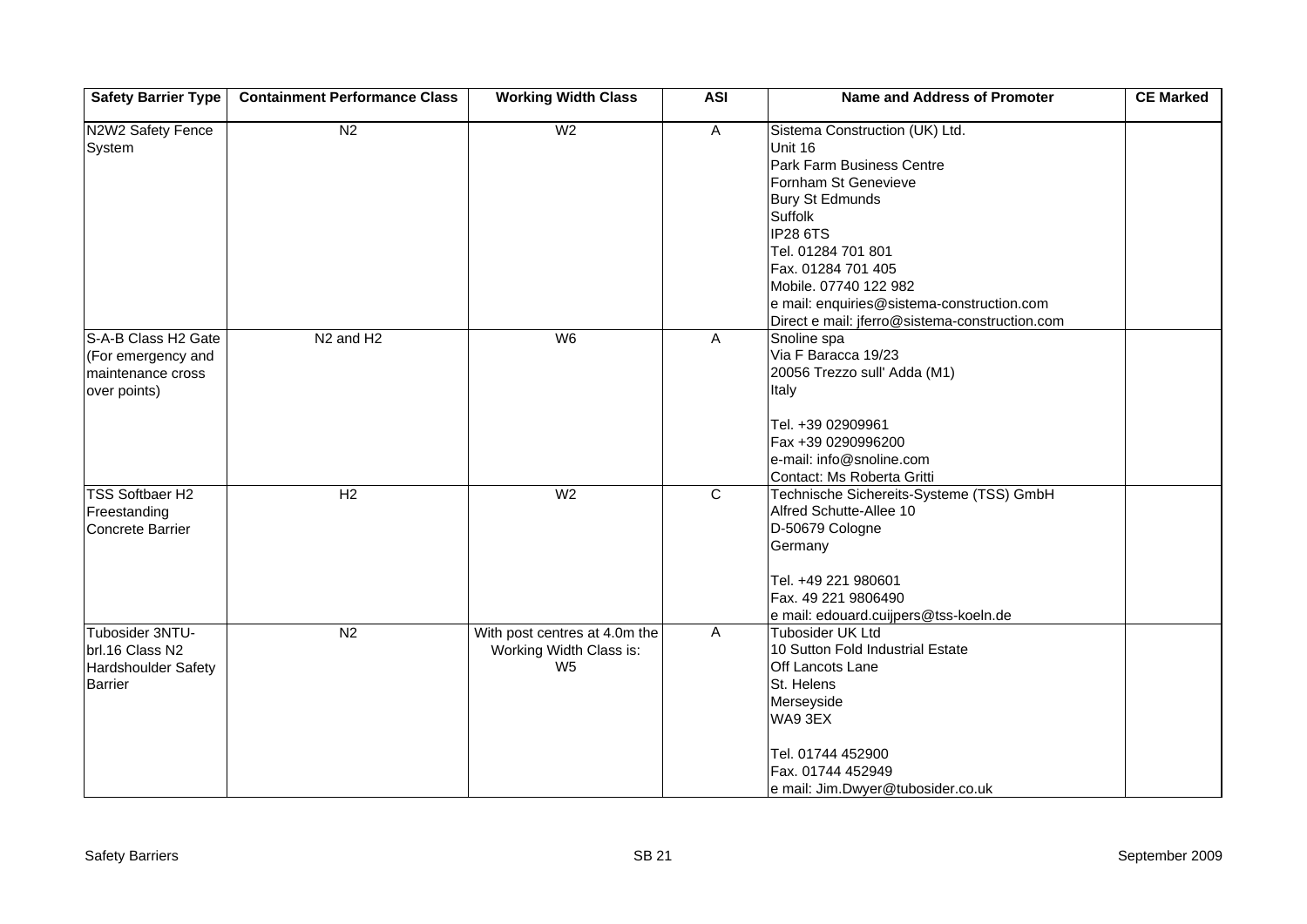| Safety Barrier Type                                                            | <b>Containment Performance Class</b> | <b>Working Width Class</b>                                     | <b>ASI</b>     | Name and Address of Promoter                                                                         | <b>CE Marked</b> |
|--------------------------------------------------------------------------------|--------------------------------------|----------------------------------------------------------------|----------------|------------------------------------------------------------------------------------------------------|------------------|
| Tubosider 2NTU-<br>brl.23 Class H1/H2<br><b>Hardshoulder Safety</b><br>Barrier | H1                                   | With post centres at 1.5m the<br>Working Width Class is:<br>W4 | $\overline{A}$ | Tubosider UK Ltd<br>10 Sutton Fold Industrial Estate<br><b>Off Lancots Lane</b><br><b>St. Helens</b> |                  |
|                                                                                | H <sub>2</sub>                       | With post centres at 1.5m the<br>Working Width Class is:<br>W7 | A              | Merseyside<br>WA9 3EX<br>Tel. 01744 452900<br>Fax. 01744 452949<br>e mail: Jim.Dwyer@tubosider.co.uk |                  |

**[END OF SAFETY BARRIER SECTION - RETURN TO CONTENTS](#page-0-0)**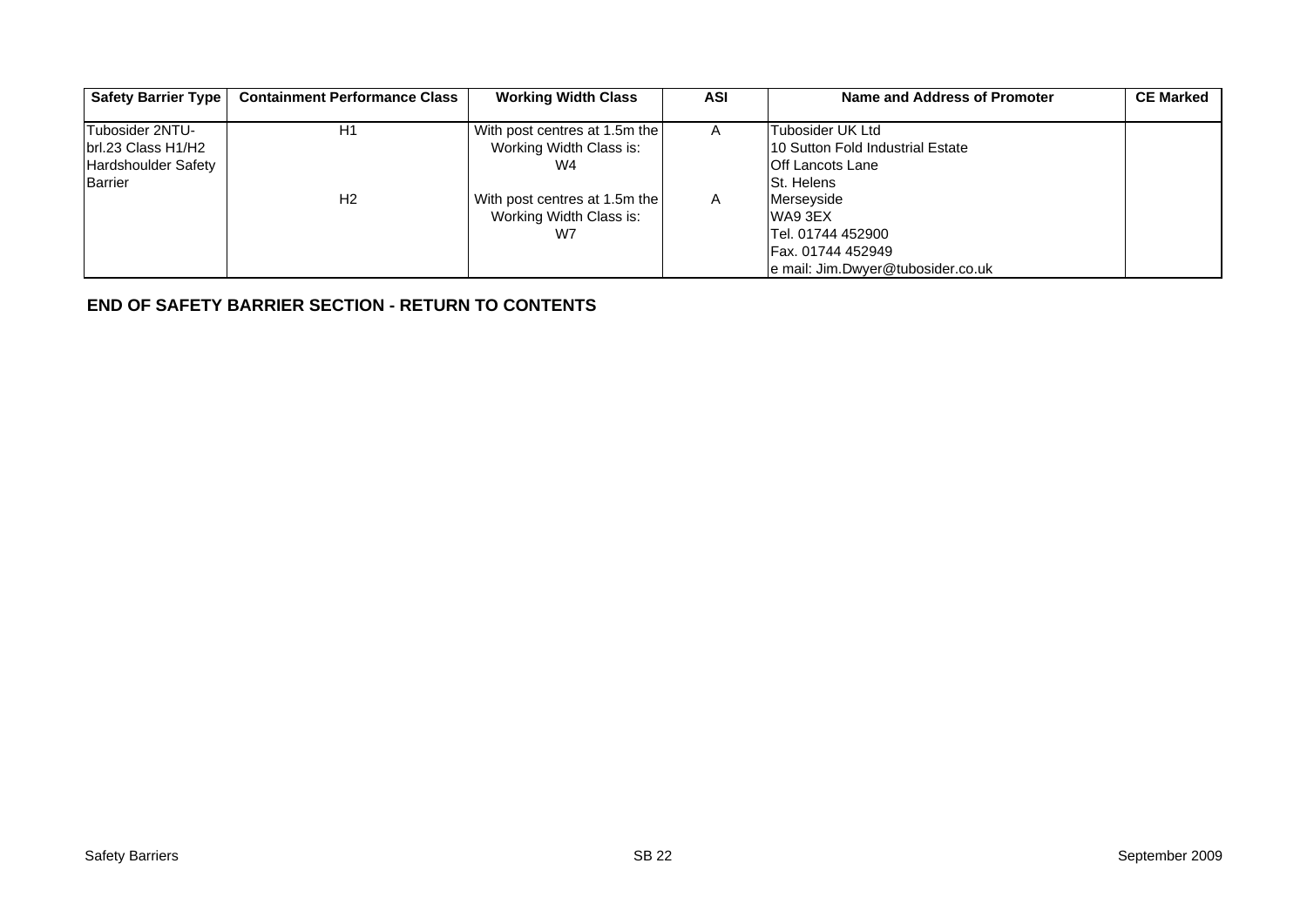## <span id="page-24-0"></span>*TEMPORARY SAFETY BARRIERS*

**The following Temporary Safety Barriers have been successfully tested to meet the requirements of BS EN 1317 -1 and -2 and have been approved for use on the Highways Agency Trunk Road Network for the Containment Performance Class and Working Width Class stated below.** 

**Please note: that all safety barriers must be installed by qualified personnel in accordance with sector scheme 2B.** 

**The Temporary Safety Barriers shall comply with the manufacturers Specification, component descriptions and Installation procedures.** 

**Further information on Impact Severity Levels for the product and copies of documents and drawings can be obtained from the Promoter.**

| <b>Safety Barrier Type</b> | <b>Containment Performance Class</b> | <b>Working Width Class</b>       | <b>ASI</b> | Name and Address of Promoter                       |
|----------------------------|--------------------------------------|----------------------------------|------------|----------------------------------------------------|
| System Spengler            | H1                                   | W7                               | B.         | Ardee Precast Concrete Limited                     |
| Transportable Double       |                                      |                                  |            | <b>Town Parks</b>                                  |
| Sided Precast              |                                      |                                  |            | Ardee                                              |
| Concrete Barrier           |                                      |                                  |            | Co. Louth                                          |
| (height 0.81m)             |                                      |                                  |            | Ireland                                            |
|                            |                                      |                                  |            | Tel. +353 41 6856372                               |
|                            |                                      |                                  |            | Fax. +353 41 6857216                               |
|                            |                                      |                                  |            | email: info@ardeeprecastconcrete.com               |
|                            |                                      |                                  |            | Web Site: www.ardeeprecastconcrete.com             |
| Varioguard Double          |                                      | For a tested length of 60m       |            | Asset International (A Division of Hill and Smith) |
| Sided Safety Barrier -     |                                      | between end anchors, and         |            | Springvale Avenue                                  |
| <b>SYSTEM No. 1</b>        |                                      | lanchored in accordance with the |            | <b>Bilston</b>                                     |
|                            |                                      | EN1317 compliant test, the       |            | Wolverhampton                                      |
|                            |                                      | working width class shall be:    |            | <b>WV14 0QL</b>                                    |
|                            | N <sub>2</sub>                       | W6                               | B          |                                                    |
|                            | H <sub>2</sub>                       | W8                               | B          |                                                    |
|                            |                                      | <b>Note: For a different</b>     |            | Tel. 01902 499402                                  |
|                            |                                      | installation length please       |            | Fax. 01902 402104                                  |
|                            |                                      | contact the Promoter for         |            | e mail: peter@hill-smith.co.uk                     |
|                            |                                      | information concerning the       |            | Web Site: www.asset-vrs.co.uk                      |
|                            |                                      | Working Width of the system.     |            |                                                    |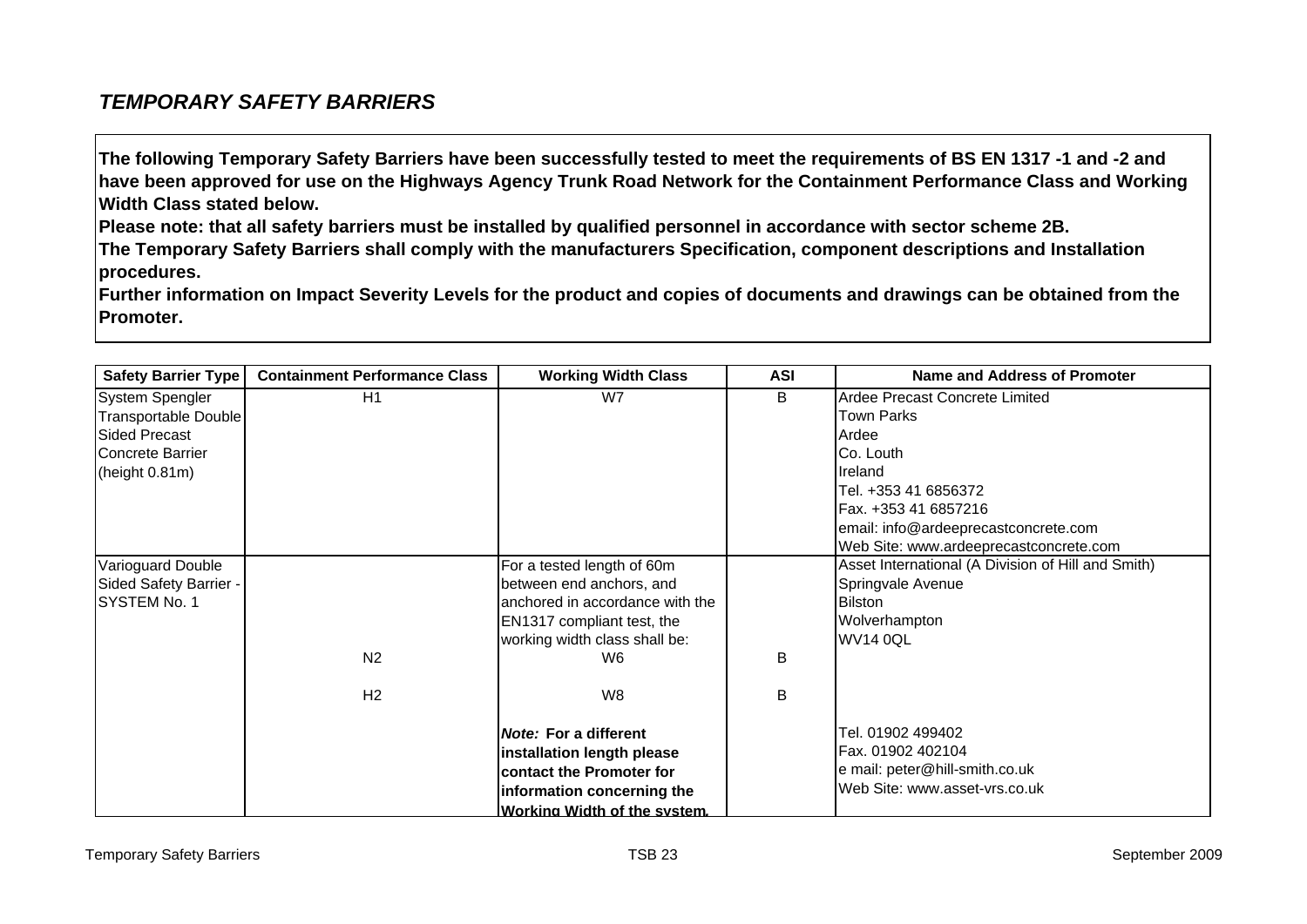| <b>Safety Barrier Type</b>                                                          | <b>Containment Performance Class</b> | <b>Working Width Class</b>                                                                                                                                                 | <b>ASI</b> | <b>Name and Address of Promoter</b>                                                                                                                                                                                                        |
|-------------------------------------------------------------------------------------|--------------------------------------|----------------------------------------------------------------------------------------------------------------------------------------------------------------------------|------------|--------------------------------------------------------------------------------------------------------------------------------------------------------------------------------------------------------------------------------------------|
| Varioguard 'Quick<br>Joint' Steel Safety<br>Barrier -<br>SYSTEM No. 2               |                                      | For a tested length of 68m<br>between end anchors, and<br>anchored in accordance with the<br>EN1317 compliant test, the<br>working width class shall be:                   |            | Asset International (A Division of Hill and Smith)<br>Springvale Avenue<br><b>Bilston</b><br>Wolverhampton<br><b>WV14 0QL</b>                                                                                                              |
|                                                                                     | N <sub>2</sub>                       | W <sub>6</sub>                                                                                                                                                             | B          |                                                                                                                                                                                                                                            |
|                                                                                     | H <sub>2</sub>                       | W8<br><b>Note: For a different</b><br>installation length please<br>contact the Promoter for<br>information concerning the                                                 | B          | Tel. 01902 499402<br>Fax. 01902 402104<br>e mail: peter@hill-smith.co.uk                                                                                                                                                                   |
| <b>SOLOGUARD</b><br>Emergency and<br>Maintenance<br><b>Crossing Point</b><br>System | H <sub>2</sub>                       | Working Width of the system.<br>W <sub>5</sub>                                                                                                                             | B          | Asset International (A Division of Hill and Smith)<br>Springvale Avenue<br><b>Bilston</b><br>Wolverhampton<br><b>WV14 0QL</b><br>Tel. 01902 499402<br>Fax. 01902 402104<br>e mail: peter@hill-smith.co.uk<br>Web Site: www.asset-vrs.co.uk |
| Varioguard 'Quick<br>Joint' Double Sided<br>Steel Safety Barrier -<br>SYSTEM No. 5  | N <sub>2</sub>                       | For a tested length of 68m<br>between end anchors, and<br>anchored in accordance with the<br>EN1317 compliant test, the<br>working width class shall be:<br>W <sub>5</sub> | B          | Asset International (A Division of Hill and Smith)<br>Springvale Avenue<br><b>Bilston</b><br>Wolverhampton<br><b>WV14 0QL</b>                                                                                                              |
|                                                                                     |                                      | <b>Note: For a different</b><br>installation length please<br>contact the Promoter for<br>information concerning the<br>Working Width of the system.                       |            | Tel. 01902 499402<br>Fax. 01902 402104<br>e mail: peter@hill-smith.co.uk<br>Web Site: www.asset-vrs.co.uk                                                                                                                                  |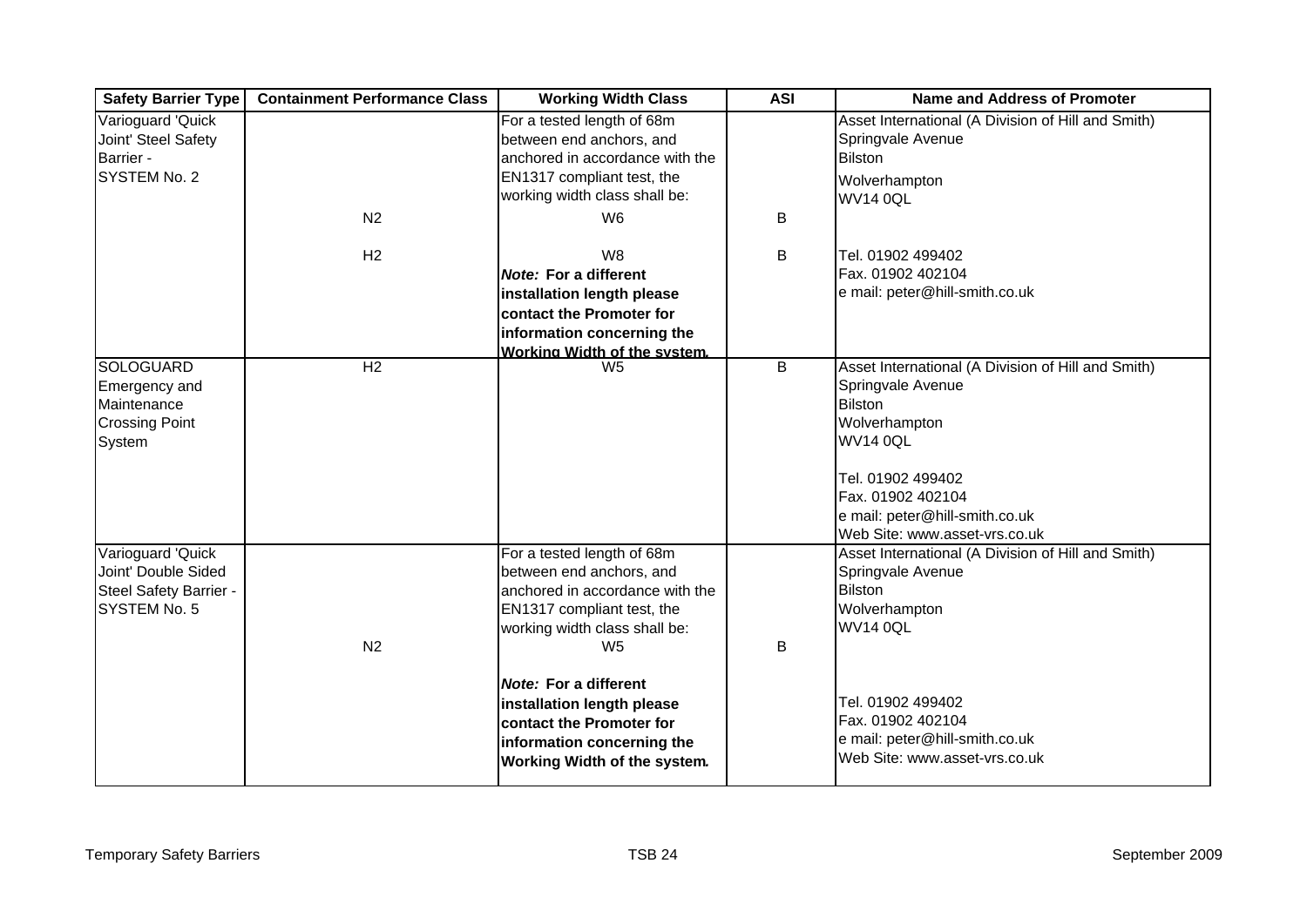| <b>Safety Barrier Type</b>                                                  | <b>Containment Performance Class</b> | <b>Working Width Class</b>                                                                                                                                      | <b>ASI</b> | <b>Name and Address of Promoter</b>                                                                                                                                                                                                        |
|-----------------------------------------------------------------------------|--------------------------------------|-----------------------------------------------------------------------------------------------------------------------------------------------------------------|------------|--------------------------------------------------------------------------------------------------------------------------------------------------------------------------------------------------------------------------------------------|
| Varioguard Double<br>Sided Steel Safety<br><b>Barrier - SYSTEM</b><br>No. 3 | N <sub>2</sub>                       | For a tested length of 88m<br>between end anchors, and<br>lanchored in accordance with the<br>EN1317 compliant test, the<br>working width class shall be:<br>W4 | B          | Asset International (A Division of Hill and Smith)<br>Springvale Avenue<br><b>Bilston</b><br>Wolverhampton<br><b>WV14 0QL</b>                                                                                                              |
|                                                                             |                                      | <b>Note: For a different</b><br>installation length please<br><b>contact the Promoter for</b><br>information concerning the<br>Working Width of the system.     |            | Tel. 01902 499402<br>Fax. 01902 402104<br>e mail: peter@hill-smith.co.uk<br>Web Site: www.asset-vrs.co.uk                                                                                                                                  |
| Varioguard QM<br>Safety Barrier System                                      | N <sub>2</sub>                       | W <sub>6</sub>                                                                                                                                                  | B          | Asset International (A Division of Hill and Smith)<br>Springvale Avenue<br><b>Bilston</b><br>Wolverhampton<br><b>WV14 0QL</b><br>Tel. 01902 499402<br>Fax. 01902 402104<br>e mail: peter@hill-smith.co.uk<br>Web Site: www.asset-vrs.co.uk |
| Delta Bloc 80/4m<br>(K120)                                                  | N <sub>2</sub>                       | W <sub>4</sub>                                                                                                                                                  | B          | Delta Bloc Europa GMBH<br>A-2700 Wiener Neustadt<br>Postfach 154<br>Austria<br>Tel. +43(0) 57715/470-115<br>Fax. +43(0) 57715/470-474<br>email: Thomas.Edl@deltabloc.com                                                                   |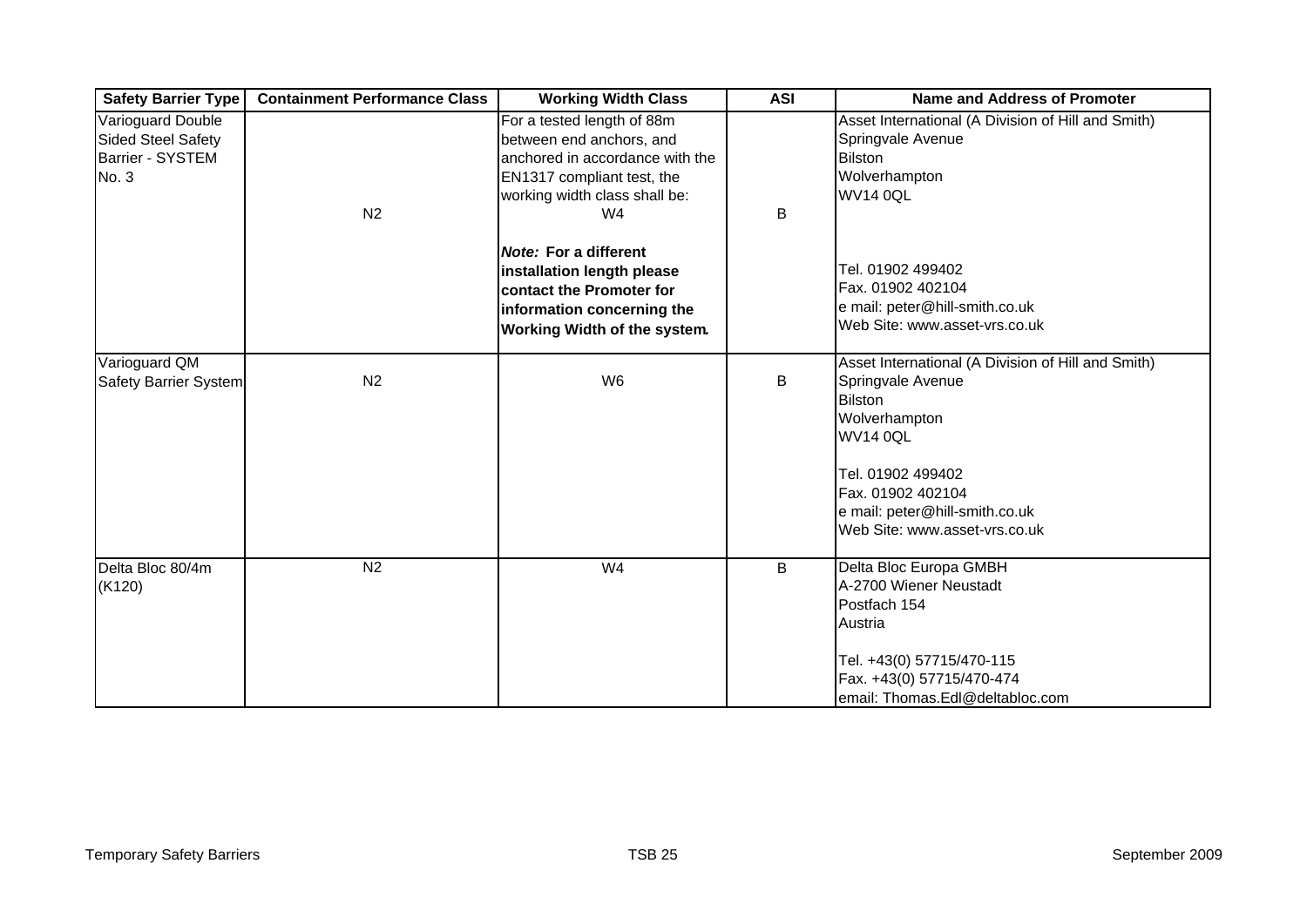| <b>Safety Barrier Type</b> | <b>Containment Performance Class</b> | <b>Working Width Class</b> | <b>ASI</b>   | <b>Name and Address of Promoter</b>    |
|----------------------------|--------------------------------------|----------------------------|--------------|----------------------------------------|
| Delta Bloc 80AS-           | $\overline{H2}$                      | W4                         | B            | Delta Bloc Europa GMBH                 |
| R/6m (K180)                |                                      |                            |              | A-2700 Wiener Neustadt                 |
|                            |                                      |                            |              | Postfach 154                           |
|                            |                                      |                            |              | Austria                                |
|                            |                                      |                            |              | Tel. +43(0) 57715/470-115              |
|                            |                                      |                            |              | Fax. +43(0) 57715/470-474              |
|                            |                                      |                            |              | email: Thomas.Edl@deltabloc.com        |
| Delta Bloc 90              | H <sub>2</sub>                       | W6                         | $\mathsf{C}$ | Delta Bloc Europa GMBH                 |
| Step/6m (K220)             |                                      |                            |              | A-2700 Wiener Neustadt                 |
|                            |                                      |                            |              | Postfach 154                           |
|                            |                                      |                            |              | Austria                                |
|                            |                                      |                            |              |                                        |
|                            |                                      |                            |              | Tel. +43(0) 57715/470-115              |
|                            |                                      |                            |              | Fax. +43(0) 57715/470-474              |
|                            |                                      |                            |              | email: Thomas.Edl@deltabloc.com        |
| Delta Bloc 100S/6m         | H <sub>2</sub>                       | W <sub>5</sub>             | A            | Delta Bloc Europa GMBH                 |
| (K220)                     |                                      |                            |              | A-2700 Wiener Neustadt                 |
|                            |                                      |                            |              | Postfach 154                           |
|                            |                                      |                            |              | Austria                                |
|                            |                                      |                            |              |                                        |
|                            |                                      |                            |              | Tel. +43(0) 57715/470-115              |
|                            |                                      |                            |              | Fax. +43(0) 57715/470-474              |
|                            |                                      |                            |              | email: Thomas.Edl@deltabloc.com        |
| Eurovia Beton 2m           | $\overline{N1}$                      | W <sub>4</sub>             | A            | Eurovia Beton                          |
| Transportable              |                                      |                            |              | 12, Avenue du Juillet                  |
| <b>Concrete Barrier</b>    | Note: Only permitted for use on      |                            |              | 91412 Dourdan Cedex                    |
|                            | roads where road works are being     |                            |              | France                                 |
|                            | undertaken and a speed limit of      |                            |              | Tel. (33) 01 60815200/(33) 01 64593184 |
|                            | less than 50 mph is operative.       |                            |              | e mail: fcosani@eurovia.com            |
|                            |                                      |                            |              | Web site: www.eurovia.com              |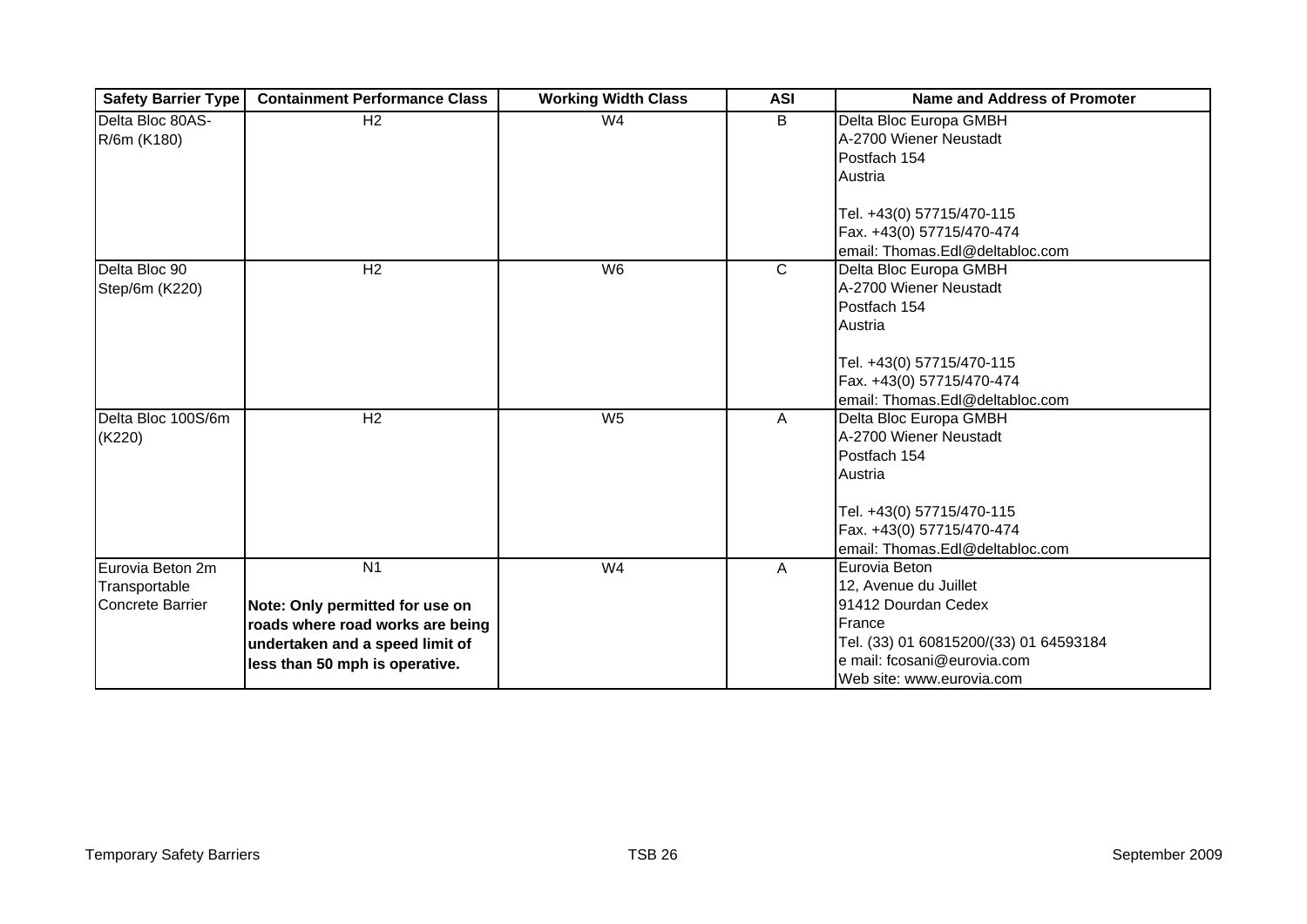| <b>Safety Barrier Type</b> | <b>Containment Performance Class</b> | <b>Working Width Class</b>      | <b>ASI</b>  | <b>Name and Address of Promoter</b>                                        |
|----------------------------|--------------------------------------|---------------------------------|-------------|----------------------------------------------------------------------------|
| Multibloc 80               | N <sub>1</sub>                       | W3                              | B           | <b>Hardstaff Barriers</b>                                                  |
| <b>Temporary Vertical</b>  | Note: Only permitted for use on      |                                 |             | <b>Hardstaff Traffic Barrier Services Ltd</b>                              |
| Concrete Barrier           | roads where road works are being     |                                 |             | Hillside                                                                   |
|                            | undertaken and a speed limit of      |                                 |             | Gotham Road                                                                |
|                            | less than 50 mph is operative.       |                                 |             | Kingston-on-Soar                                                           |
|                            |                                      |                                 |             | Nottingham                                                                 |
| Multibloc 110              | N <sub>2</sub>                       | W <sub>3</sub>                  | $\mathbf C$ | NG11 ODF                                                                   |
| Freestanding               |                                      |                                 |             |                                                                            |
| <b>Temporary Vertical</b>  |                                      |                                 |             | Tel. 0115 983 2300                                                         |
| <b>Concrete Barrier</b>    |                                      |                                 |             | Fax. 0115 983 0087                                                         |
|                            |                                      |                                 |             | e mail: info@hardstaff-barriers.co.uk                                      |
|                            |                                      |                                 |             | Web site: www.hardstaff-barriers.co.uk                                     |
| Maxibloc<br>Freestanding   | H <sub>4a</sub>                      | W <sub>6</sub>                  | $\mathbf C$ | <b>Hardstaff Barriers</b><br><b>Hardstaff Traffic Barrier Services Ltd</b> |
| <b>Temporary Higher</b>    |                                      |                                 |             | Hillside                                                                   |
| Vertical Concrete          |                                      |                                 |             | <b>Gotham Road</b>                                                         |
| <b>Barrier</b>             |                                      |                                 |             |                                                                            |
|                            |                                      |                                 |             | Kingston-on-Soar<br>Nottingham                                             |
|                            |                                      |                                 |             | NG11 ODF                                                                   |
| Maxibloc Recessed          | H <sub>4a</sub>                      | W <sub>2</sub>                  | C           |                                                                            |
| <b>Temporary Higher</b>    |                                      |                                 |             | Tel. 0115 983 2300                                                         |
| <b>Vertical Concrete</b>   |                                      |                                 |             | Fax. 0115 983 0087                                                         |
| <b>Barrier</b>             |                                      |                                 |             | e mail: info@hardstaff-barriers.co.uk                                      |
|                            |                                      |                                 |             | Web site: www.hardstaff-barriers.co.uk                                     |
| <b>Highway Care</b>        |                                      | For a tested length of 72m      |             | Highway Care Ltd.                                                          |
| BarrierGuard 800           |                                      | between end anchors, and        |             | The Highlands                                                              |
|                            |                                      | anchored in accordance with the |             | Detling Hill                                                               |
|                            |                                      | EN1317 compliant test, the      |             | Detling                                                                    |
|                            |                                      | working width class shall be:   |             | Maidstone                                                                  |
|                            | N <sub>2</sub>                       | W <sub>5</sub>                  | A           | Kent                                                                       |
|                            |                                      | <b>Note: For a different</b>    |             | <b>ME14 3HT</b>                                                            |
|                            |                                      | installation length please      |             |                                                                            |
|                            |                                      | contact the Promoter for        |             | Tel. 01622 734215                                                          |
|                            |                                      | information concerning the      |             | Fax. 01622 735106                                                          |
|                            |                                      | Working Width of the system.    |             | e mail: info@highwaycare.co.uk<br>Web site: www.highwaycare.co.uk          |
|                            | H2                                   | W8                              | A           |                                                                            |
|                            |                                      |                                 |             |                                                                            |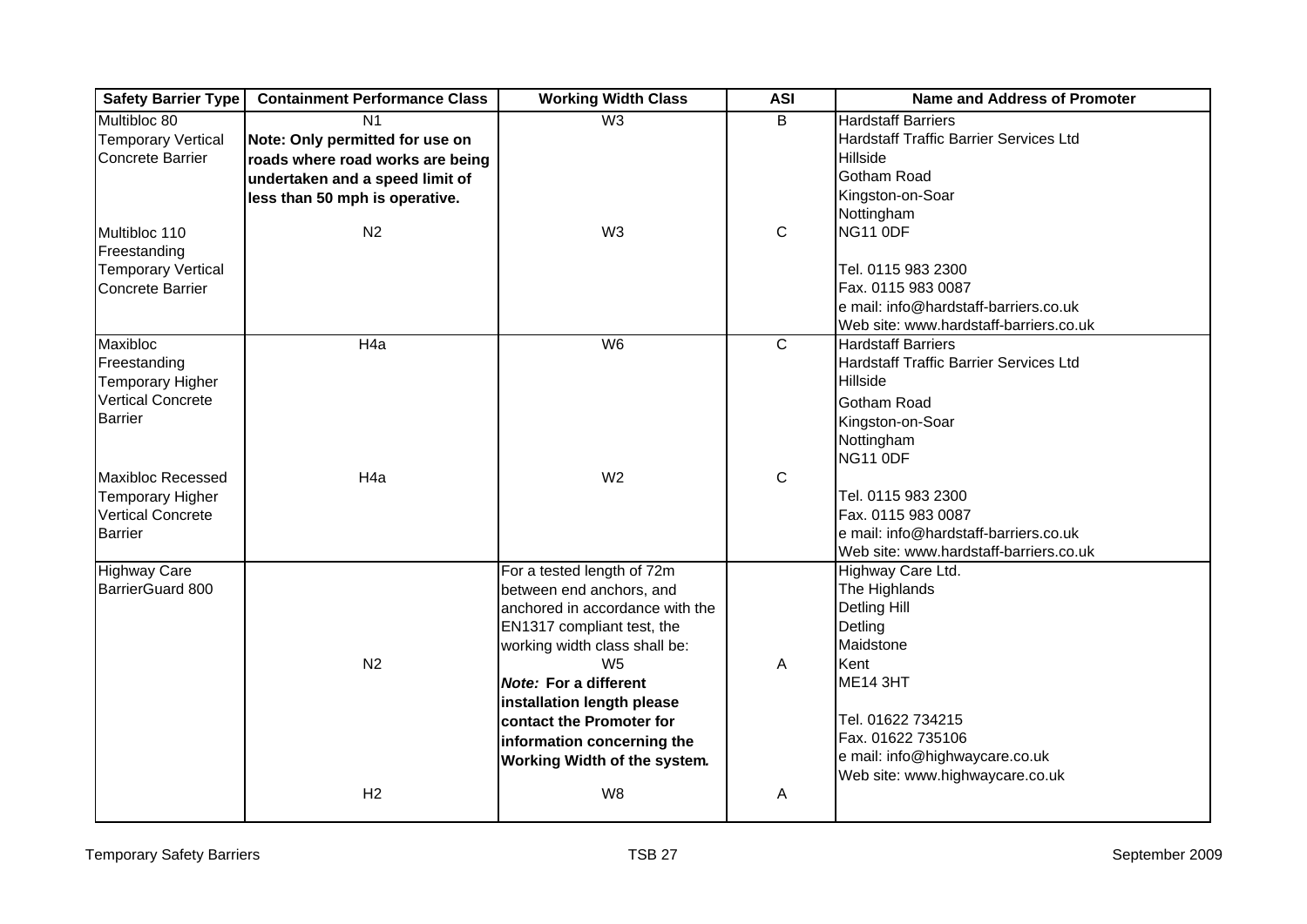| <b>Safety Barrier Type</b> | <b>Containment Performance Class</b> | <b>Working Width Class</b> | <b>ASI</b>     | <b>Name and Address of Promoter</b> |
|----------------------------|--------------------------------------|----------------------------|----------------|-------------------------------------|
| <b>Highway Care</b>        | N <sub>2</sub>                       | W <sub>2</sub>             | B              | Highway Care Ltd.                   |
| BarrierGuard 800 -         |                                      |                            |                | The Highlands                       |
| 12m centres                |                                      |                            |                | Detling Hill                        |
|                            |                                      |                            |                | Detling                             |
|                            |                                      |                            |                | Maidstone                           |
|                            |                                      |                            |                | Kent                                |
|                            |                                      |                            |                | <b>ME14 3HT</b>                     |
|                            |                                      |                            |                |                                     |
|                            |                                      |                            |                | Tel. 01622 734215                   |
|                            |                                      |                            |                | Fax. 01622 735106                   |
|                            |                                      |                            |                | e mail: info@highwaycare.co.uk      |
|                            |                                      |                            |                | Web site: www.highwaycare.co.uk     |
| <b>Highway Care</b>        | N <sub>2</sub>                       | W <sub>2</sub>             | B              | Highway Care Ltd.                   |
| BarrierGuard 800,          |                                      |                            |                | The Highlands                       |
| Minimum Deflection         |                                      |                            |                | Detling Hill                        |
| System (MDS)               |                                      |                            |                | Detling                             |
|                            |                                      |                            |                | Maidstone                           |
|                            |                                      |                            |                | Kent                                |
|                            |                                      |                            |                | <b>ME14 3HT</b>                     |
|                            |                                      |                            |                | Tel. 01622 734215                   |
|                            |                                      |                            |                | Fax. 01622 735106                   |
|                            |                                      |                            |                | e mail: info@highwaycare.co.uk      |
|                            |                                      |                            |                | Web site: www.highwaycare.co.uk     |
| Quickchange                | N <sub>2</sub>                       | W <sub>4</sub>             | $\overline{B}$ | Highway Care Ltd.                   |
| Moveable Barrier           |                                      |                            |                | The Highlands                       |
| (QMB)                      |                                      |                            |                | Detling Hill                        |
|                            | H2                                   | W <sub>6</sub>             | В              | Detling                             |
|                            |                                      |                            |                | Maidstone                           |
|                            |                                      |                            |                | Kent                                |
|                            |                                      |                            |                | <b>ME14 3HT</b>                     |
|                            |                                      |                            |                | Tel. 01622 734215                   |
|                            |                                      |                            |                | Fax. 01622 735106                   |
|                            |                                      |                            |                | e mail: info@highwaycare.co.uk      |
|                            |                                      |                            |                | Web site: www.highwaycare.co.uk     |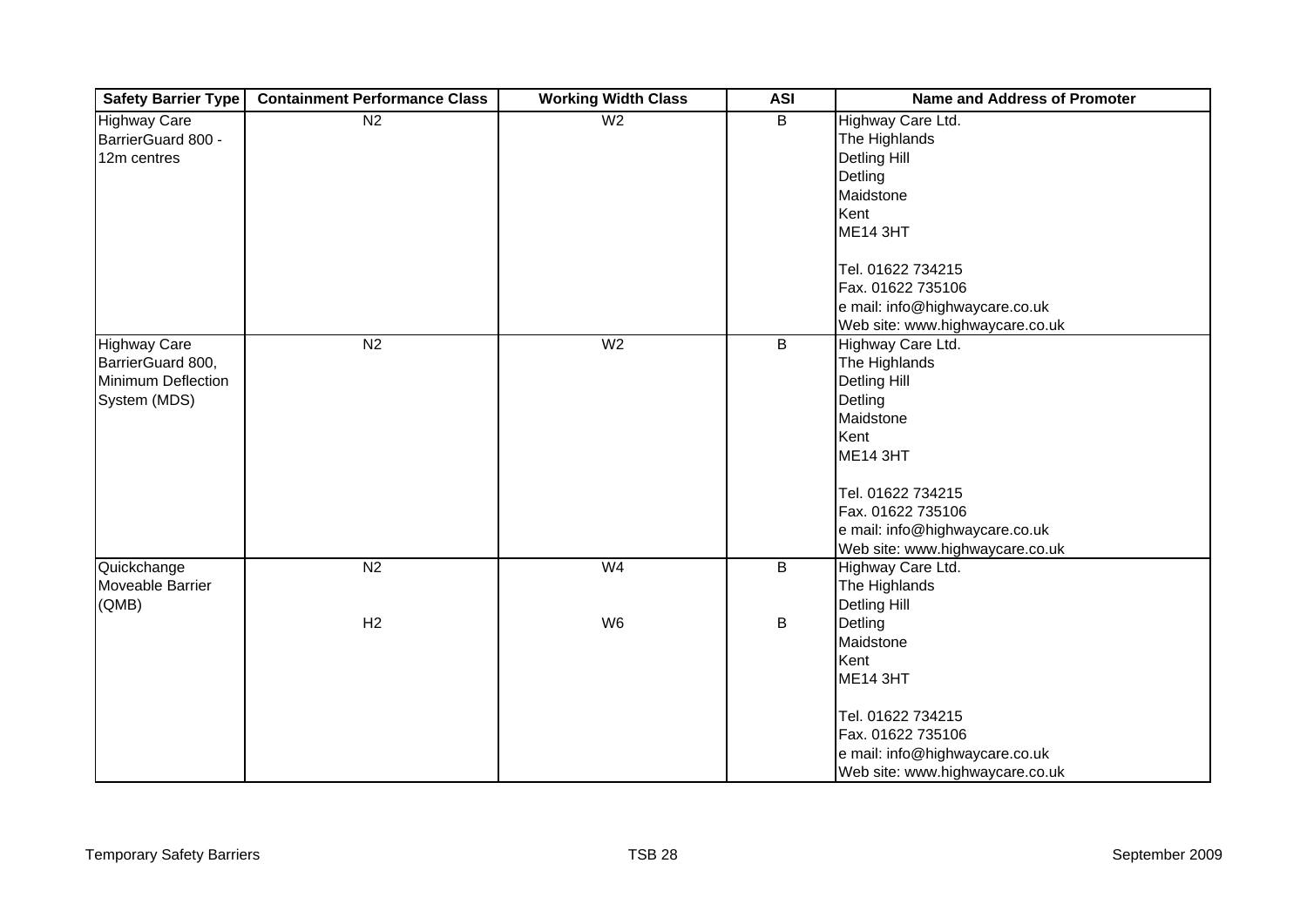| <b>Safety Barrier Type</b> | <b>Containment Performance Class</b> | <b>Working Width Class</b> | <b>ASI</b>              | <b>Name and Address of Promoter</b>        |
|----------------------------|--------------------------------------|----------------------------|-------------------------|--------------------------------------------|
| <b>ZoneGuard</b>           | N <sub>1</sub>                       | W6                         | B                       | Hill and Smith Ltd.                        |
|                            |                                      |                            |                         | Springvale Avenue                          |
|                            |                                      |                            |                         | Bilston                                    |
|                            |                                      |                            |                         | Wolverhampton                              |
|                            |                                      |                            |                         | WV 0QL                                     |
|                            |                                      |                            |                         | Tel. 01902 499400                          |
|                            |                                      |                            |                         | Fax: 01902 499419                          |
|                            |                                      |                            |                         | e mail: steve@hill-smith.co.uk             |
|                            |                                      |                            |                         | Web site: www.hill-smith.co.uk             |
| Marshalls Delta Bloc       | $\overline{N1}$                      | W <sub>4</sub>             | A                       | <b>Marshalls</b>                           |
| 80                         |                                      |                            |                         | <b>Traffic Management</b>                  |
|                            | Note: Only permitted for use on      |                            |                         | Southowram                                 |
|                            | roads where road works are being     |                            |                         | <b>Halifax</b>                             |
|                            | undertaken and a speed limit of      |                            |                         | HX3 9SY                                    |
|                            | less than 50 mph is operative.       |                            |                         |                                            |
|                            |                                      |                            |                         | Tel. 0845 3040708                          |
|                            |                                      |                            |                         | Fax. 0845 3040709                          |
|                            |                                      |                            |                         | e mail: Traffic.Management@marshalls.co.uk |
| Delta Bloc 80-4M           | N <sub>2</sub>                       | W <sub>4</sub>             | $\overline{B}$          | <b>Marshalls</b>                           |
| (K180) Freestanding        |                                      |                            |                         | <b>Traffic Management</b>                  |
| <b>Precast Concrete</b>    |                                      |                            |                         | Southowram                                 |
| <b>Barrier</b>             |                                      |                            |                         | <b>Halifax</b>                             |
|                            |                                      |                            |                         | HX3 9SY                                    |
|                            |                                      |                            |                         |                                            |
|                            |                                      |                            |                         | Tel. 0845 3040708                          |
|                            |                                      |                            |                         | Fax. 0845 3040709                          |
|                            |                                      |                            |                         | e mail: Traffic.Management@marshalls.co.uk |
| Delta Bloc 80-4M           | N <sub>2</sub>                       | W <sub>4</sub>             | $\overline{\mathsf{B}}$ | <b>Marshalls</b>                           |
| (K120) Freestanding        |                                      |                            |                         | <b>Traffic Management</b>                  |
| <b>Precast Concrete</b>    |                                      |                            |                         | Southowram                                 |
| <b>Barrier</b>             |                                      |                            |                         | <b>Halifax</b>                             |
|                            |                                      |                            |                         | HX3 9SY                                    |
|                            |                                      |                            |                         |                                            |
|                            |                                      |                            |                         | Tel. 0845 3040708                          |
|                            |                                      |                            |                         | Fax. 0845 3040709                          |
|                            |                                      |                            |                         | e mail: Traffic.Management@marshalls.co.uk |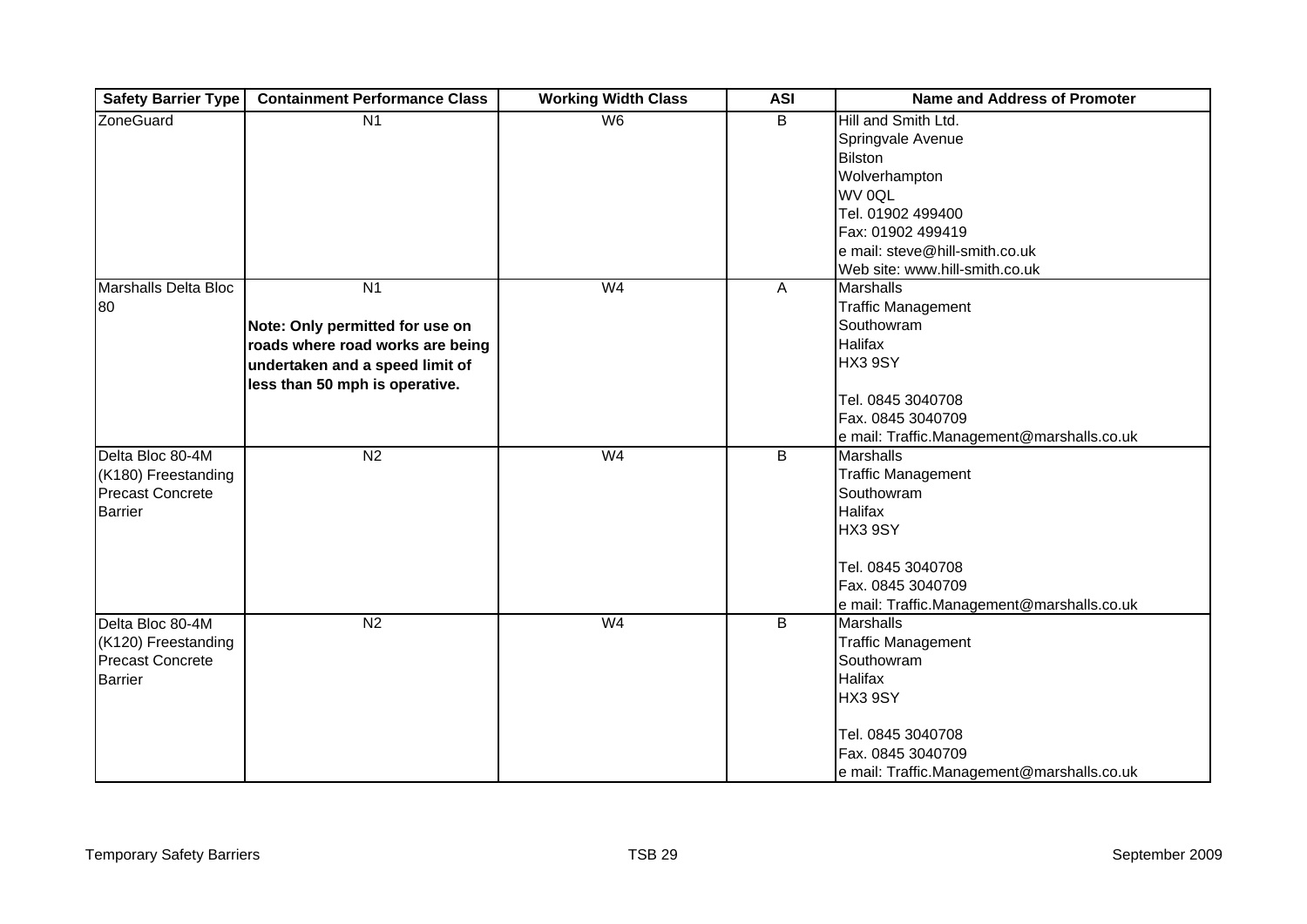| <b>Safety Barrier Type</b>  | <b>Containment Performance Class</b> | <b>Working Width Class</b> | <b>ASI</b>     | <b>Name and Address of Promoter</b>        |
|-----------------------------|--------------------------------------|----------------------------|----------------|--------------------------------------------|
| <b>Marshalls Delta Bloc</b> | N <sub>2</sub> and H <sub>1</sub>    | W <sub>6</sub>             | B              | Marshalls                                  |
| 65S/6m/K120 Barrier         |                                      |                            |                | <b>Traffic Management</b>                  |
| System                      |                                      |                            |                | Southowram                                 |
|                             |                                      |                            |                | <b>Halifax</b>                             |
|                             |                                      |                            |                | HX3 9SY                                    |
|                             |                                      |                            |                | Tel. 0845 3040708                          |
|                             |                                      |                            |                | Fax. 0845 3040709                          |
|                             |                                      |                            |                | e mail: Traffic.Management@marshalls.co.uk |
| Marshalls Delta Bloc        | N <sub>2</sub> and H <sub>1</sub>    | W <sub>6</sub>             | A              | <b>Marshalls</b>                           |
| 100 Barrier System          |                                      |                            |                | <b>Traffic Management</b>                  |
|                             |                                      |                            |                | Southowram                                 |
|                             |                                      |                            |                | Halifax                                    |
|                             |                                      |                            |                | HX3 9SY                                    |
|                             |                                      |                            |                | Tel. 0845 3040708                          |
|                             |                                      |                            |                | Fax. 0845 3040709                          |
|                             |                                      |                            |                | e mail: Traffic.Management@marshalls.co.uk |
| <b>NMS Civil</b>            | N <sub>2</sub>                       | W3                         | $\overline{C}$ | <b>NMS Civil Engineering Limited</b>       |
| <b>Engineering N2TCB</b>    |                                      |                            |                | <b>Park Industrial Estate</b>              |
| <b>Freestanding Precast</b> |                                      |                            |                | Liverpool Road                             |
| <b>Concrete Barrier</b>     |                                      |                            |                | Ashton-in Makerfield                       |
|                             |                                      |                            |                | Wigan                                      |
|                             |                                      |                            |                | <b>Greater Manchester</b>                  |
|                             |                                      |                            |                | WN4 0YU                                    |
|                             |                                      |                            |                | Tel. 01942 722694                          |
|                             |                                      |                            |                | e mail: Geoff@nmsltd.co.uk                 |
| <b>RB22 Water Filled</b>    | N <sub>1</sub>                       | W7                         | A              | Oaklands Plastics Ltd                      |
| <b>Barrier</b>              |                                      |                            |                | <b>Station Road</b>                        |
|                             | Note: Only permitted for use on      |                            |                | Coleshill                                  |
|                             | roads where road works are being     |                            |                | Birmingham                                 |
|                             | undertaken and a speed limit of      |                            |                | <b>B46 1HT</b>                             |
|                             | less than 50 mph is operative.       |                            |                | Tel. 01675 466321                          |
|                             |                                      |                            |                | email: enquiries@oaklandsplastics.com      |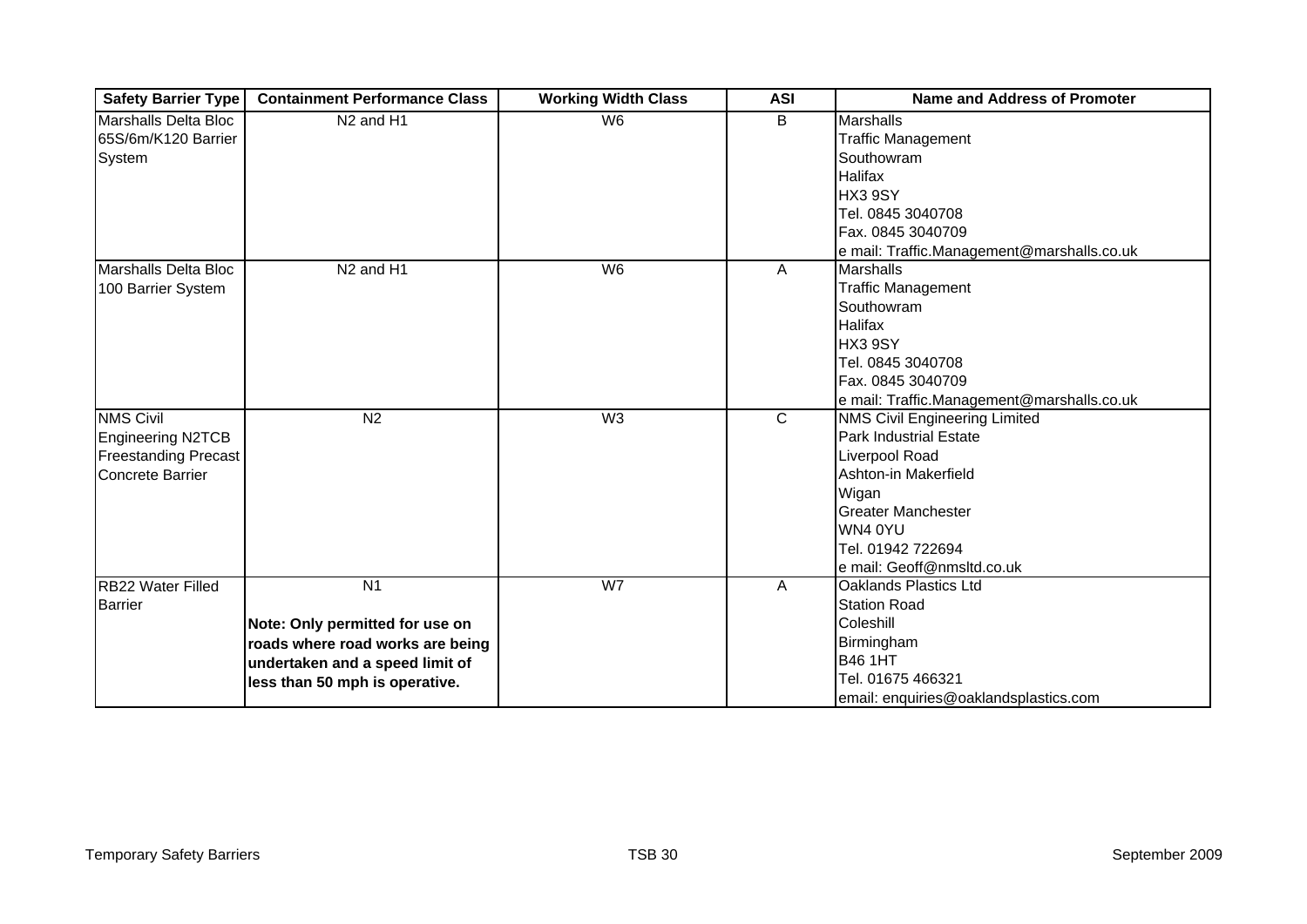| <b>Safety Barrier Type</b>   | <b>Containment Performance Class</b> | <b>Working Width Class</b>      | <b>ASI</b> | <b>Name and Address of Promoter</b>   |
|------------------------------|--------------------------------------|---------------------------------|------------|---------------------------------------|
| <b>Vulcan Safety Barrier</b> | $\overline{N2}$                      | W <sub>6</sub>                  | A          | Quixote Europe Inc                    |
|                              |                                      |                                 |            | Crown House                           |
|                              | H <sub>2</sub>                       | W <sub>8</sub>                  | A          | <b>Crown Street</b>                   |
|                              |                                      |                                 |            | Ipswich                               |
|                              |                                      |                                 |            | Suffolk                               |
|                              |                                      |                                 |            | IP1 3HS                               |
|                              |                                      |                                 |            | Tel. 01473 22 11 05                   |
|                              |                                      |                                 |            | Fax: 01473 22 11 06                   |
|                              |                                      |                                 |            | e mail: europe.sales@quixotecorp.com  |
|                              |                                      |                                 |            | Web site: www.energyabsorption.com    |
| Rhino Polyethylene           | N <sub>1</sub>                       | W8                              | A          | Rhino Barrier Systems Ltd.            |
| <b>Water Filled Barrier</b>  |                                      |                                 |            | Equinox 1                             |
|                              | Note: Only permitted for use on      |                                 |            | Audby Lane                            |
|                              | roads where road works are being     |                                 |            | Wetherby                              |
|                              | undertaken and a speed limit of      |                                 |            | <b>West Yorkshire</b>                 |
|                              | less than 50 mph is operative.       |                                 |            | <b>LS22 7RD</b>                       |
|                              |                                      |                                 |            |                                       |
|                              |                                      |                                 |            | Tel. 01937 583333                     |
|                              |                                      |                                 |            | Fax. 01937 58322                      |
|                              |                                      |                                 |            | e mail: sales@polyjohn.co.uk          |
|                              |                                      |                                 |            | Web Site: www.rhinobarriers.com       |
| Varioguard 'Quick            |                                      | For a tested length of 68m      |            | SafeRoad BLG                          |
| Joint' H2 Double             |                                      | between end anchors, and        |            | Dragonby Vale                         |
| Sided Steel Safety           |                                      | anchored in accordance with the |            | <b>Enterprise Park</b>                |
| <b>Barrier</b>               |                                      | EN1317 compliant test, the      |            | Manaberg Way                          |
|                              |                                      | working width class shall be:   |            | Scunthorpe                            |
|                              | H <sub>2</sub>                       | W <sub>8</sub>                  | B          | North Lincolnshire                    |
|                              |                                      |                                 |            | <b>DN15 8XF</b>                       |
|                              |                                      | <b>Note: For a different</b>    |            | Tel. 01724 289119                     |
|                              |                                      | installation length please      |            | e mail: martin.hall@saferoadblg.co.uk |
|                              |                                      | contact the Promoter for        |            |                                       |
|                              |                                      | information concerning the      |            |                                       |
|                              |                                      | Working Width of the system.    |            |                                       |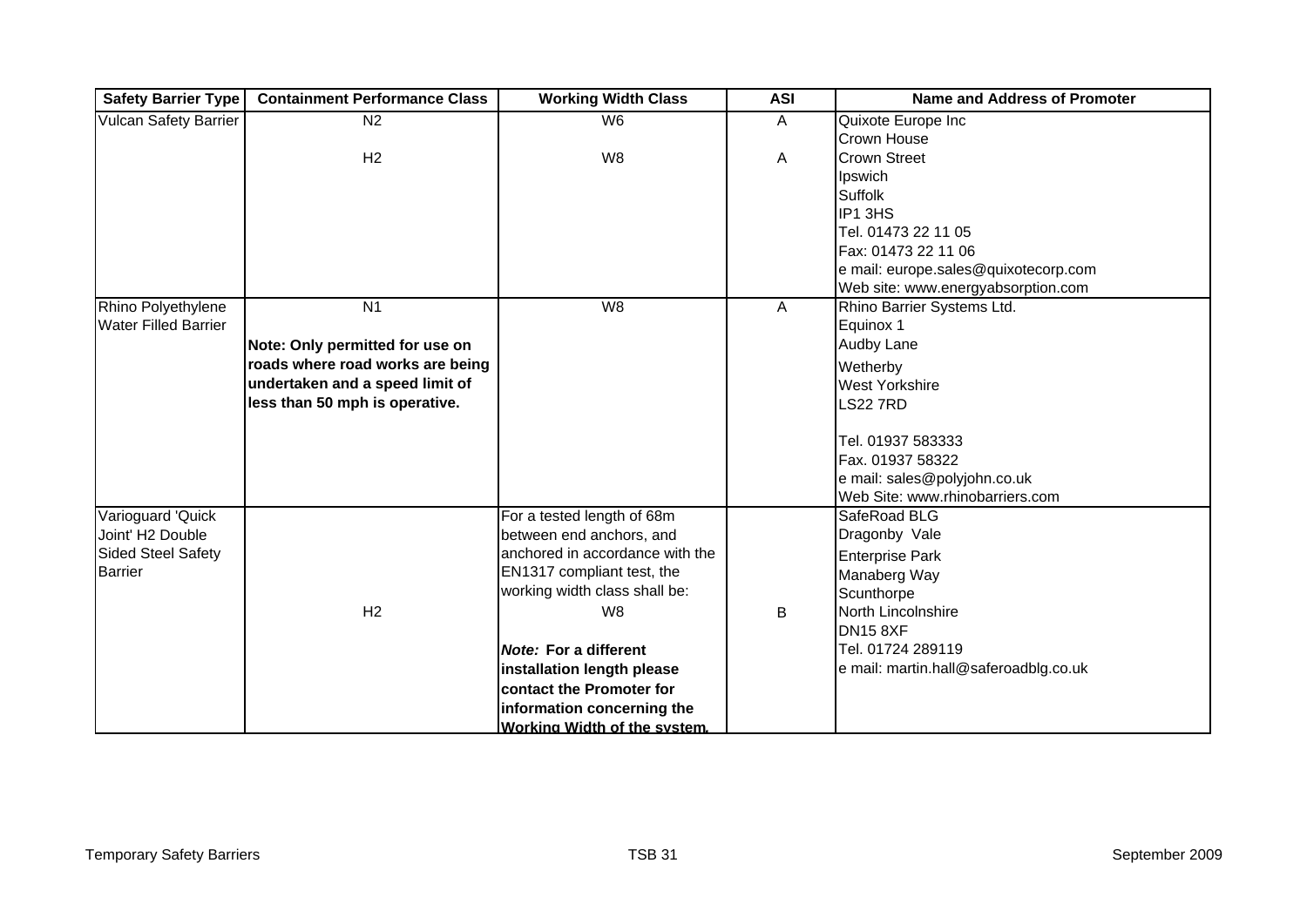| <b>Safety Barrier Type</b>                                                                 | <b>Containment Performance Class</b> | <b>Working Width Class</b>                                                                                                                                                                                                                                                                                                                                  | <b>ASI</b> | Name and Address of Promoter                                                                                                                                                                          |
|--------------------------------------------------------------------------------------------|--------------------------------------|-------------------------------------------------------------------------------------------------------------------------------------------------------------------------------------------------------------------------------------------------------------------------------------------------------------------------------------------------------------|------------|-------------------------------------------------------------------------------------------------------------------------------------------------------------------------------------------------------|
| Freestanding<br>Varioguard with Quick<br>Joints H2 Double<br>Sided Steel Safety<br>Barrier | N <sub>2</sub><br>H <sub>2</sub>     | For a tested length of 64m<br>between end anchors, and<br>anchored in accordance with the<br>EN1317 compliant test, the<br>working width class shall be:<br>W <sub>6</sub><br>W <sub>8</sub><br><b>Note: For a different</b><br>installation length please<br><b>contact the Promoter for</b><br>information concerning the<br>Working Width of the system. | A<br>B     | SafeRoad BLG Ltd.<br>Dragonby Vale<br><b>Enterprise Park</b><br>Manaberg Way<br>Scunthorpe<br>North Lincolnshire<br>DN <sub>15</sub> 8XF<br>Tel. 01724 289119<br>e mail: phil.jones@saferoadblg.co.uk |
| Advanced Varioguard<br>N <sub>2</sub> Double Sided<br><b>Steel Safety Barrier</b>          | N <sub>2</sub>                       | For a tested length of 64m<br>between end anchors, and<br>anchored in accordance with the<br>EN1317 compliant test, the<br>working width class shall be:<br>W <sub>6</sub><br><b>Note: For a different</b><br>installation length please<br>contact the Promoter for<br>information concerning the<br>Working Width of the system.                          | B          | SafeRoad BLG Ltd.<br>Dragonby Vale<br><b>Enterprise Park</b><br>Manaberg Way<br>Scunthorpe<br>North Lincolnshire<br>DN <sub>15</sub> 8XF<br>Tel. 01724 289119<br>e mail: phil.jones@saferoadblg.co.uk |

**[END OF TEMPORARY SAFETY BARRIER SECTION - RETURN TO CONTENTS](#page-0-0)**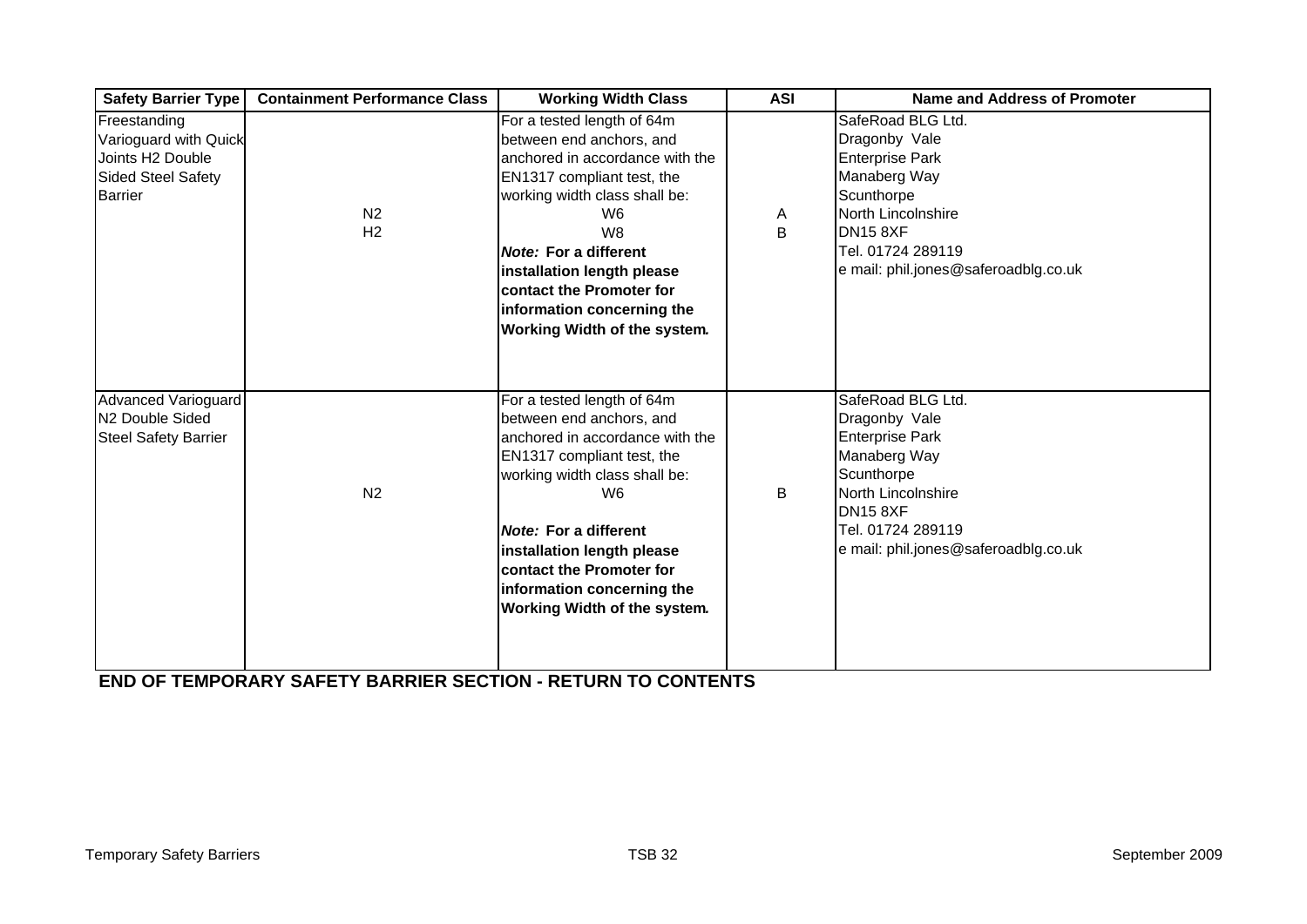### <span id="page-34-0"></span>*PARAPETS*

**The following Parapets have been successfully tested to meet the requirements of BS EN 1317 -1 and -2 and have been approved for use on the Highways Agency Trunk Road Network for the Containment Performance Class and Working Width Class stated below. Please note: that all parapets must be installed by qualified personnel in accordance with sector scheme 5B. The parapets shall comply with the manufacturers Specification, component descriptions and Installation procedures. Further information on Impact Severity Levels for the product and copies of documents and drawings can be obtained from the Promoter.**

| <b>Parapet Type</b>   | <b>Containment Performance Class</b> | <b>Working Width Class</b>     | <b>ASI</b>     | <b>Name and Address of Promoter</b> | <b>CE Marked</b> |
|-----------------------|--------------------------------------|--------------------------------|----------------|-------------------------------------|------------------|
| <b>BPL Aluminium</b>  | N <sub>2</sub>                       | W4                             | B              | <b>Bridge Parapets Ltd</b>          |                  |
| Parapet System        |                                      |                                |                | <b>Tomich Industrial Estate</b>     |                  |
|                       |                                      |                                |                | Muir of Ord                         |                  |
|                       |                                      |                                |                | Ross-Shire                          |                  |
|                       |                                      |                                |                | Scotland                            |                  |
|                       |                                      |                                |                | <b>IV6 7UA</b>                      |                  |
|                       |                                      |                                |                | Tel. (01463) 870194                 |                  |
|                       |                                      |                                |                | e mail:sales@bridge-parapets.com    |                  |
| BPL 200 Aluminium     | N <sub>2</sub>                       | W3                             | $\overline{C}$ | <b>Bridge Parapets Ltd</b>          |                  |
| <b>Parapet System</b> |                                      |                                |                | <b>Tomich Industrial Estate</b>     |                  |
|                       |                                      |                                |                | Muir of Ord                         |                  |
|                       |                                      |                                |                | Ross-Shire                          |                  |
|                       |                                      |                                |                | Scotland                            |                  |
|                       |                                      |                                |                | IV6 7UA                             |                  |
|                       |                                      |                                |                | Tel. (01463) 870194                 |                  |
|                       |                                      |                                |                | e mail:sales@bridge-parapets.com    |                  |
| Protect 365 N2        | N2                                   | With post centres at 2.5m the  | B              | Corus Tubes                         |                  |
| parapet               |                                      | Working Width Class is:        |                | PO Box 101                          |                  |
|                       |                                      | W <sub>3</sub>                 |                | <b>Weldon Road</b>                  |                  |
| (formerly             |                                      |                                |                | Corby                               |                  |
| Corus HBP 300 N2      |                                      | With post centres at 3.75m the | B              | <b>Northants</b>                    |                  |
| Steel Parapet)        |                                      | Working Width Class is:        |                | <b>NN17 5UA</b>                     |                  |
|                       |                                      | W <sub>4</sub>                 |                | Tel. 01536 402121                   |                  |
|                       |                                      |                                |                | e mail: corustubes@corusgroup.com   |                  |
|                       |                                      | Note: For intermediate post    |                | Web site: www.steelparapets.com     |                  |
|                       |                                      | positions the                  |                |                                     |                  |
|                       |                                      | manufacturer/Promoter will be  |                |                                     |                  |
|                       |                                      | responsible for declaring the  |                |                                     |                  |
|                       |                                      | working width.                 |                |                                     |                  |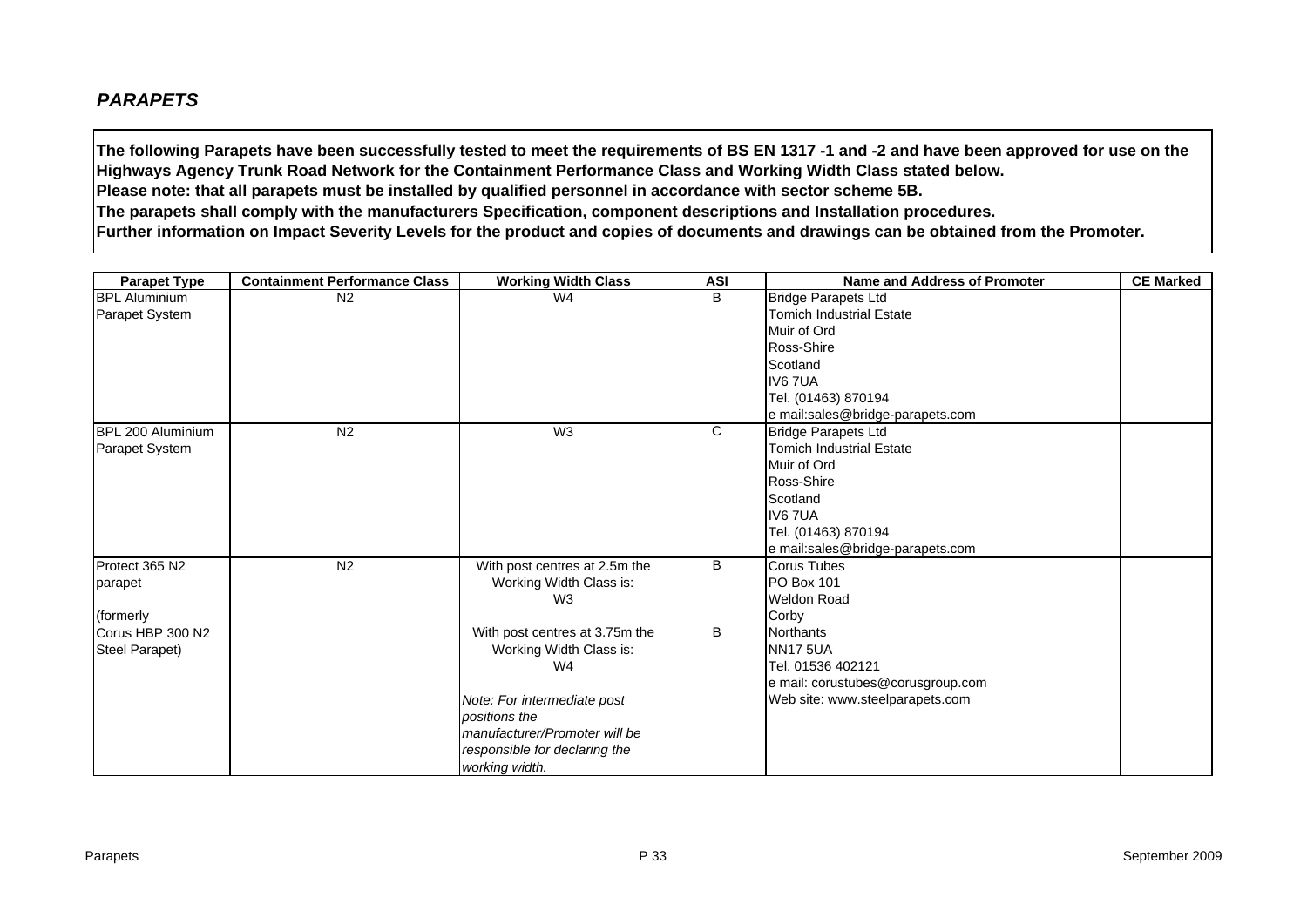| <b>Parapet Type</b>          | <b>Containment Performance Class</b> | <b>Working Width Class</b>      | <b>ASI</b> | Name and Address of Promoter      | <b>CE Marked</b> |
|------------------------------|--------------------------------------|---------------------------------|------------|-----------------------------------|------------------|
| Protect 365 H4a              | H <sub>4</sub> a                     | With post centres at 2.5m the   | B          | <b>Corus Tubes</b>                |                  |
| Parapet                      |                                      | Working Width Class is:         |            | <b>PO Box 101</b>                 |                  |
|                              |                                      | W4                              |            | <b>Weldon Road</b>                |                  |
| (formerly)                   |                                      |                                 |            | Corby                             |                  |
| <b>Corus Tubes Celsius</b>   |                                      | With post centres at 3.75 m the |            | Northants                         |                  |
| HBP 300 H4a Steel            |                                      | Working Width Class is:         |            | <b>NN17 5UA</b>                   |                  |
| Parapet)                     |                                      | W <sub>4</sub>                  |            | Tel. 01536 402121                 |                  |
|                              |                                      |                                 |            | e mail: corustubes@corusgroup.com |                  |
|                              |                                      |                                 |            | Web site: www.steelparapets.com   |                  |
| Protect 365 N1               | N <sub>1</sub>                       | With post centres at 2.5m the   | A          | <b>Corus Tubes</b>                |                  |
| Parapet                      |                                      | Working Width Class is:         |            | <b>PO Box 101</b>                 |                  |
|                              | Note: Only permitted for use on      | W <sub>1</sub>                  |            | <b>Weldon Road</b>                |                  |
| (formerly                    | roads where a speed limit of less    |                                 |            | Corby                             |                  |
| Corus Protect 365 N1         | than 50 mph is operative.            | With post centres at 3.75 m the | A          | <b>Northants</b>                  |                  |
| 3 Rail Steel Parapet)        |                                      | Working Width Class is:         |            | <b>NN17 5UA</b>                   |                  |
|                              |                                      | W <sub>2</sub>                  |            | Tel. 01536 402121                 |                  |
|                              |                                      |                                 |            | e mail: corustubes@corusgroup.com |                  |
|                              |                                      |                                 |            | Web site: www.steelparapets.com   |                  |
| Protect 365 N1               | N <sub>1</sub>                       | With post centres at 2.5m the   | Α          | <b>Corus Tubes</b>                |                  |
| <b>Vertical Infill Steel</b> |                                      | Working Width Class is:         |            | <b>PO Box 101</b>                 |                  |
| Parapet                      | Note: Only permitted for use on      | W <sub>1</sub>                  |            | <b>Weldon Road</b>                |                  |
|                              | roads where a speed limit of less    |                                 |            | Corby                             |                  |
|                              | than 50 mph is operative.            | With post centres at 3.75 m the | A          | Northants                         |                  |
|                              |                                      | Working Width Class is:         |            | <b>NN17 5UA</b>                   |                  |
|                              |                                      | W <sub>1</sub>                  |            | Tel. 01536 402121                 |                  |
|                              |                                      |                                 |            | e mail: corustubes@corusgroup.com |                  |
|                              |                                      |                                 |            | Web site: www.steelparapets.com   |                  |
| <b>IMEVA H2 Steel</b>        | H2                                   | With post centres at 3.0m the   | A          | Francesco Tessari                 |                  |
| Parapet                      |                                      | Working Width Class is:         |            | <b>IMEVA</b>                      |                  |
|                              |                                      | W <sub>5</sub>                  |            | 82 100 Benevento                  |                  |
|                              |                                      |                                 |            | Localita Ponte Valentino          |                  |
|                              |                                      |                                 |            | Area Industriale ASI              |                  |
|                              |                                      |                                 |            | Zona 75                           |                  |
|                              |                                      |                                 |            | Italy                             |                  |
|                              |                                      |                                 |            | Tel. 0039 08 24481211             |                  |
|                              |                                      |                                 |            | e mail: f.tessari@imeva.it        |                  |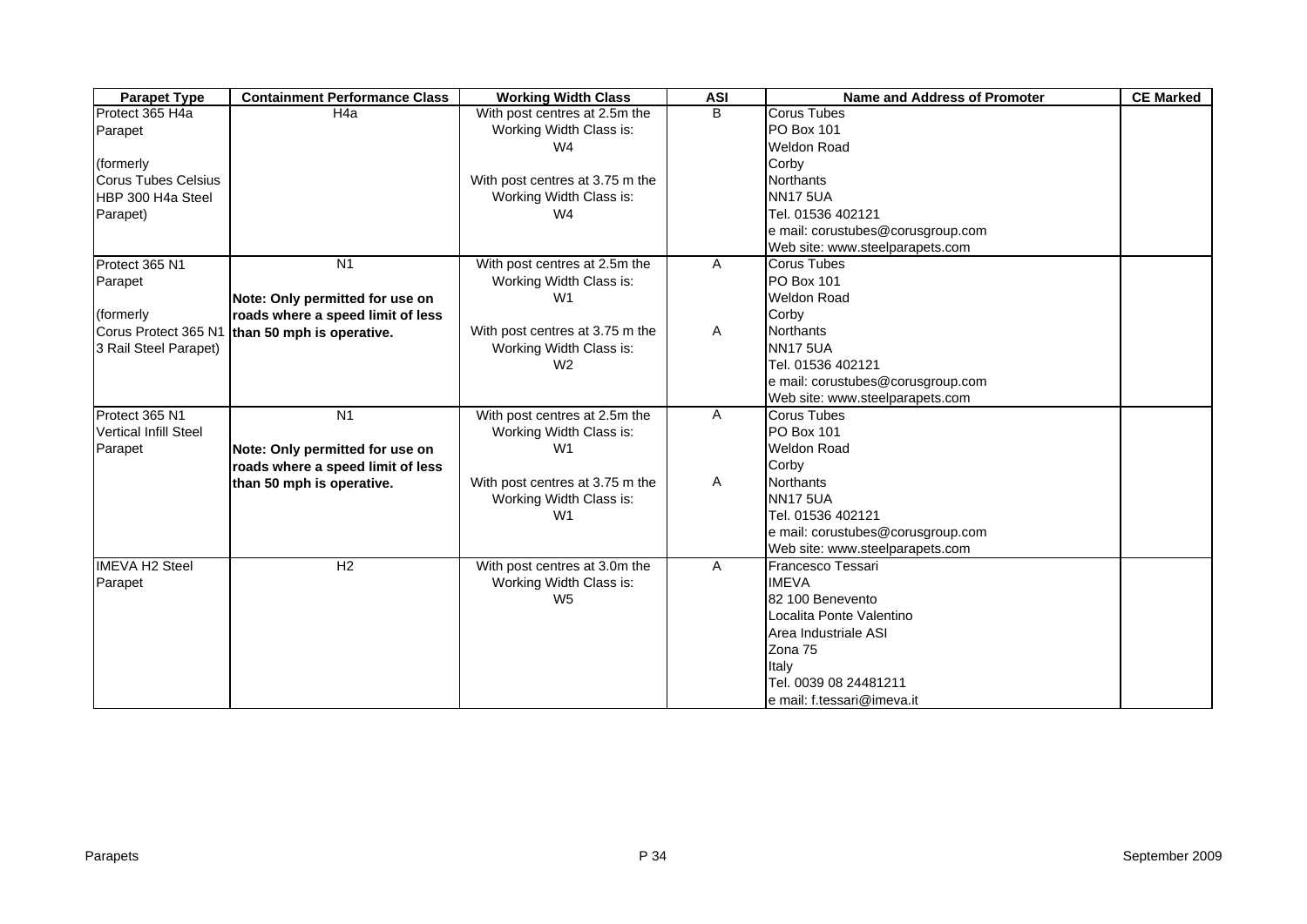| <b>Parapet Type</b>         | <b>Containment Performance Class</b> | <b>Working Width Class</b>    | <b>ASI</b> | <b>Name and Address of Promoter</b>  | <b>CE Marked</b> |
|-----------------------------|--------------------------------------|-------------------------------|------------|--------------------------------------|------------------|
| Sicuro H <sub>2</sub> Steel | H <sub>2</sub>                       | W <sub>2</sub>                | B          | SafeRoad BLG                         |                  |
| Parapet                     |                                      |                               |            | Dragonby Vale                        |                  |
|                             |                                      |                               |            | <b>Enterprise Park</b>               |                  |
|                             |                                      |                               |            | Manaberg Way                         |                  |
|                             |                                      |                               |            | Scunthorpe                           |                  |
|                             |                                      |                               |            | North Lincolnshire                   |                  |
|                             |                                      |                               |            | <b>DN15 8XF</b>                      |                  |
|                             |                                      |                               |            | Tel. 01724 289119                    |                  |
|                             |                                      |                               |            | e mail: phil.jones@saferoadblg.co.uk |                  |
| <b>Balmerguard H2 Steel</b> | N <sub>2</sub> or H <sub>2</sub>     | With post centres at 2.0m the | B          | SafeRoad BLG Ltd.                    |                  |
| Parapet                     |                                      | Working Width Class is:       |            | Dragonby Vale                        |                  |
|                             |                                      | W <sub>1</sub>                |            | <b>Enterprise Park</b>               |                  |
|                             |                                      |                               |            | Manaberg Way                         |                  |
|                             |                                      |                               |            | Scunthorpe                           |                  |
|                             |                                      |                               |            | North Lincolnshire                   |                  |
|                             |                                      |                               |            | <b>DN15 8XF</b>                      |                  |
|                             |                                      |                               |            | Tel. 01724 289119                    |                  |
|                             |                                      |                               |            | e mail: phil.jones@saferoadblg.co.uk |                  |
| <b>Balmer Lindley</b>       | N1                                   | With post centres at 3.8m the |            | SafeRoad BLG Ltd.                    |                  |
| Phoenix N1                  |                                      | Working Width Class is:       |            | Dragonby Vale                        |                  |
| Aluminium Parapet           | Note: Only permitted for use on      | W <sub>2</sub>                | A          | <b>Enterprise Park</b>               |                  |
|                             | roads where a speed limit of less    |                               |            | Manaberg Way                         |                  |
|                             | than 50 mph is operative.            |                               |            | Scunthorpe                           |                  |
|                             |                                      |                               |            | North Lincolnshire                   |                  |
|                             |                                      |                               |            | <b>DN15 8XF</b>                      |                  |
|                             |                                      |                               |            | Tel. 01724 289119                    |                  |
|                             |                                      |                               |            | e mail: phil.jones@saferoadblg.co.uk |                  |
| <b>Balmer Lindley</b>       | N <sub>2</sub>                       | With post centres at 3.0m the |            | SafeRoad BLG Ltd.                    |                  |
| Phoenix N2                  |                                      | Working Width Class is:       |            | Dragonby Vale                        |                  |
| Aluminium Parapet           |                                      | W <sub>3</sub>                | B          | <b>Enterprise Park</b>               |                  |
|                             |                                      |                               |            | Manaberg Way                         |                  |
|                             |                                      |                               |            | Scunthorpe                           |                  |
|                             |                                      |                               |            | North Lincolnshire                   |                  |
|                             |                                      |                               |            | <b>DN15 8XF</b>                      |                  |
|                             |                                      |                               |            | Tel. 01724 289119                    |                  |
|                             |                                      |                               |            | e mail: phil.jones@saferoadblg.co.uk |                  |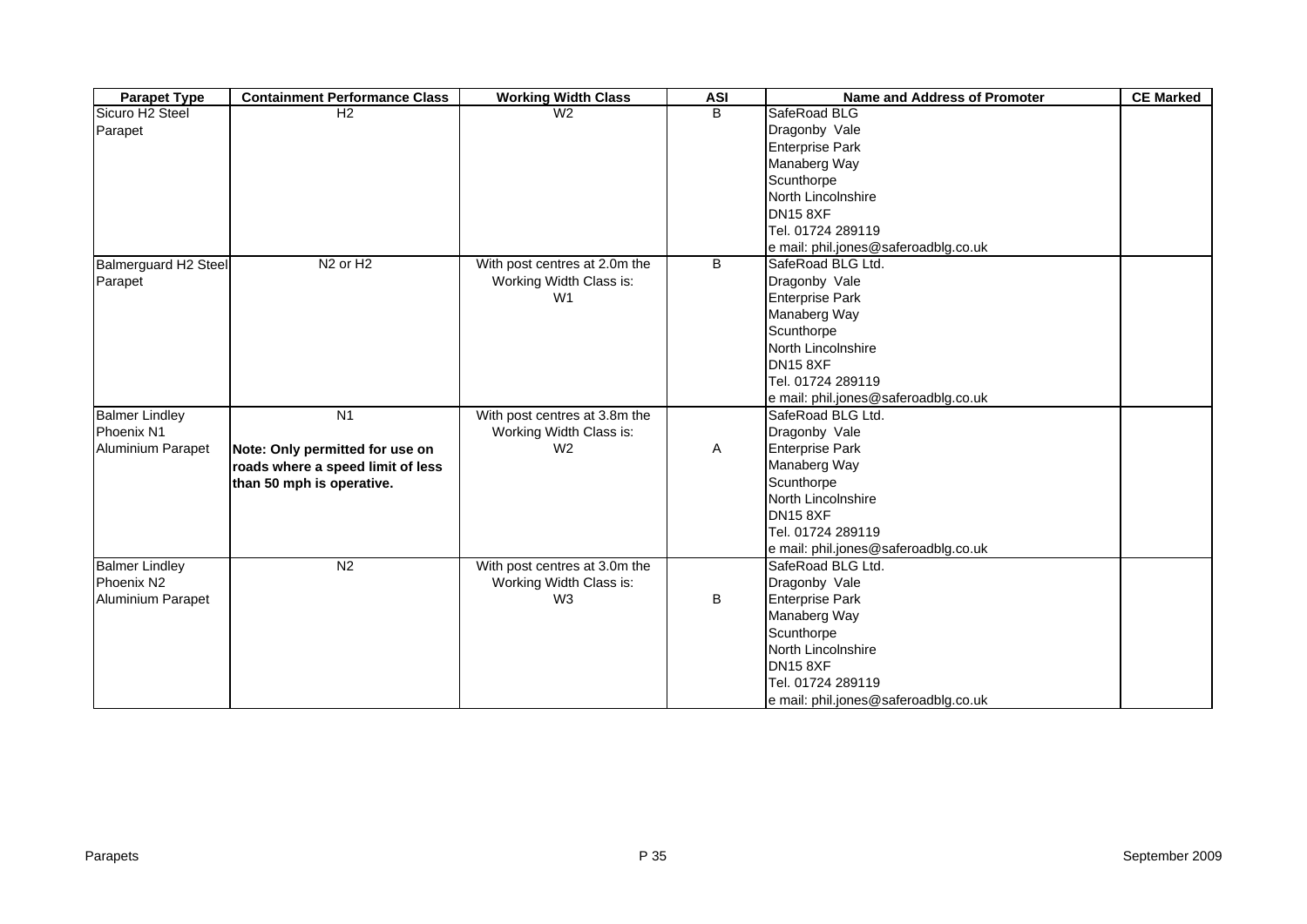| <b>Parapet Type</b> | <b>Containment Performance Class</b> | <b>Working Width Class</b> | <b>ASI</b> | <b>Name and Address of Promoter</b>            | <b>CE Marked</b> |
|---------------------|--------------------------------------|----------------------------|------------|------------------------------------------------|------------------|
| Sistema Steelgard   | H <sub>4</sub> a                     | W <sub>5</sub>             | B          | Sistema Construction (UK) Ltd.                 |                  |
| <b>Barrier</b>      |                                      |                            |            | Unit 16                                        |                  |
|                     |                                      |                            |            | Park Farm Business Centre                      |                  |
|                     |                                      |                            |            | Fornham St Genevieve                           |                  |
|                     |                                      |                            |            | <b>Bury St Edmunds</b>                         |                  |
|                     |                                      |                            |            | Suffolk                                        |                  |
|                     |                                      |                            |            | 1P28 6TS                                       |                  |
|                     |                                      |                            |            | Tel. 01284 701 801                             |                  |
|                     |                                      |                            |            | Fax. 01284 701 405                             |                  |
|                     |                                      |                            |            | Mobile. 07740 122 982                          |                  |
|                     |                                      |                            |            | e mail: enquiries@sistema-construction.com     |                  |
|                     |                                      |                            |            | Direct e mail: jferro@sistema-construction.com |                  |
| <b>VGAN 1000 N2</b> | N <sub>2</sub>                       | W <sub>2</sub>             | B          | Varley and Gulliver Ltd                        |                  |
| Aluminium Parapet   |                                      |                            |            | <b>Alfred Street</b>                           |                  |
|                     |                                      |                            |            | Sparkbrook                                     |                  |
|                     |                                      |                            |            | Birmingham                                     |                  |
|                     |                                      |                            |            | <b>B12 8JR</b>                                 |                  |
|                     |                                      |                            |            | Tel. (0121) 773 2441                           |                  |
|                     |                                      |                            |            | e mail: darren@v-and-g.co.uk                   |                  |
| VGSN 1000 N2 Steel  | N <sub>2</sub>                       | W <sub>1</sub>             | B          | Varley and Gulliver Ltd                        |                  |
| Parapet             |                                      |                            |            | <b>Alfred Street</b>                           |                  |
|                     |                                      |                            |            | Sparkbrook                                     |                  |
|                     |                                      |                            |            | Birmingham                                     |                  |
|                     |                                      |                            |            | <b>B12 8JR</b>                                 |                  |
|                     |                                      |                            |            | Tel. (0121) 773 2441                           |                  |
|                     |                                      |                            |            | e mail: darren@v-and-g.co.uk                   |                  |
| VGSN 900 N2 Steel   | N <sub>2</sub>                       | W <sub>2</sub>             | C          | Varley and Gulliver Ltd                        |                  |
| Parapet             |                                      |                            |            | <b>Alfred Street</b>                           |                  |
|                     |                                      |                            |            | Sparkbrook                                     |                  |
|                     |                                      |                            |            | Birmingham                                     |                  |
|                     |                                      |                            |            | <b>B12 8JR</b>                                 |                  |
|                     |                                      |                            |            | Tel. (0121) 773 2441                           |                  |
|                     |                                      |                            |            | e mail: darren@v-and-g.co.uk                   |                  |
| VGSN 500 N1 Steel   | N1                                   | W <sub>1</sub>             | A          | Varley and Gulliver Ltd                        |                  |
| Parapet             |                                      |                            |            | <b>Alfred Street</b>                           |                  |
|                     | Note: Only permitted for use on      |                            |            | Sparkbrook                                     |                  |
|                     | roads where a speed limit of less    |                            |            | Birmingham                                     |                  |
|                     | than 50 mph is operative.            |                            |            | <b>B12 8JR</b>                                 |                  |
|                     |                                      |                            |            | Tel. (0121) 773 2441                           |                  |
|                     |                                      |                            |            | e mail: darren@v-and-g.co.uk                   |                  |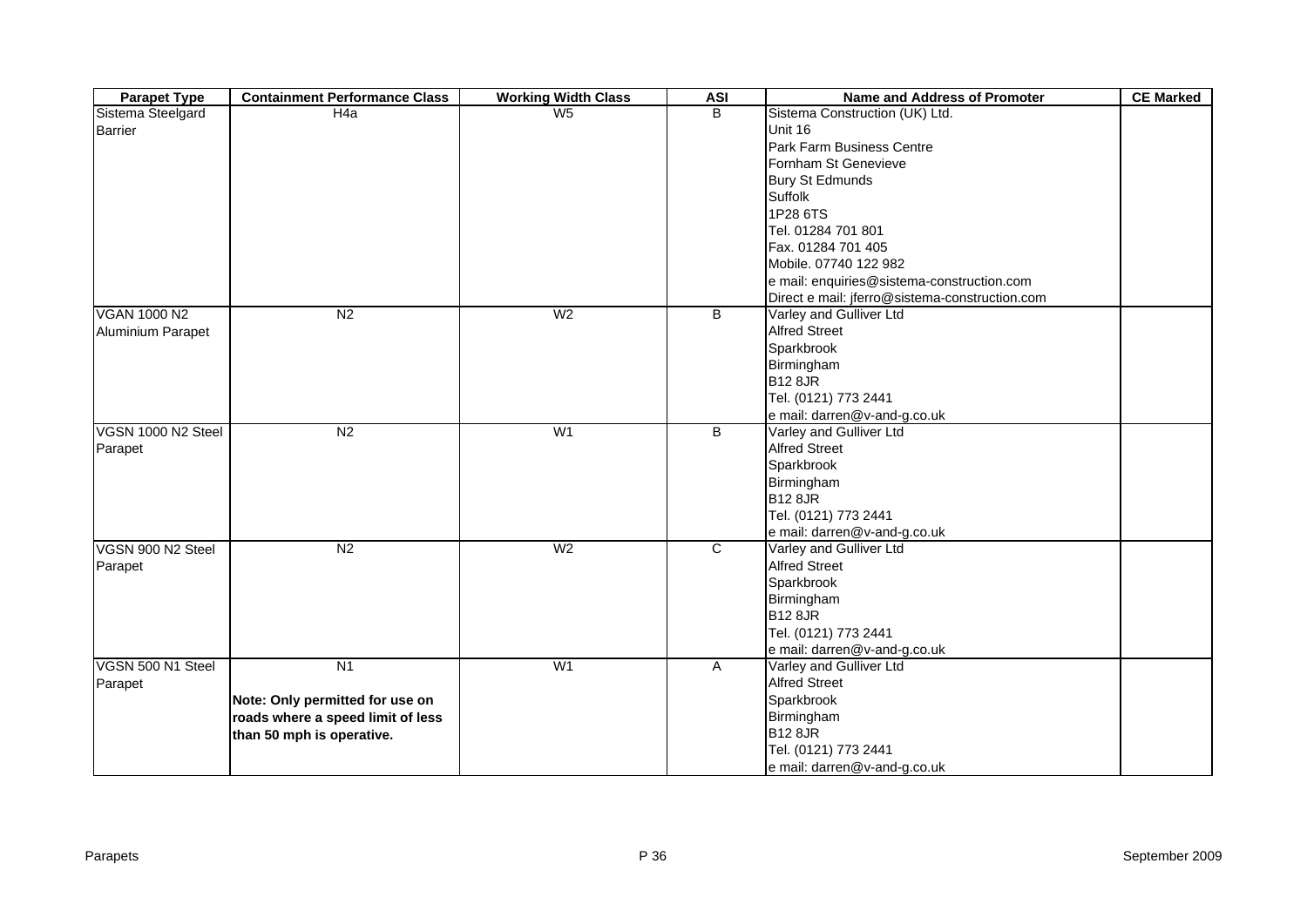| <b>Parapet Type</b> | <b>Containment Performance Class</b> | <b>Working Width Class</b>    | <b>ASI</b> | Name and Address of Promoter | <b>CE Marked</b> |
|---------------------|--------------------------------------|-------------------------------|------------|------------------------------|------------------|
| <b>VGAN 500 N1</b>  | N1                                   | W <sub>2</sub>                | A          | Varley and Gulliver Ltd      |                  |
| Aluminium Parapet   |                                      |                               |            | <b>Alfred Street</b>         |                  |
|                     | Note: Only permitted for use on      |                               |            | Sparkbrook                   |                  |
|                     | roads where a speed limit of less    |                               |            | Birmingham                   |                  |
|                     | than 50 mph is operative.            |                               |            | <b>B12 8JR</b>               |                  |
|                     |                                      |                               |            | Tel. (0121) 773 2441         |                  |
|                     |                                      |                               |            | e mail: darren@v-and-g.co.uk |                  |
| VGSH 2000 H2 Steel  | H <sub>2</sub>                       | With post centres at 2.0m the | В          | Varley and Gulliver Ltd      |                  |
| Parapet             |                                      | Working Width Class is:       |            | <b>Alfred Street</b>         |                  |
|                     |                                      | W3                            |            | Sparkbrook                   |                  |
|                     |                                      |                               |            | Birmingham                   |                  |
|                     |                                      |                               |            | <b>B12 8JR</b>               |                  |
|                     |                                      |                               |            | Tel. (0121) 773 2441         |                  |
|                     |                                      |                               |            | e mail: darren@v-and-g.co.uk |                  |
| Varley and Gulliver | H <sub>4a</sub>                      | With post centres at 1.5m the | B          | Varley and Gulliver Ltd      |                  |
| Steel V6Guard H4a   |                                      | Working Width Class is:       |            | <b>Alfred Street</b>         |                  |
| Parapet             |                                      | W <sub>3</sub>                |            | Sparkbrook                   |                  |
|                     |                                      |                               |            | Birmingham                   |                  |
|                     |                                      |                               |            | <b>B12 8JR</b>               |                  |
|                     |                                      |                               |            | Tel. (0121) 773 2441         |                  |
|                     |                                      |                               |            | e mail: darren@v-and-g.co.uk |                  |

**[END OF PARAPET SECTION - RETURN TO CONTENTS](#page-0-0)**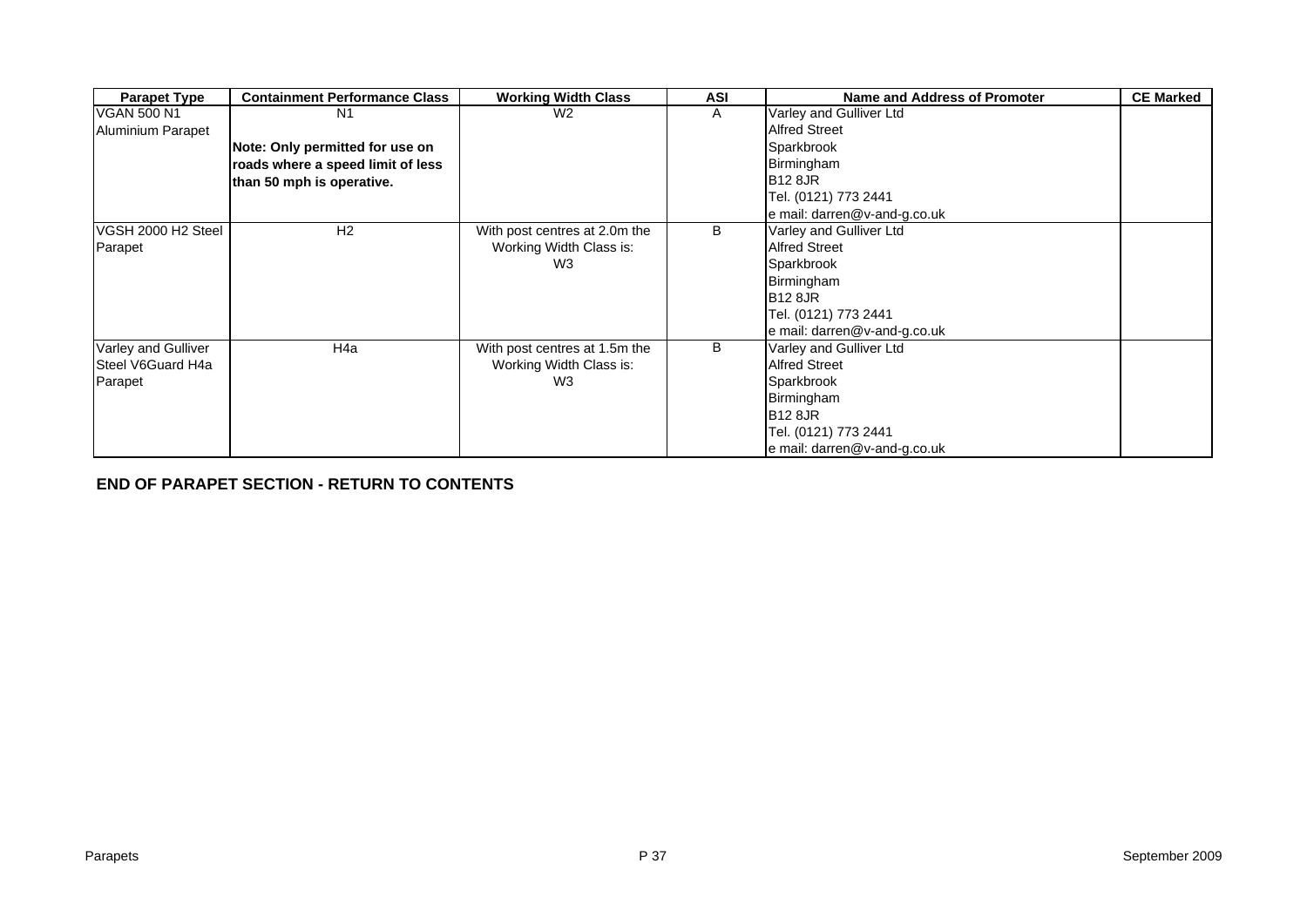## <span id="page-39-0"></span>*TERMINALS*

**The following Terminals for safety barriers have been successfully tested to meet the requirements of DD ENV 1317 - 4 and have been approved for use on the Highways Agency Trunk Road Network for the Performance Class and Permanent Lateral Displacement Zone (PLDZ) Class Code stated below.** 

**The Terminals shall comply with the manufacturers Specification, component descriptions and Installation procedures.** 

**Please note: that all safety barriers must be installed by qualified personnel in accordance with sector scheme 2B.** 

**Additional information on Exit Box and Impact Severity Levels for the product and copies of documents and drawings can be obtained from the Promoter.**

**Installers shall have successfully undertaken suitable training for the system to be installed.**

**Note: please refer to Table 6, DD ENV 1317 - 4 for PLDZ and Class Codes for terminals. The values of Displacement (measured in metres) Da and Dd are converted to Class Code x and y. Therefore Class Code D1.1 (where 'D' is displacement) represents 0.5m displacement (x), measured from the traffic face of the barrier towards the traffic, and 1.0m (y) measured from the traffic face of the barrier to the rear of the barrier. D1.3 represents a displacement of 0.5m in front of the barrier and 3.5m to the rear of the barrier.**

| <b>Terminal Type</b>      | <b>Performance Class</b> | <b>PLDZ Class Code</b> | <b>ASI</b> | Name and Address of Promoter          | <b>Comments</b>                   |
|---------------------------|--------------------------|------------------------|------------|---------------------------------------|-----------------------------------|
| Brifen P4 Wire Rope       | P <sub>4</sub>           | D.1.1                  | A          | Brifen (A Division of Hill and Smith) | For use on roads with a speed     |
| <b>IEnd Terminal for</b>  |                          |                        |            | Springvale Avenue                     | limit of 50mph or more.           |
| Brifen 4 Rope Safety      |                          |                        |            | <b>Bilston</b>                        |                                   |
| Fence                     |                          |                        |            | Wolverhampton                         |                                   |
|                           |                          |                        |            | WV14 OQL                              | IPlease contact the Promoter on   |
|                           |                          |                        |            |                                       | Ithe restrictions of use for this |
|                           |                          |                        |            | Tel. 01902 499400                     | Terminal.                         |
|                           |                          |                        |            | Fax. 01902 499419                     |                                   |
|                           |                          |                        |            | e mail: eng@brifen.co.uk              |                                   |
| Brifen P4 Wire Rope       | P <sub>4</sub>           | D.1.1                  | A          | Brifen (A Division of Hill and Smith) | For use on roads with a speed     |
| <b>I</b> End Terminal for |                          |                        |            | Springvale Avenue                     | limit of 50mph or more.           |
| Brifen 3 Rope Safety      |                          |                        |            | <b>Bilston</b>                        |                                   |
| Fence                     |                          |                        |            | Wolverhampton                         |                                   |
|                           |                          |                        |            | WV14 OQL                              | IPlease contact the Promoter on   |
|                           |                          |                        |            |                                       | the restrictions of use for this  |
|                           |                          |                        |            | Tel. 01902 499400                     | Terminal.                         |
|                           |                          |                        |            | IFax. 01902 499419                    |                                   |
|                           |                          |                        |            | le mail: eng@brifen.co.uk             |                                   |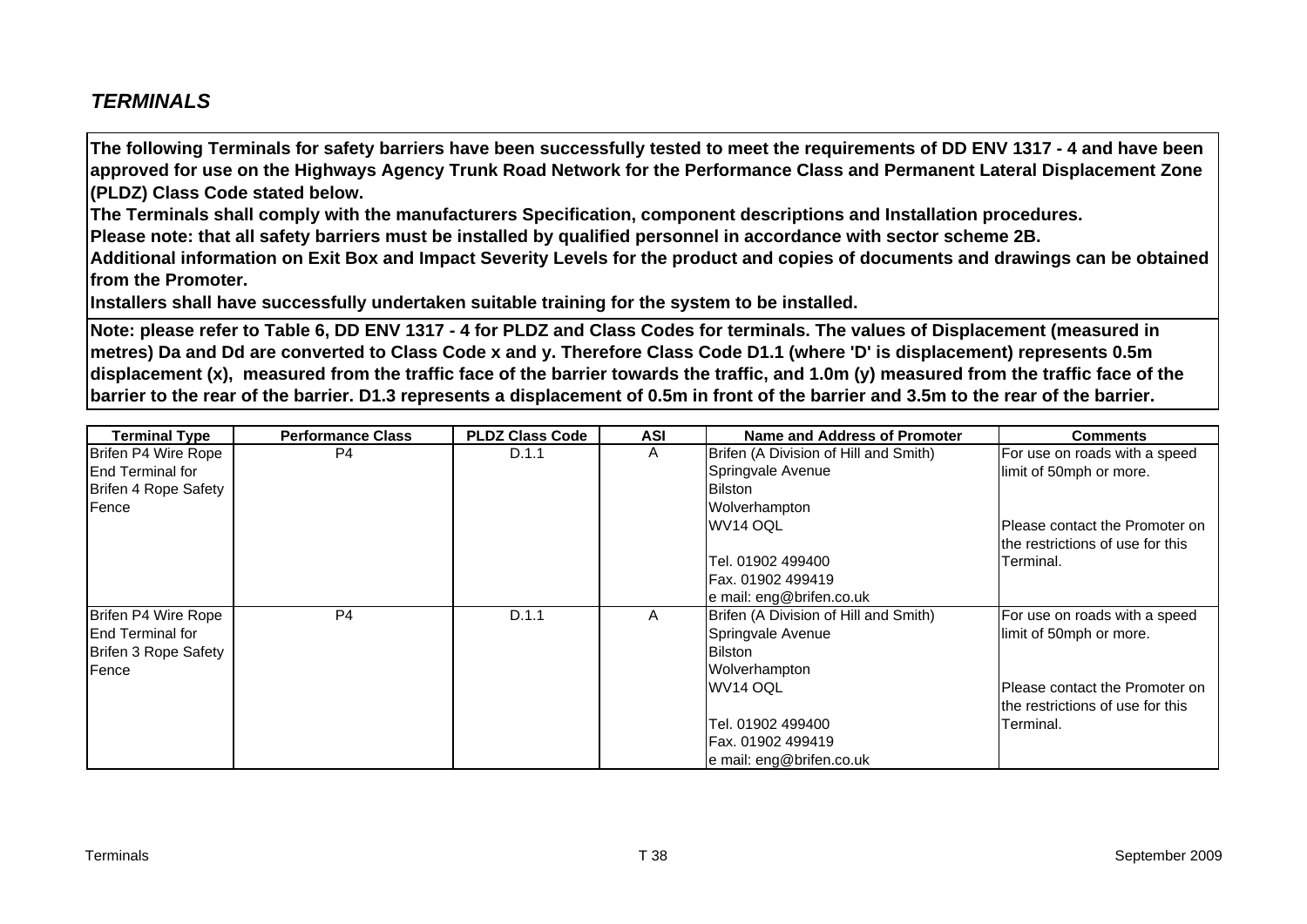| <b>Terminal Type</b>       | <b>Performance Class</b> | <b>PLDZ Class Code</b> | <b>ASI</b> | Name and Address of Promoter            | <b>Comments</b>                    |
|----------------------------|--------------------------|------------------------|------------|-----------------------------------------|------------------------------------|
| Corus Vetex P1 End         | P <sub>1</sub>           | D.1.1                  | A          | Corus CEP                               | For use on Highways Agency         |
| Terminal                   |                          |                        |            | Corus Distribution & Building Systems   | roads where the mandatory          |
|                            |                          |                        |            | <b>Llanwern Works</b>                   | speed limit is less than 50mph. In |
|                            |                          |                        |            | Newport                                 | addition can be used on the        |
|                            |                          |                        |            | NP194QZ                                 | departure end of a safety barrier  |
|                            |                          |                        |            |                                         | where the terminal does not face   |
|                            |                          |                        |            | Tel. 01633 290011 (CEP Sales)           | oncoming traffic and the speed     |
|                            |                          |                        |            | e mail: saferoads@corusgroup.com        | limit is 50mph or more.            |
| Xtension 110               | P4                       | D.1.1                  | B          | Highway Care Ltd.                       | For use on roads with a speed      |
| Terminal                   |                          |                        |            | The Highlands                           | limit of 50mph or more.            |
|                            |                          |                        |            | <b>Detling Hill</b>                     |                                    |
|                            |                          |                        |            | Detling                                 | Please contact the Promoter on     |
|                            |                          |                        |            | Maidstone                               | the restrictions of use for this   |
|                            |                          |                        |            | Kent                                    | Terminal.                          |
|                            |                          |                        |            | <b>ME14 3HT</b>                         |                                    |
|                            |                          |                        |            | Tel. 01622 734215                       |                                    |
|                            |                          |                        |            | Fax. 01622 735106                       |                                    |
|                            |                          |                        |            | e mail: info@highwaycare.co.uk          |                                    |
|                            |                          |                        |            | Web site: www.highwaycare.co.uk         |                                    |
| <b>ABC Terminal</b>        | P <sub>4</sub>           | D.1.1                  | B          | Hill and Smith Ltd.                     | For use in the Verge and Central   |
|                            |                          |                        |            | Springvale Business and Industrial Park | Reserve for single sided           |
|                            |                          |                        |            | <b>Bilston</b>                          | applications only and on roads     |
|                            |                          |                        |            | Wolverhampton                           | with a speed limit of 50mph or     |
|                            |                          |                        |            | <b>WV14 0QL</b>                         | more.                              |
|                            |                          |                        |            | Tel. 01902 499400                       |                                    |
|                            |                          |                        |            | Fax. 01902 499419                       |                                    |
|                            |                          |                        |            | e mail: barrier@hill-smith.co.uk        |                                    |
| <b>Trinity Euro ET End</b> | P4                       | D.1.3                  | A          | Hill and Smith Ltd.                     | For use in the Verge only on       |
| Terminal                   |                          |                        |            | Springvale Avenue                       | roads with a speed limit of        |
|                            |                          |                        |            | <b>Bilston</b>                          | 50mph or more.                     |
|                            |                          |                        |            | Wolverhampton                           |                                    |
|                            |                          |                        |            | <b>WV14 0QL</b>                         |                                    |
|                            |                          |                        |            |                                         |                                    |
|                            |                          |                        |            | Tel. 01902 499400                       |                                    |
|                            |                          |                        |            | Fax. 01902 499419                       |                                    |
|                            |                          |                        |            | e mail: barrier@hill-smith.co.uk        |                                    |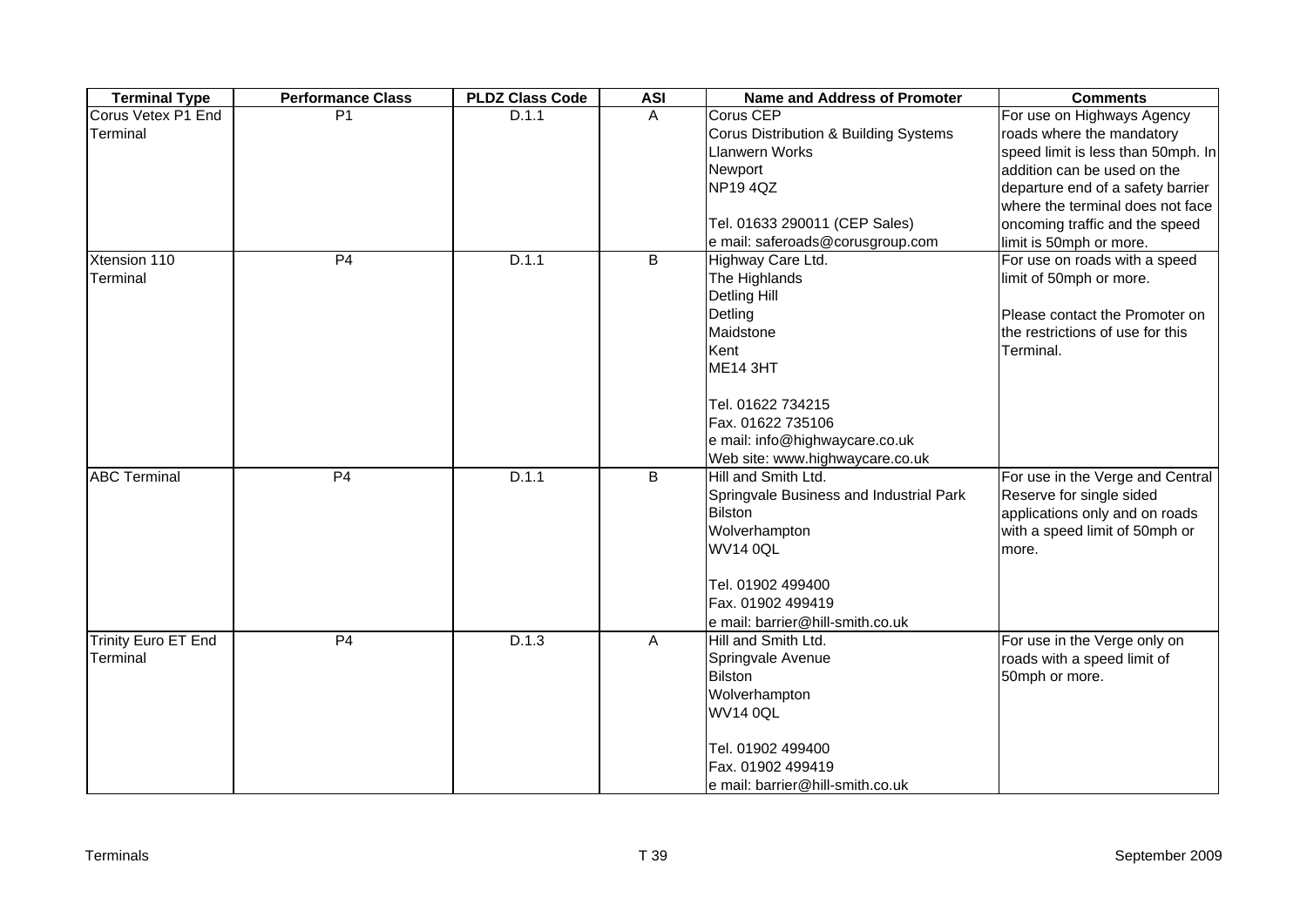| <b>Terminal Type</b>    | <b>Performance Class</b> | <b>PLDZ Class Code</b> | <b>ASI</b> | <b>Name and Address of Promoter</b> | <b>Comments</b>                    |
|-------------------------|--------------------------|------------------------|------------|-------------------------------------|------------------------------------|
| <b>Flex-Beam Double</b> | P <sub>1</sub>           | D.1.1                  | Α          | Hill and Smith Ltd.                 | For use on Highways Agency         |
| Sided P1 End            |                          |                        |            | Springvale Avenue                   | roads where the mandatory          |
| Terminal                |                          |                        |            | <b>Bilston</b>                      | speed limit is less than 50mph. In |
|                         |                          |                        |            | Wolverhampton                       | addition can be used on the        |
|                         |                          |                        |            | WV 0QL                              | departure end of a safety barrier  |
|                         |                          |                        |            |                                     | where the terminal does not face   |
|                         |                          |                        |            | Tel. 01902 499400                   | oncoming traffic and the speed     |
|                         |                          |                        |            | Fax: 01902 499419                   | limit is 50mph or more.            |
|                         |                          |                        |            | e mail: steve@hill-smith.co.uk      |                                    |
|                         |                          |                        |            | Web site: www.hill-smith.co.uk      |                                    |
| Flex-Beam Single        | P <sub>1</sub>           | D.1.1                  | A          | Hill and Smith Ltd.                 | For use on Highways Agency         |
| Sided P1 End            |                          |                        |            | Springvale Avenue                   | roads where the mandatory          |
| Terminal                |                          |                        |            | <b>Bilston</b>                      | speed limit is less than 50mph. In |
|                         |                          |                        |            | Wolverhampton                       | addition can be used on the        |
|                         |                          |                        |            | WV 0QL                              | departure end of a safety barrier  |
|                         |                          |                        |            |                                     | where the terminal does not face   |
|                         |                          |                        |            | Tel. 01902 499400                   | oncoming traffic and the speed     |
|                         |                          |                        |            | Fax: 01902 499419                   | limit is 50mph or more.            |
|                         |                          |                        |            | e mail: steve@hill-smith.co.uk      |                                    |
|                         |                          |                        |            | Web site: www.hill-smith.co.uk      |                                    |
| Hill and Smith 'Safety  | P <sub>1</sub>           | D.1.1                  | A          | Hill and Smith Ltd.                 | For use on Highways Agency         |
| Line' Wire Rope         |                          |                        |            | Springvale Avenue                   | roads where the mandatory          |
| <b>Safety Fence</b>     |                          |                        |            | <b>Bilston</b>                      | speed limit is less than 50mph. In |
| Terminal                |                          |                        |            | Wolverhampton                       | addition can be used on the        |
|                         |                          |                        |            | WV 0QL                              | departure end of a safety barrier  |
|                         |                          |                        |            | Tel. 01902 499400                   | where the terminal does not face   |
|                         |                          |                        |            | Fax: 01902 499419                   | oncoming traffic and the speed     |
|                         |                          |                        |            | e mail: steve@hill-smith.co.uk      | limit is 50mph or more.            |
|                         |                          |                        |            | Web site: www.hill-smith.co.uk      |                                    |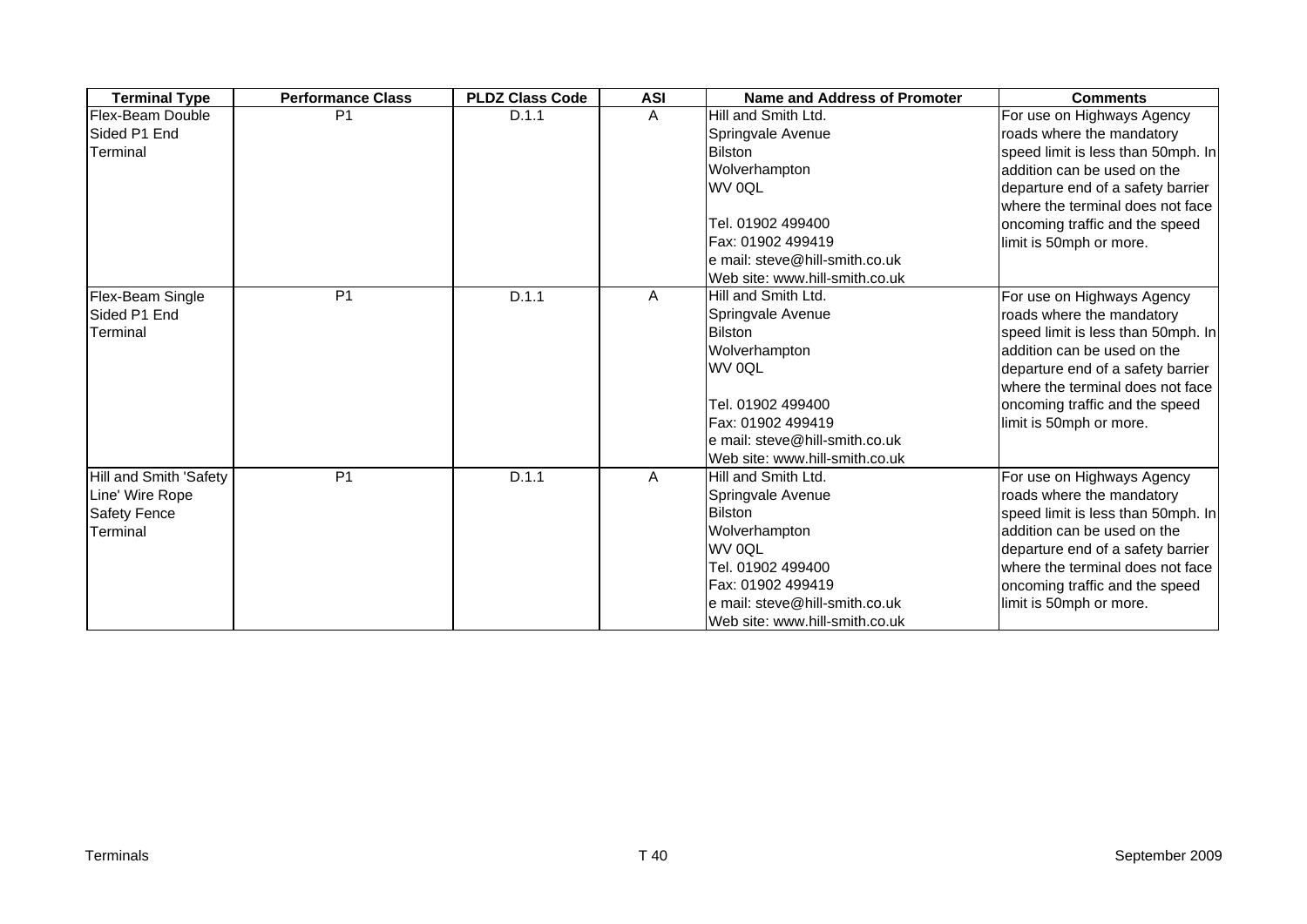| <b>Terminal Type</b> | <b>Performance Class</b> | <b>PLDZ Class Code</b> | <b>ASI</b> | Name and Address of Promoter     | Comments |
|----------------------|--------------------------|------------------------|------------|----------------------------------|----------|
| Trinity Euro BXT     | P4                       | D.1.2                  | В          | <b>Hill and Smith Ltd.</b>       |          |
| Terminal             |                          |                        |            | Springvale Avenue                |          |
|                      |                          |                        |            | <b>Bilston</b>                   |          |
|                      |                          |                        |            | Wolverhampton                    |          |
|                      |                          |                        |            | <b>WV14 0QL</b>                  |          |
|                      |                          |                        |            | Tel. 01902 499400                |          |
|                      |                          |                        |            | Fax. 01902 499419                |          |
|                      |                          |                        |            | e mail: barrier@hill-smith.co.uk |          |

**Terminals detailed in the NPSBS are deemed acceptable for use on the Highways Agency Trunk Road Network on roads with a speed limit less than 50 mph. In addition the terminals can be used on the departure end of safety barriers where the terminal does not face oncoming traffic and the speed limit is 50mph or more.** 

**These terminals do not need a Departure from Standard submission, as they have proven in-service use over a number of years.** 

**Please contact the Promoter's of DROBB, OBB and TCB listed in the Safety Barrier section for further information.**

**Installers shall have successfully undertaken suitable training for the system to be installed.**

#### **[END OF TERMINAL SECTION - RETURN TO CONTENTS](#page-0-0)**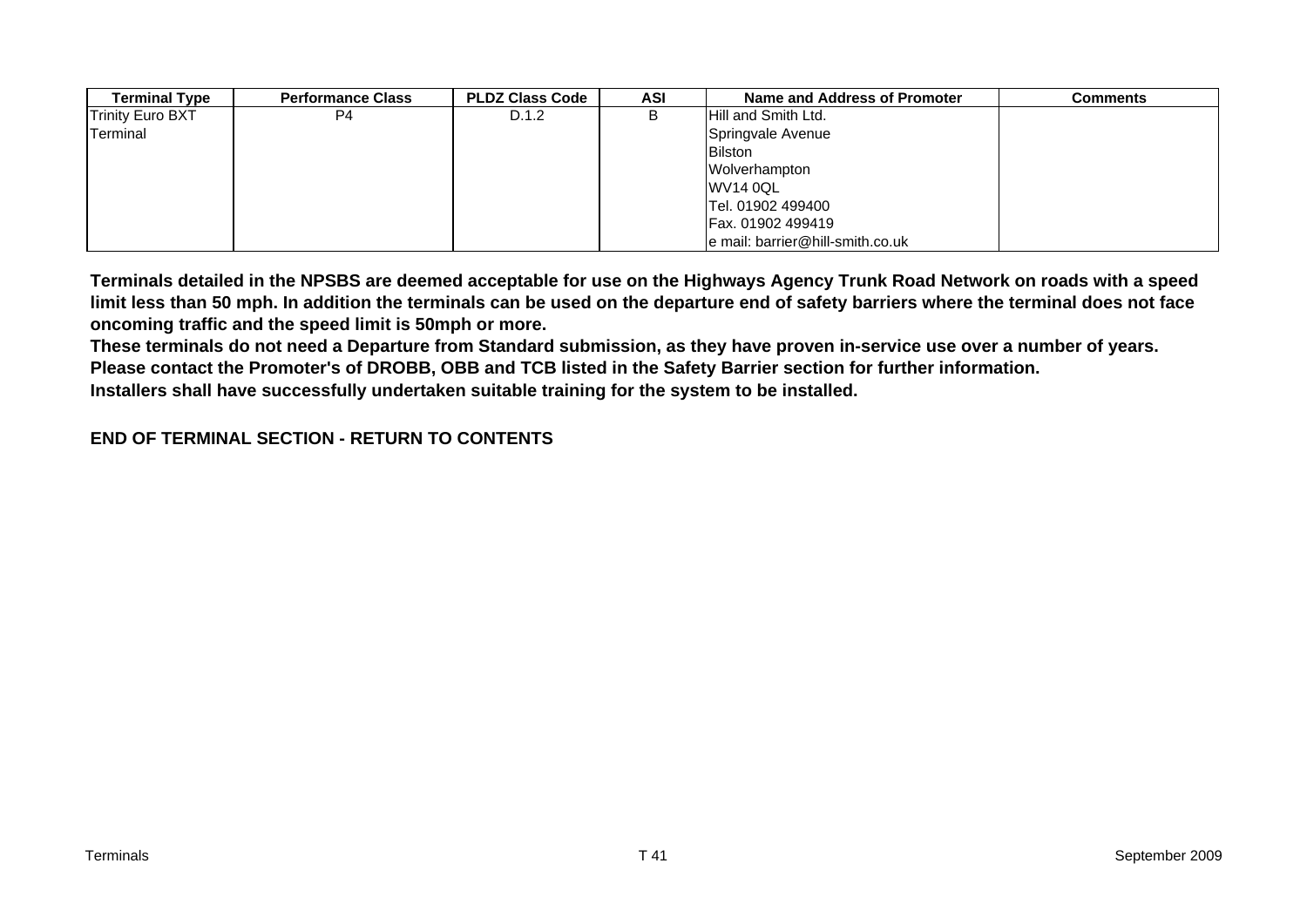## <span id="page-43-0"></span>*LORRY MOUNTED CRASH CUSHIONS*

**The following Lorry Mounted Crash Cushions (LMCC) meet the requirements of TD 49/07 and hence, have demonstrated compliance with a 1500kg car impact at the speed of the performance class. They may be used on the Highway Agency Trunk Road Network provided that a special dispensation order known as a Vehicle Special Order (VSO) is obtained from the Department for Transport.** 

**In addition a Vehicle Inspectorate Form VTG 10 will need to be fitted if the LMCC is fitted with an auto impact brake system.** 

**The LMCC shall comply with the manufacturers Specification, component descriptions and Installation procedures. Copies of documents and drawings can be obtained from the Promoter.**

| <b>Vehicle Attenuators</b>    | Name and Address of Promoter  |
|-------------------------------|-------------------------------|
| Scorpion Lorry Mounted Crash  | Acklea Ltd.                   |
| Cushion                       | Unit 1                        |
| (For use on roads with a      | Clark Avenue                  |
| speed limit of 70mph or less) | Porte Marsh Industrial Estate |
|                               | Clane                         |
|                               | Wiltshire                     |
|                               | <b>SN11 9RD</b>               |
|                               |                               |
|                               | Tel. 01249 822 600            |
|                               | Fax. 01249 820 111            |
|                               | email: acklealtd@yahoo.co.uk  |
| Trinity MPS-350 Lorry Mounted | King Highway Products Ltd.    |
| Crash Cushion                 | Eriverside                    |
| (For use on roads with a      | Market Harborough             |
| speed limit of 70mph or less) | Leicestershire                |
|                               | <b>LE16 7PX</b>               |
|                               |                               |
|                               | Tel. 08707 475969             |
|                               | Fax. 08707 475970             |
|                               | email: sales@traiload.co.uk   |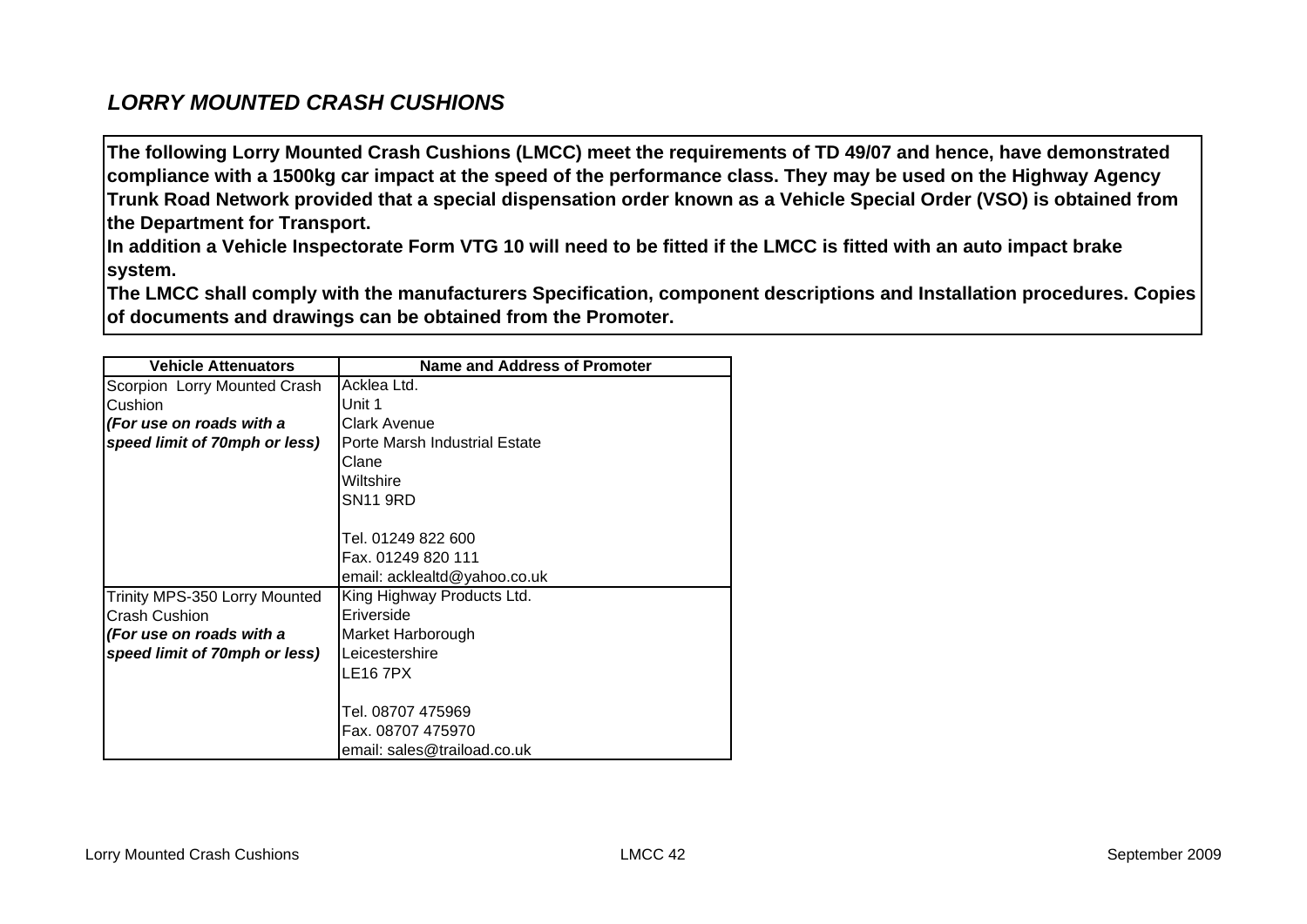| <b>Vehicle Attenuators</b>    | Name and Address of Promoter          |
|-------------------------------|---------------------------------------|
| Vorteq Trailer                | Quixote Europe, Inc - represented by: |
| (For use on roads with a      | King Highway Products Ltd.            |
| speed limit of 70mph or less) | Eriverside                            |
|                               | Market Harborough                     |
|                               | Leicestershire                        |
|                               | <b>LE16 7PX</b>                       |
|                               | Tel. 08707 475969                     |
|                               | Fax. 08707 475970                     |
|                               | email: sales@traiload.co.uk           |
| SafeStop Lorry Mounted Crash  | Quixote Europe, Inc - represented by: |
| Cushion                       | King Highway Products Ltd.            |
| (For use on roads with a      | Eriverside                            |
| speed limit of 70mph or less) | Market Harborough                     |
|                               | Leicestershire                        |
|                               | <b>LE16 7PX</b>                       |
|                               |                                       |
|                               | Tel. 08707 475969                     |
|                               | Fax. 08707 475970                     |
|                               | email: sales@traiload.co.uk           |

#### **[END OF LORRY MOUNTED CRASH CUSHION SECTION - RETURN TO CONTENTS](#page-0-0)**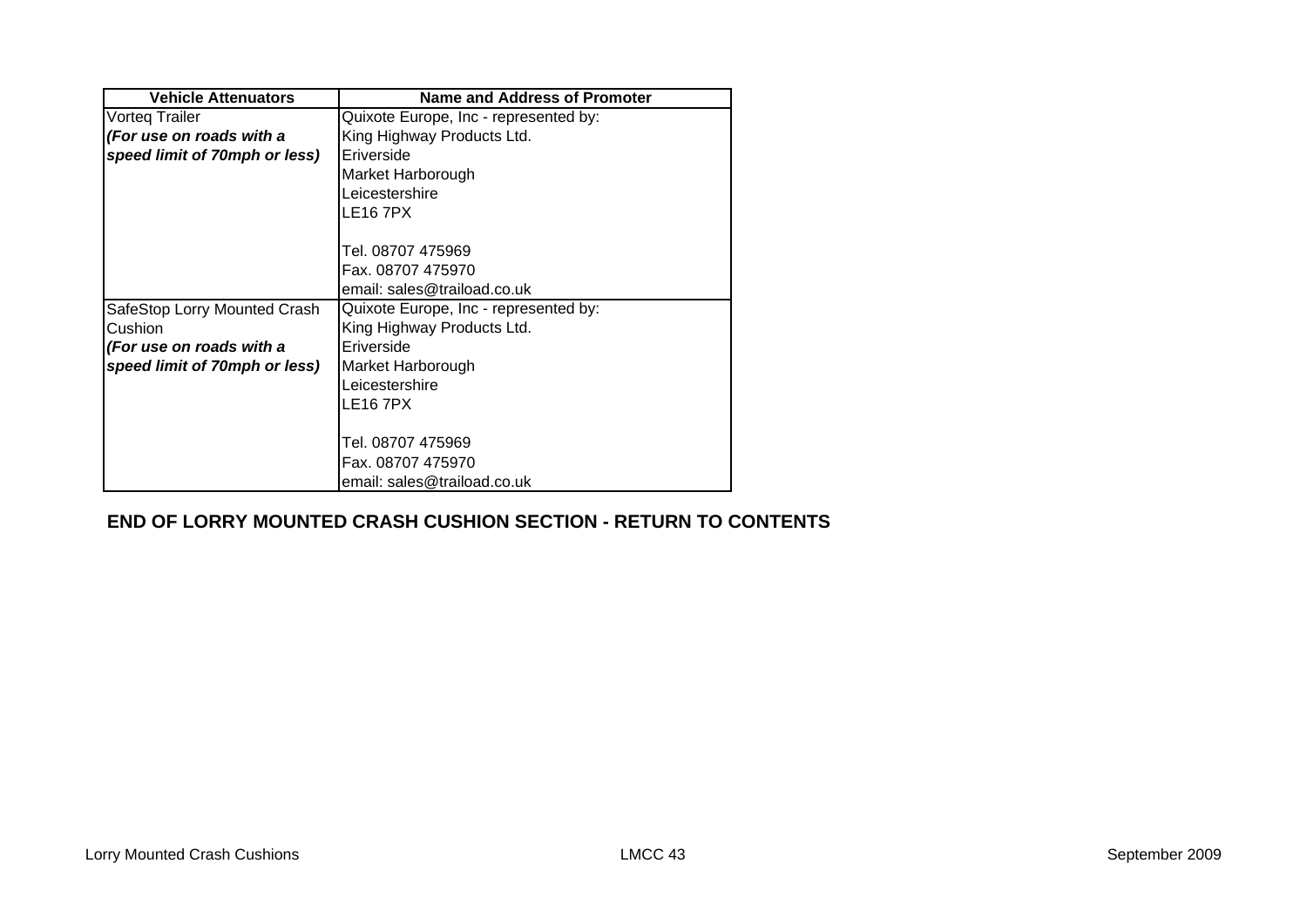## <span id="page-45-0"></span>*TRANSITIONS*

**The following Transition have been successfully tested to meet the requirements of ENV 1317 - 4 and has been approved for use on the Highways Agency Trunk Road Network for the Containment Performance Class and Working Width Class stated below. The Transition shall comply with the manufacturers Specification, component descriptions and Installation procedures. Further information on Impact Severity Levels for the product and copies of documents and drawings can be obtained from the Promoter. Installers shall have successfully undertaken suitable training for the system to be installed.**

| <b>Transion Type</b>                                                              | <b>Containment Performance Class</b> | <b>Working Width Class</b> | <b>ASI</b> | Name and Address of Promoter                                                                                                                                                    |
|-----------------------------------------------------------------------------------|--------------------------------------|----------------------------|------------|---------------------------------------------------------------------------------------------------------------------------------------------------------------------------------|
| Varioguard Transition<br>(Transition between<br>Varioguard and<br>Safety Barrier) | N <sub>2</sub>                       | W <sub>2</sub>             | B          | Asset International (A Division of Hill and Smith)<br>Springvale Avenue<br><b>Bilston</b><br>Wolverhampton                                                                      |
|                                                                                   |                                      |                            |            | <b>WV14 0QL</b><br>Tel. 01902 499402<br>Fax. 01902 402104<br>e mail: peter@hill-smith.co.uk<br>Web Site: www.asset-vrs.co.uk                                                    |
| <b>BRITRANS' Open</b><br>Box Beam to Wire<br>Rope Safety Fence<br>Transition      | N <sub>2</sub>                       | W6                         | Α          | Brifen (A Division of Hill and Smith)<br>Springvale Avenue<br><b>Bilston</b><br>Wolverhampton<br>WV14 OQL<br>Tel. 01902 499400<br>Fax. 01902 499419<br>e mail: eng@brifen.co.uk |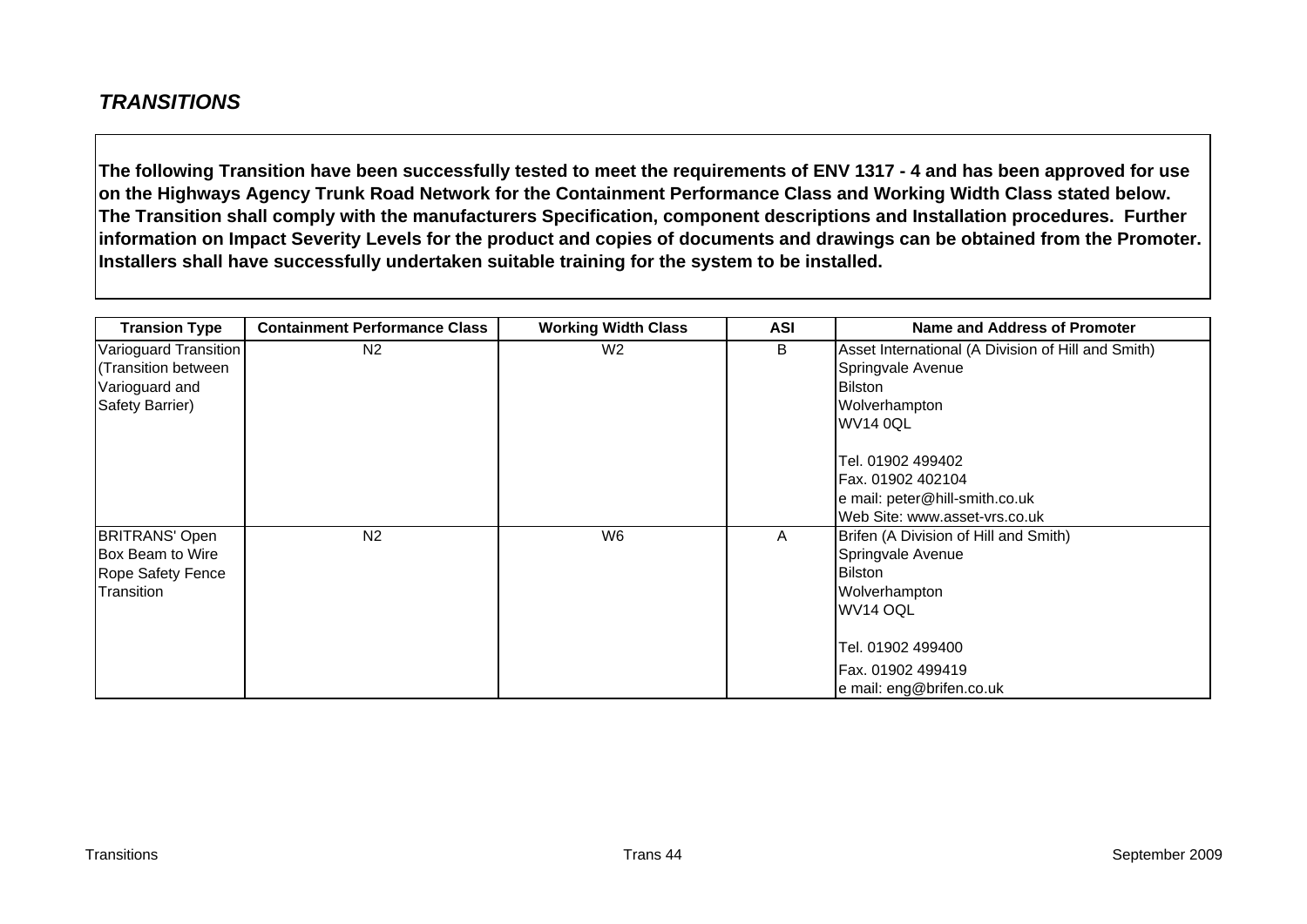| <b>Transion Type</b>                                                     | <b>Containment Performance Class</b> | <b>Working Width Class</b> | <b>ASI</b> | <b>Name and Address of Promoter</b>                                                                                                                                           |
|--------------------------------------------------------------------------|--------------------------------------|----------------------------|------------|-------------------------------------------------------------------------------------------------------------------------------------------------------------------------------|
| Vetex N2W2 Safety<br>Fence to Protect 365<br>N2W3 or N2W4<br>Transition  | N <sub>2</sub>                       | W3                         | B          | Corus CEP<br>Corus Distribution & Building Systems<br><b>Llanwern Works</b><br>Newport<br><b>NP194QZ</b><br>Tel. 01633 290011 (CEP Sales)<br>e mail: saferoads@corusgroup.com |
| Protect 365 N2 Safety<br>Fence to Protect 365<br>N2 Parapet transition   | N <sub>2</sub>                       | W <sub>3</sub>             | B          | Corus Tubes<br><b>PO Box 101</b><br><b>Weldon Road</b><br>Corby<br><b>Northants</b><br><b>NN17 5UA</b><br>Tel. 01536 402121<br>e mail: corustubes@corusgroup.com              |
| Protect 365 H4a<br>Parapet to Protect<br>365 N2 Parapet<br>Transition    | N <sub>2</sub>                       | W <sub>2</sub>             | B          | Corus Tubes<br><b>PO Box 101</b><br><b>Weldon Road</b><br>Corby<br><b>Northants</b><br><b>NN17 5UA</b><br>Tel. 01536 402121<br>e mail: corustubes@corusgroup.com              |
| Vetex N2 Safety<br>Fence to Protect 365<br>N2 Safety Fence<br>Transition | N <sub>2</sub>                       | W <sub>2</sub>             | B          | <b>Corus Tubes</b><br><b>PO Box 101</b><br><b>Weldon Road</b><br>Corby<br><b>Northants</b><br><b>NN17 5UA</b><br>Tel. 01536 402121<br>e mail: corustubes@corusgroup.com       |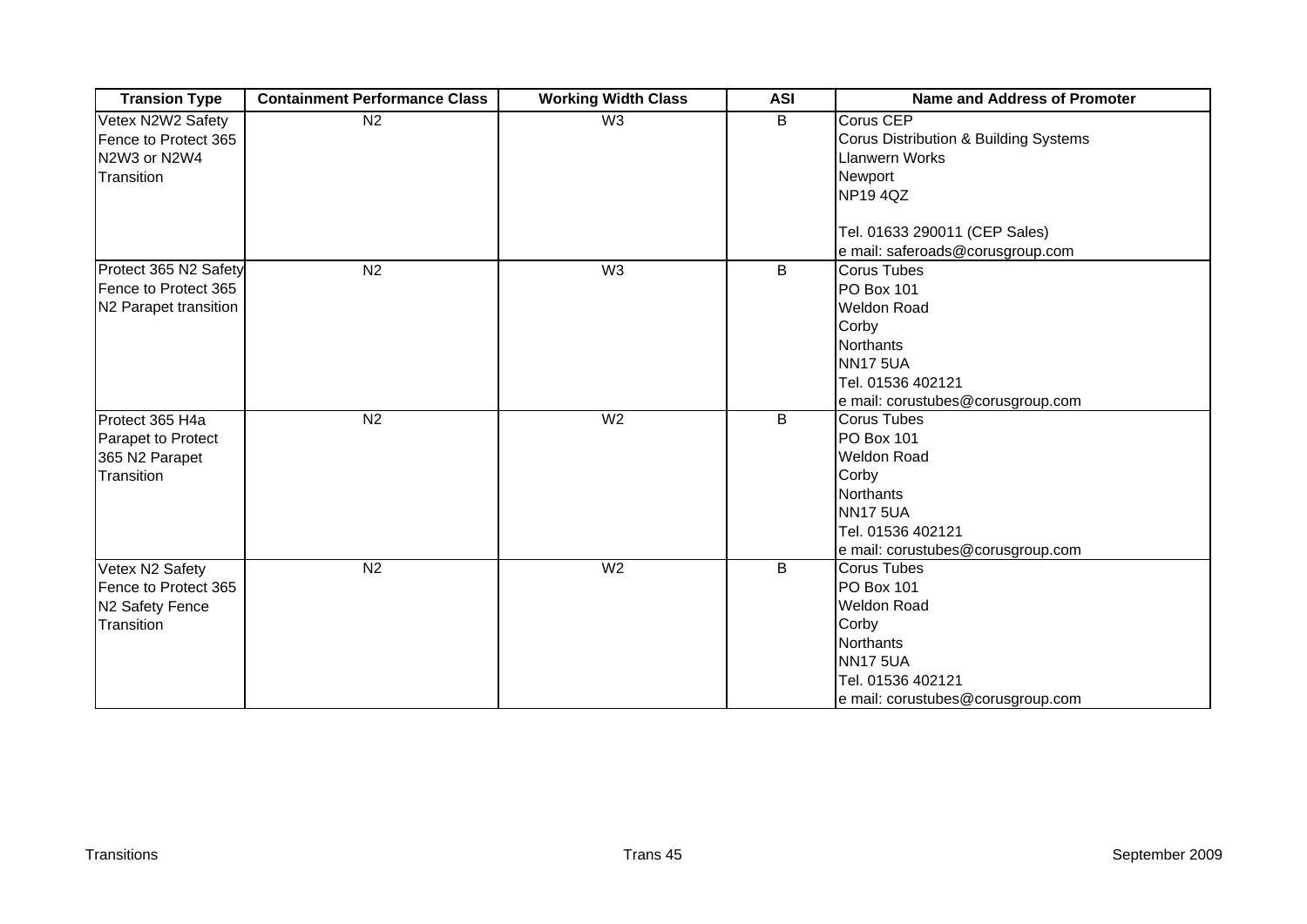| <b>Transion Type</b> | <b>Containment Performance Class</b> | <b>Working Width Class</b> | <b>ASI</b>     | <b>Name and Address of Promoter</b> |
|----------------------|--------------------------------------|----------------------------|----------------|-------------------------------------|
| <b>DB SafeLink</b>   | H2                                   | W <sub>4</sub>             | $\overline{C}$ | Delta Bloc Europa GMBH              |
| Transition (DB100S   |                                      |                            |                | A-2700 Wiener Neustadt              |
| to DB90 Step)        |                                      |                            |                | Postfach 154                        |
|                      |                                      |                            |                | Austria                             |
|                      |                                      |                            |                | Tel. +43(0) 57715/470-115           |
|                      |                                      |                            |                | Fax. +43(0) 57715/470-474           |
|                      |                                      |                            |                | email: Thomas.Edl@deltabloc.com     |
| Tranzflex 110 N2     | N <sub>1</sub>                       | W <sub>2</sub>             | B              | Hill and Smith Ltd.                 |
| Flexbeam to N1 W1    |                                      |                            |                | Springvale Avenue                   |
| VGSN 500 Parapet     |                                      |                            |                | <b>Bilston</b>                      |
| Transition           |                                      |                            |                | Wolverhampton                       |
|                      |                                      |                            |                | WV 0QL                              |
|                      |                                      |                            |                |                                     |
|                      |                                      |                            |                | Tel. 01902 499400                   |
|                      |                                      |                            |                | Fax: 01902 499419                   |
|                      |                                      |                            |                | e mail: steve@hill-smith.co.uk      |
|                      |                                      |                            |                | Web site: www.hill-smith.co.uk      |
| Tranzflex 120 N2     | N <sub>2</sub>                       | W <sub>2</sub>             | $\overline{B}$ | Hill and Smith Ltd.                 |
| Flexbeam to N2 W1    |                                      |                            |                | Springvale Avenue                   |
| VGSN 1000 Parapet    |                                      |                            |                | <b>Bilston</b>                      |
| Transition           |                                      |                            |                | Wolverhampton                       |
|                      |                                      |                            |                | WV 0QL                              |
|                      |                                      |                            |                |                                     |
|                      |                                      |                            |                | Tel. 01902 499400                   |
|                      |                                      |                            |                | Fax: 01902 499419                   |
|                      |                                      |                            |                | e mail: steve@hill-smith.co.uk      |
|                      |                                      |                            |                | Web site: www.hill-smith.co.uk      |
| Tranzflex 130 N2     | $\overline{N1}$                      | W <sub>2</sub>             | $\overline{B}$ | Hill and Smith Ltd.                 |
| Flexbeam to N1 W2    |                                      |                            |                | Springvale Avenue                   |
| VGAN 500 Parapet     |                                      |                            |                | <b>Bilston</b>                      |
| Transition           |                                      |                            |                | Wolverhampton                       |
|                      |                                      |                            |                | WV 0QL                              |
|                      |                                      |                            |                | Tel. 01902 499400                   |
|                      |                                      |                            |                | Fax: 01902 499419                   |
|                      |                                      |                            |                | e mail: steve@hill-smith.co.uk      |
|                      |                                      |                            |                | Web site: www.hill-smith.co.uk      |
|                      |                                      |                            |                |                                     |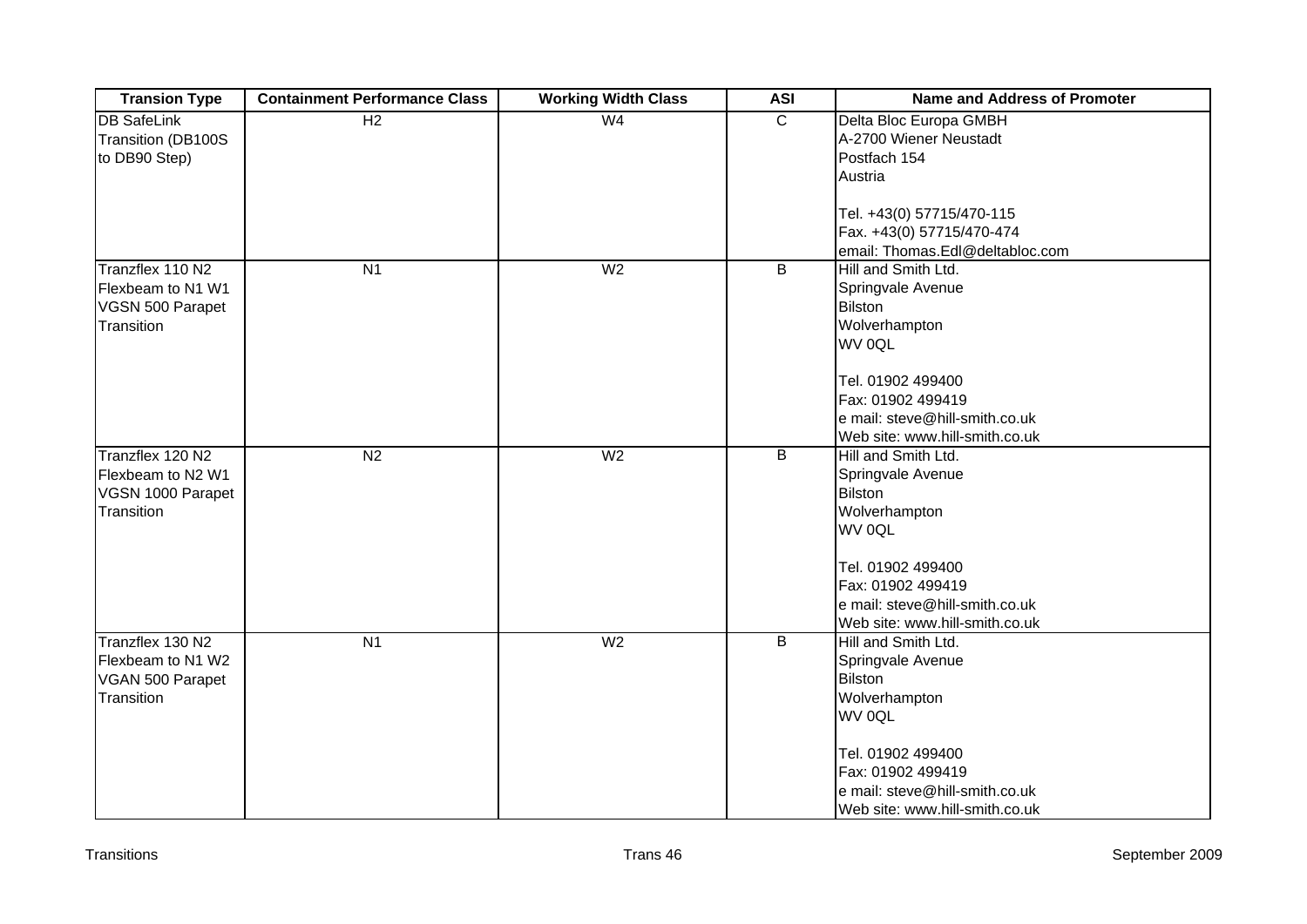| <b>Transion Type</b>   | <b>Containment Performance Class</b> | <b>Working Width Class</b> | <b>ASI</b> | <b>Name and Address of Promoter</b> |
|------------------------|--------------------------------------|----------------------------|------------|-------------------------------------|
| Tranzflex 140 N2       | N <sub>2</sub>                       | $\overline{W}$             | B          | Hill and Smith Ltd.                 |
| Flexbeam to N2 W2      |                                      |                            |            | Springvale Avenue                   |
| VGAN 1000 Parapet      |                                      |                            |            | <b>Bilston</b>                      |
| Transition             |                                      |                            |            | Wolverhampton                       |
|                        |                                      |                            |            | WV 0QL                              |
|                        |                                      |                            |            |                                     |
|                        |                                      |                            |            | Tel. 01902 499400                   |
|                        |                                      |                            |            | Fax: 01902 499419                   |
|                        |                                      |                            |            | e mail: steve@hill-smith.co.uk      |
|                        |                                      |                            |            | Web site: www.hill-smith.co.uk      |
| Tranzflex 150 N2       | N <sub>2</sub>                       | W <sub>2</sub>             | Refer to   | Hill and Smith Ltd.                 |
| Flexbeam to H2 W3      |                                      |                            | Promotor   | Springvale Avenue                   |
| VGSH 2000 Parapet      |                                      |                            |            | <b>Bilston</b>                      |
| Transition             |                                      |                            |            | Wolverhampton                       |
|                        |                                      |                            |            | WV 0QL                              |
|                        |                                      |                            |            |                                     |
|                        |                                      |                            |            | Tel. 01902 499400                   |
|                        |                                      |                            |            | Fax: 01902 499419                   |
|                        |                                      |                            |            | e mail: steve@hill-smith.co.uk      |
|                        |                                      |                            |            | Web site: www.hill-smith.co.uk      |
| Tranzflex 160 N2       | $\overline{N2}$                      | W <sub>2</sub>             | Refer to   | Hill and Smith Ltd.                 |
| Flexbeam to H4a W3     |                                      |                            | Promotor   | Springvale Avenue                   |
| <b>V6Guard Parapet</b> |                                      |                            |            | <b>Bilston</b>                      |
| Transition             |                                      |                            |            | Wolverhampton                       |
|                        |                                      |                            |            | WV 0QL                              |
|                        |                                      |                            |            | Tel. 01902 499400                   |
|                        |                                      |                            |            | Fax: 01902 499419                   |
|                        |                                      |                            |            | e mail: steve@hill-smith.co.uk      |
|                        |                                      |                            |            | Web site: www.hill-smith.co.uk      |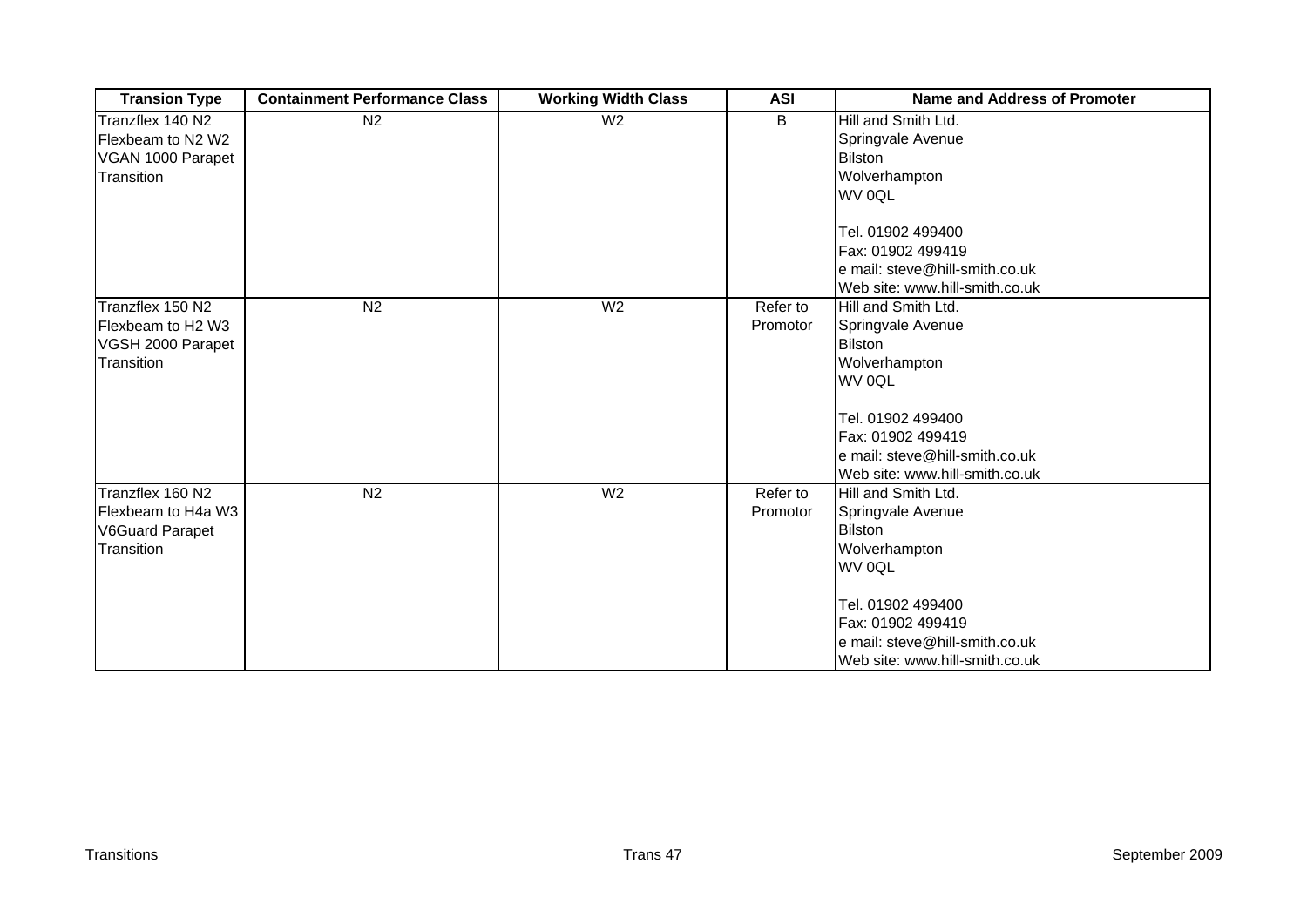| <b>Transion Type</b>                                                                                                 | <b>Containment Performance Class</b> | <b>Working Width Class</b> | <b>ASI</b> | <b>Name and Address of Promoter</b>                                                                                                                                                                                   |
|----------------------------------------------------------------------------------------------------------------------|--------------------------------------|----------------------------|------------|-----------------------------------------------------------------------------------------------------------------------------------------------------------------------------------------------------------------------|
| Tranzflex 200 N2 W4<br>Double sided<br>FlexBeam to H2 W5<br>Double sided Bri-Flex<br>Transition                      | $\overline{N2}$                      | W <sub>3</sub>             | B          | Hill and Smith Ltd.<br>Springvale Avenue<br><b>Bilston</b><br>Wolverhampton<br>WV 0QL<br>Tel. 01902 499400<br>Fax: 01902 499419<br>e mail: steve@hill-smith.co.uk<br>Web site: www.hill-smith.co.uk                   |
| <b>Balmerflex Transition</b><br>(H2W1 Balmerguard<br>parapet to N2W4<br>safety fence)                                | N <sub>2</sub>                       | W <sub>4</sub>             | B          | SafeRoad BLG Ltd.<br>Dragonby Vale<br><b>Enterprise Park</b><br>Mannaberg Way<br>Scunthorpe<br>North Lincolnshire<br><b>DN15 8XF</b><br>Tel. 01724 289119<br>Fax. 01724 281478<br>email: john.smith@saferoadblg.co.uk |
| TSS Vario -<br><b>Transition between</b><br>German B-profile<br>safety fence and TSS<br>Softbaer concrete<br>barrier | H <sub>2</sub>                       | $W_5$                      | B          | Technische Sichereits-Systeme (TSS) GmbH<br>Alfred Schutte-Allee 10<br>D-50679 Cologne<br>Germany<br>Tel. +49 221 980601<br>Fax. 49 221 9806490<br>e mail: edouard.cuijpers@tss-koeln.de                              |

**Transitions detailed in the NPSBS (Revision 1) are deemed acceptable for use on the Highways Agency Trunk Road Network, without the need for a Departure from Standard submission, as they have proven in-service use over a number of years. Please contact Promoter's of DROBB, OBB and TCB listed in the Safety Barrier Section for further information.**

#### **[END OF TRANSITION SECTION - RETURN TO CONTENTS](#page-0-0)**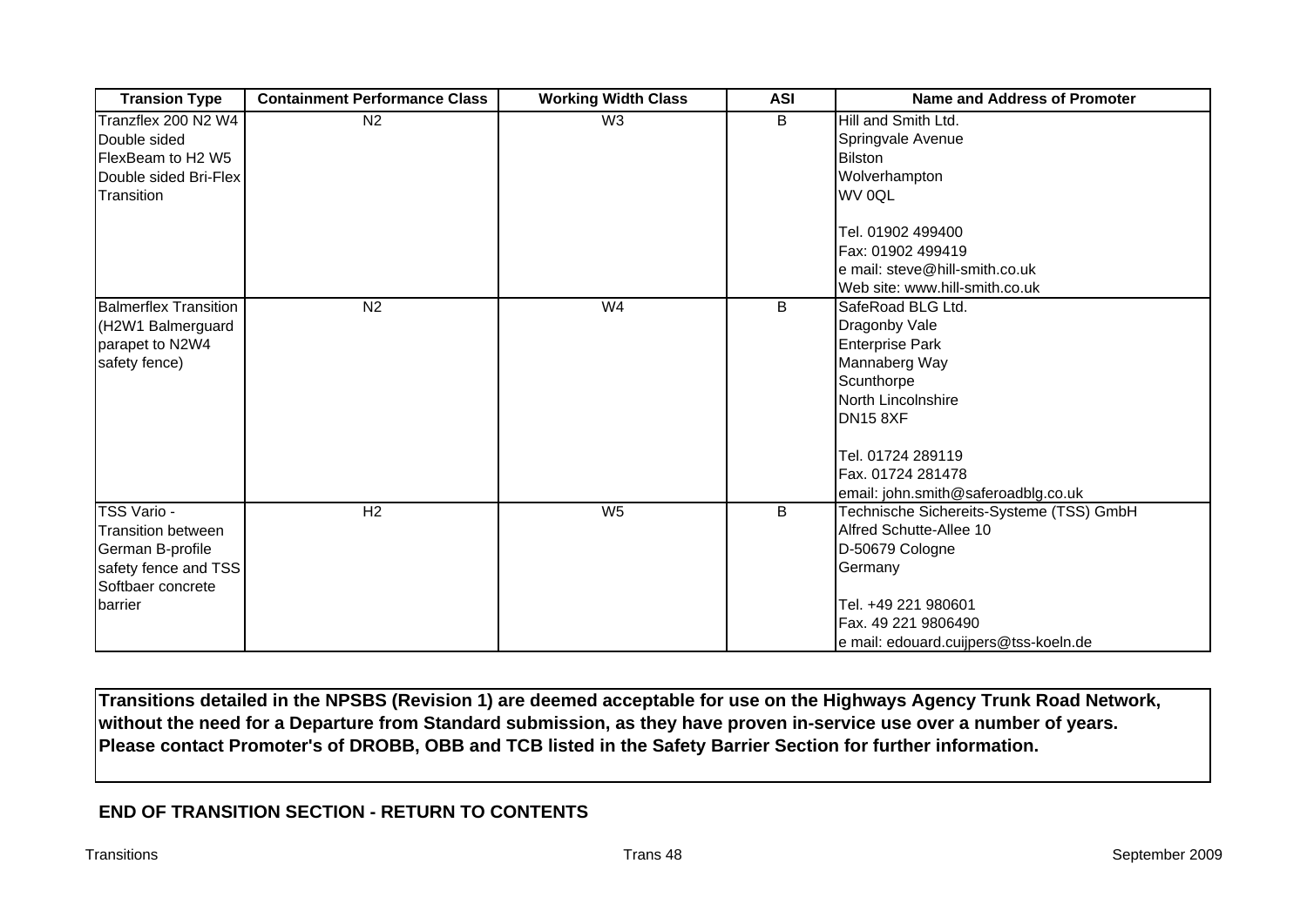## <span id="page-50-0"></span>*MISCELLANEOUS*

**The following products have been accepted for use on the Highways Agency Road Network.**

| <b>Product</b>                  | <b>Comments</b>                              | <b>ASI</b>     | <b>Name and Address of Promoter</b> |
|---------------------------------|----------------------------------------------|----------------|-------------------------------------|
| <b>BIKEGUARD</b>                | BIKEGUARD may be fitted to any UK system     | A              | Highway Care Ltd.                   |
| (Motorcyclist Protection System | listed in the Non-Proprietary Safety Barrier |                | The Highlands                       |
| fitted to safety barriers)      | Systems (NPSBS). It may also be fitted to    |                | Detling Hill                        |
|                                 | any other system in the Highways Agency      |                | Detling                             |
|                                 | Approved Road Restraint System List          |                | Maidstone                           |
|                                 | providing that Highway Care Limited first    |                | Kent                                |
|                                 | obtains the approval of the                  |                | ME <sub>14</sub> 3HT                |
|                                 | Promoter/Manufacturer of the safety barrier  |                |                                     |
|                                 | system BIKEGUARD is to be attached to.       |                | Tel. 01622 734215                   |
|                                 |                                              |                | Fax. 01622 735106                   |
|                                 |                                              |                | e mail: info@highwaycare.co.uk      |
|                                 |                                              |                | Web site: www.highwaycare.co.uk     |
| FlexGuard                       | Motorcyclist Protection System fitted to     |                | As per the host Hill and Smith Ltd. |
| (Motorcyclist Protection System | FlexBeam/FlexBeam Plus (both single and      | safety barrier | Springvale Avenue                   |
| fitted to safety barriers)      | double sided versions of these systems), the |                | Bilston                             |
|                                 | Hill and Smith H1/H2 safety barrier, and the |                | Wolverhampton                       |
|                                 | Briflex vehicle restraint system.            |                | WV 0QL                              |
|                                 |                                              |                |                                     |
|                                 |                                              |                | Tel. 01902 499400                   |
|                                 |                                              |                | Fax: 01902 499419                   |
|                                 |                                              |                | e mail: steve@hill-smith.co.uk      |
|                                 |                                              |                | Web site: www.hill-smith.co.uk      |

## **[END OF MISCELLANEOUS SECTION - RETURN TO CONTENTS](#page-0-0)**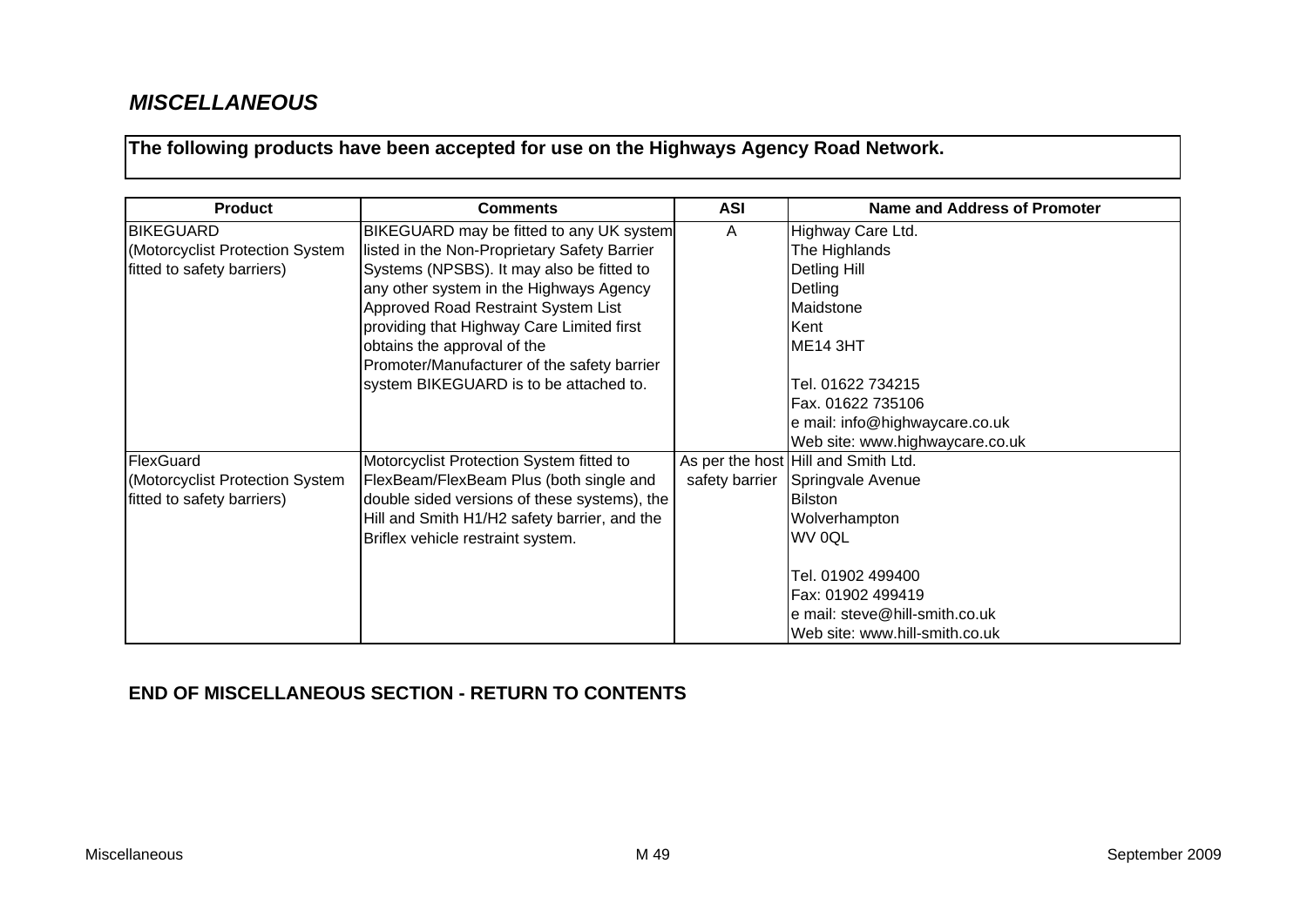## <span id="page-51-0"></span>*CRASH CUSHIONS*

**The following Crash Cushions have been successfully tested to meet the requirements of BS EN 1317 - 3 and have been approved for use on the Highways Agency Trunk Road Network for the Performance Level and Zone Classes stated below.** 

**Please note: that all safety barriers must be installed by qualified personnel in accordance with sector scheme 2B.** 

**The Crash Cushions shall comply with the manufacturers Specification, component descriptions and Installation procedures. Copies of documents and drawings can be obtained from the Promoter.**

| <b>Crash Cushion</b>        | <b>Performance Level</b> | <b>Zone Classes</b>                                         | <b>ASI</b> | <b>Name and Address of Promoter</b>                | <b>CE Marked</b> |
|-----------------------------|--------------------------|-------------------------------------------------------------|------------|----------------------------------------------------|------------------|
| Euro - Tracc Re-Directional | 110kph                   | Re - Direction Zone Class - Z1                              | A          | Asset International (A Division of Hill and Smith) |                  |
| and Bi-Directional Crash    |                          |                                                             |            | Springvale Avenue                                  |                  |
| Cushion                     |                          | Lateral Displacement Zone Class - D1                        |            | <b>Bilston</b>                                     |                  |
|                             | (For use on roads with   |                                                             |            | Wolverhampton                                      |                  |
|                             | a speed limit greater    |                                                             |            | <b>WV14 0QL</b>                                    |                  |
|                             | than 50mph)              |                                                             |            |                                                    |                  |
|                             |                          |                                                             |            | Tel. 01902 499402                                  |                  |
|                             |                          |                                                             |            | Fax. 01902 402104                                  |                  |
|                             |                          |                                                             |            | e mail: peter@hill-smith.co.uk                     |                  |
|                             |                          |                                                             |            | Web Site: www.asset-vrs.co.uk                      |                  |
| Vecu-Stop Re-Directional    | 110kph                   | Re - Direction Zone Class - Z4                              | B          | Asset International (A Division of Hill and Smith) |                  |
| land Uni-Directional Crash  |                          |                                                             |            | Springvale Avenue                                  |                  |
| Cushion - Model 2.14P and   |                          | (For use on roads with Lateral Displacement Zone Class - D1 |            | <b>Bilston</b>                                     |                  |
| Model 4.14T                 | a speed limit greater    |                                                             |            | Wolverhampton                                      |                  |
|                             | than 50mph)              |                                                             |            | <b>WV14 0QL</b>                                    |                  |
|                             |                          |                                                             |            | Tel. 01902 499402                                  |                  |
|                             |                          |                                                             |            | Fax. 01902 402104                                  |                  |
|                             |                          |                                                             |            | e mail: peter@hill-smith.co.uk                     |                  |
|                             |                          |                                                             |            | Web Site: www.asset-vrs.co.uk                      |                  |
| Vecu-Stop Re-Directional    | 100kph                   | Re - Direction Zone Class - Z4                              | B          | Asset International (A Division of Hill and Smith) |                  |
| and Bi-Directional Crash    |                          |                                                             |            | Springvale Avenue                                  |                  |
| Cushion - Model 2.13P       |                          | (For use on roads with Lateral Displacement Zone Class - D1 |            | <b>Bilston</b>                                     |                  |
|                             | a speed limit of 50mph   |                                                             |            | Wolverhampton                                      |                  |
|                             | or less)                 |                                                             |            | <b>WV14 0QL</b>                                    |                  |
|                             |                          |                                                             |            |                                                    |                  |
|                             |                          |                                                             |            | Tel. 01902 499402                                  |                  |
|                             |                          |                                                             |            | Fax. 01902 402104                                  |                  |
|                             |                          |                                                             |            | e mail: peter@hill-smith.co.uk                     |                  |
|                             |                          |                                                             |            | Web Site: www.asset-vrs.co.uk                      |                  |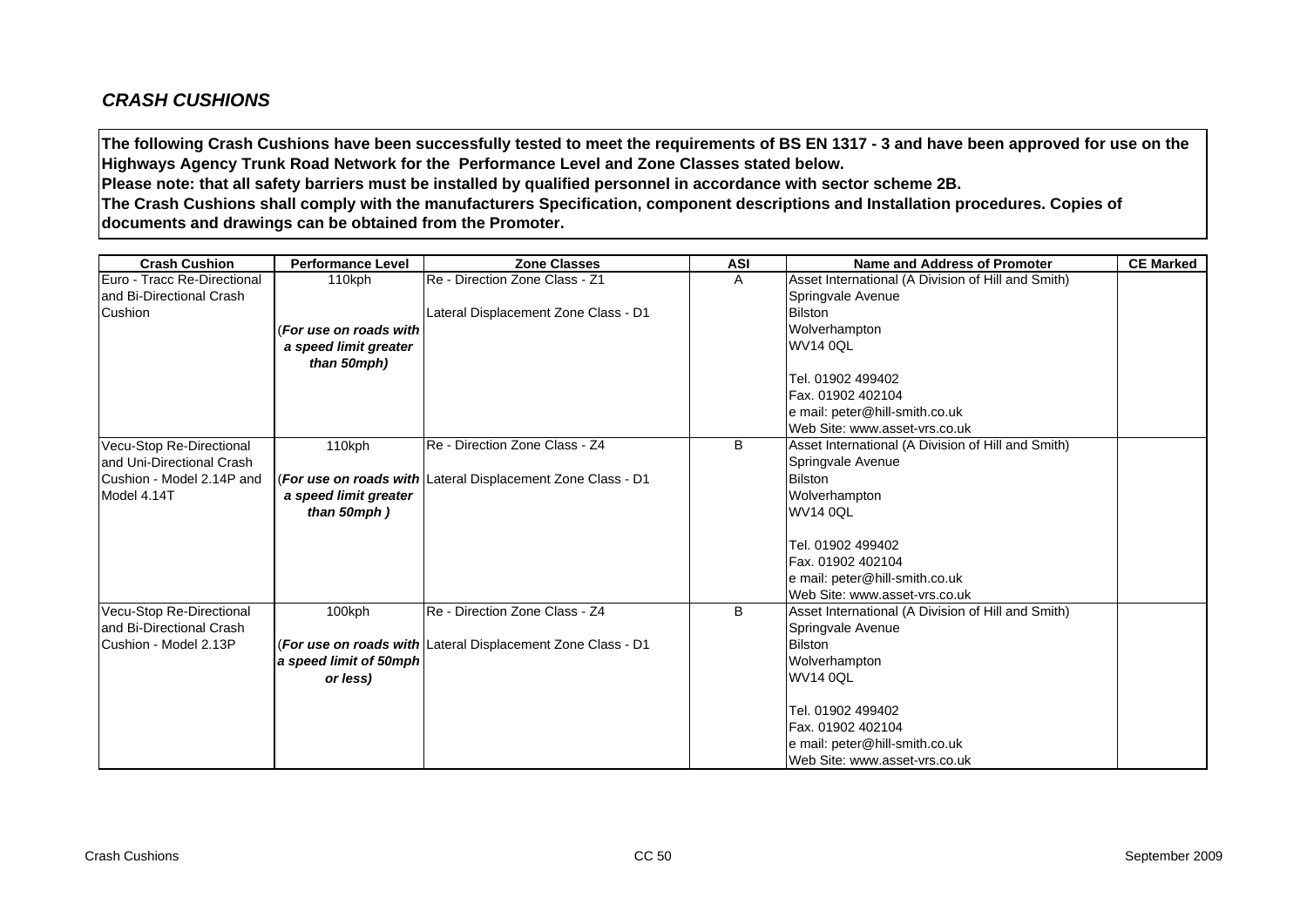| <b>Crash Cushion</b>                                 | <b>Performance Level</b> | Zone Classes                                                      | <b>ASI</b> | <b>Name and Address of Promoter</b>                                                           | <b>CE Marked</b> |
|------------------------------------------------------|--------------------------|-------------------------------------------------------------------|------------|-----------------------------------------------------------------------------------------------|------------------|
| Quadguard Re-Directional<br>and Bi-Directional Crash | 110kph                   | Re - Direction Zone Class - Z1                                    | B.         | Asset International (A Division of Hill and Smith)<br>Springvale Business and Industrial Park | <b>YES</b>       |
| Cushion (6 No. Energy                                |                          | Lateral Displacement Zone Class - D1                              |            | <b>Bilston</b>                                                                                |                  |
| absorbing cells)                                     | (For use on roads with   |                                                                   |            | Wolverhampton                                                                                 |                  |
|                                                      | a speed limit greater    |                                                                   |            | <b>WV14 0QL</b>                                                                               |                  |
|                                                      | than 50mph)              |                                                                   |            |                                                                                               |                  |
|                                                      |                          |                                                                   |            | Tel. 01902 499402                                                                             |                  |
|                                                      |                          |                                                                   |            | Fax. 01902 402104                                                                             |                  |
|                                                      |                          |                                                                   |            | e mail: Customer-Enquiry@asset.com                                                            |                  |
|                                                      |                          |                                                                   |            | Web Site: www.asset-vrs.co.uk                                                                 |                  |
| Quadguard Re-Directional                             | 100kph                   | Re - Direction Zone Class - Z1                                    | B          | Asset International (A Division of Hill and Smith)                                            | <b>YES</b>       |
| and Bi-Directional Crash                             |                          |                                                                   |            | Springvale Business and Industrial Park                                                       |                  |
| Cushion (4 No. Energy                                |                          | (For use on roads with Lateral Displacement Zone Class - D1       |            | <b>Bilston</b>                                                                                |                  |
| absorbing cells)                                     | a speed limit of 50mph   |                                                                   |            | Wolverhampton                                                                                 |                  |
|                                                      | or less)                 |                                                                   |            | <b>WV14 0QL</b>                                                                               |                  |
|                                                      |                          |                                                                   |            |                                                                                               |                  |
|                                                      |                          |                                                                   |            | Tel. 01902 499402                                                                             |                  |
|                                                      |                          |                                                                   |            | Fax. 01902 402104                                                                             |                  |
|                                                      |                          |                                                                   |            | e mail: Customer-Enquiry@asset.com                                                            |                  |
| Quest Bi-Directional and Re-                         | 110kph                   | Re - Direction Zone Class - Z2                                    | B          | Web Site: www.asset-vrs.co.uk<br>Asset International (A Division of Hill and Smith)           | <b>YES</b>       |
|                                                      |                          |                                                                   |            | Springvale Business and Industrial Park                                                       |                  |
| <b>Directional Crash Cushion</b>                     |                          |                                                                   |            | <b>Bilston</b>                                                                                |                  |
|                                                      | a speed limit greater    | <b>For use on roads with Lateral Displacement Zone Class - D2</b> |            | Wolverhampton                                                                                 |                  |
|                                                      |                          |                                                                   |            | <b>WV14 0QL</b>                                                                               |                  |
|                                                      | than 50mph)              |                                                                   |            |                                                                                               |                  |
|                                                      |                          |                                                                   |            | Tel. 01902 499402                                                                             |                  |
|                                                      |                          |                                                                   |            | Fax. 01902 402104                                                                             |                  |
|                                                      |                          |                                                                   |            | e mail: Customer-Enquiry@asset.com                                                            |                  |
|                                                      |                          |                                                                   |            | Web Site: www.asset-vrs.co.uk                                                                 |                  |
| TAU Bi-Directional and Re-                           | 100kph                   | Re - Direction Zone Class - Z1                                    | B          | Highway Care Ltd.                                                                             |                  |
| Directional family of Crash                          |                          |                                                                   |            | The Highlands                                                                                 |                  |
| <b>Cushions</b>                                      |                          | (For use on roads with Lateral Displacement Zone Class - D1       |            | <b>Detling Hill</b>                                                                           |                  |
|                                                      | a speed limit of 50mph   |                                                                   |            | Detling                                                                                       |                  |
|                                                      | or less)                 |                                                                   |            | Maidstone                                                                                     |                  |
|                                                      |                          |                                                                   |            | Kent                                                                                          |                  |
|                                                      |                          |                                                                   |            | <b>ME14 3HT</b>                                                                               |                  |
|                                                      |                          |                                                                   |            |                                                                                               |                  |
|                                                      |                          |                                                                   |            | Tel. 01622 734215                                                                             |                  |
|                                                      |                          |                                                                   |            | Fax. 01622 735106                                                                             |                  |
|                                                      |                          |                                                                   |            | e mail: info@highwaycare.co.uk                                                                |                  |
|                                                      |                          |                                                                   |            | Web site: www.highwaycare.co.uk                                                               |                  |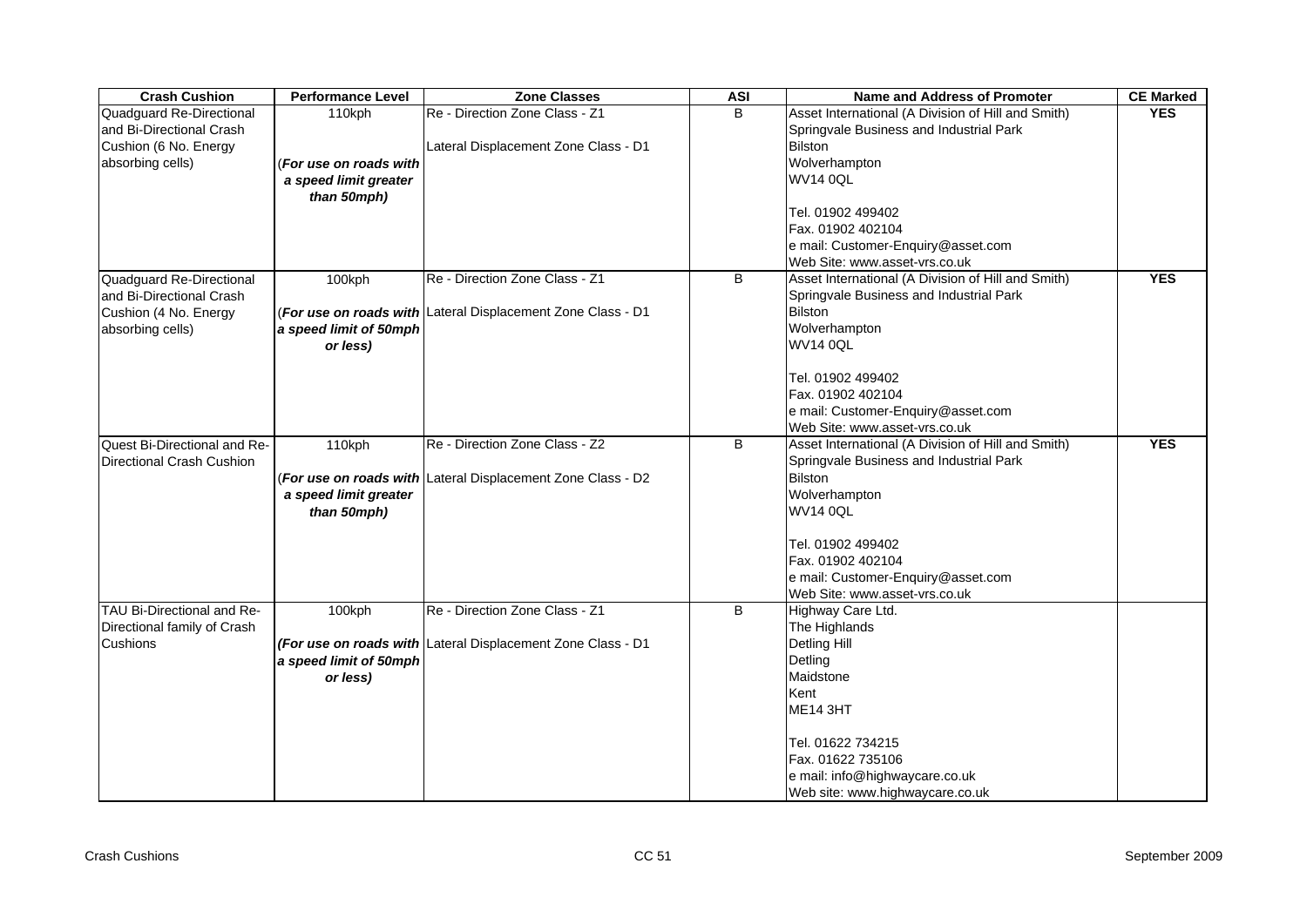| <b>Crash Cushion</b>                | <b>Performance Level</b> | <b>Zone Classes</b>                                         | ASI | Name and Address of Promoter    | <b>CE Marked</b> |
|-------------------------------------|--------------------------|-------------------------------------------------------------|-----|---------------------------------|------------------|
| <b>TAU-B Bi-Directional and Re-</b> | 110kph                   | IRe - Direction Zone Class - Z1                             | B   | Highway Care Ltd.               |                  |
| Directional Family of Crash         |                          |                                                             |     | The Highlands                   |                  |
| <b>Cushions</b>                     |                          | (For use on roads with Lateral Displacement Zone Class - D1 |     | Detling Hill                    |                  |
|                                     | a speed limit greater    |                                                             |     | Detling                         |                  |
|                                     | than 50mph)              |                                                             |     | Maidstone                       |                  |
|                                     |                          |                                                             |     | <b>I</b> Kent                   |                  |
|                                     |                          |                                                             |     | <b>ME14 3HT</b>                 |                  |
|                                     |                          |                                                             |     |                                 |                  |
|                                     |                          |                                                             |     | Tel. 01622 734215               |                  |
|                                     |                          |                                                             |     | <b>Fax. 01622 735106</b>        |                  |
|                                     |                          |                                                             |     | e mail: info@highwaycare.co.uk  |                  |
|                                     |                          |                                                             |     | Web site: www.highwaycare.co.uk |                  |

**[END OF CRASH CUSHION SECTION - RETURN TO CONTENTS](#page-0-0)**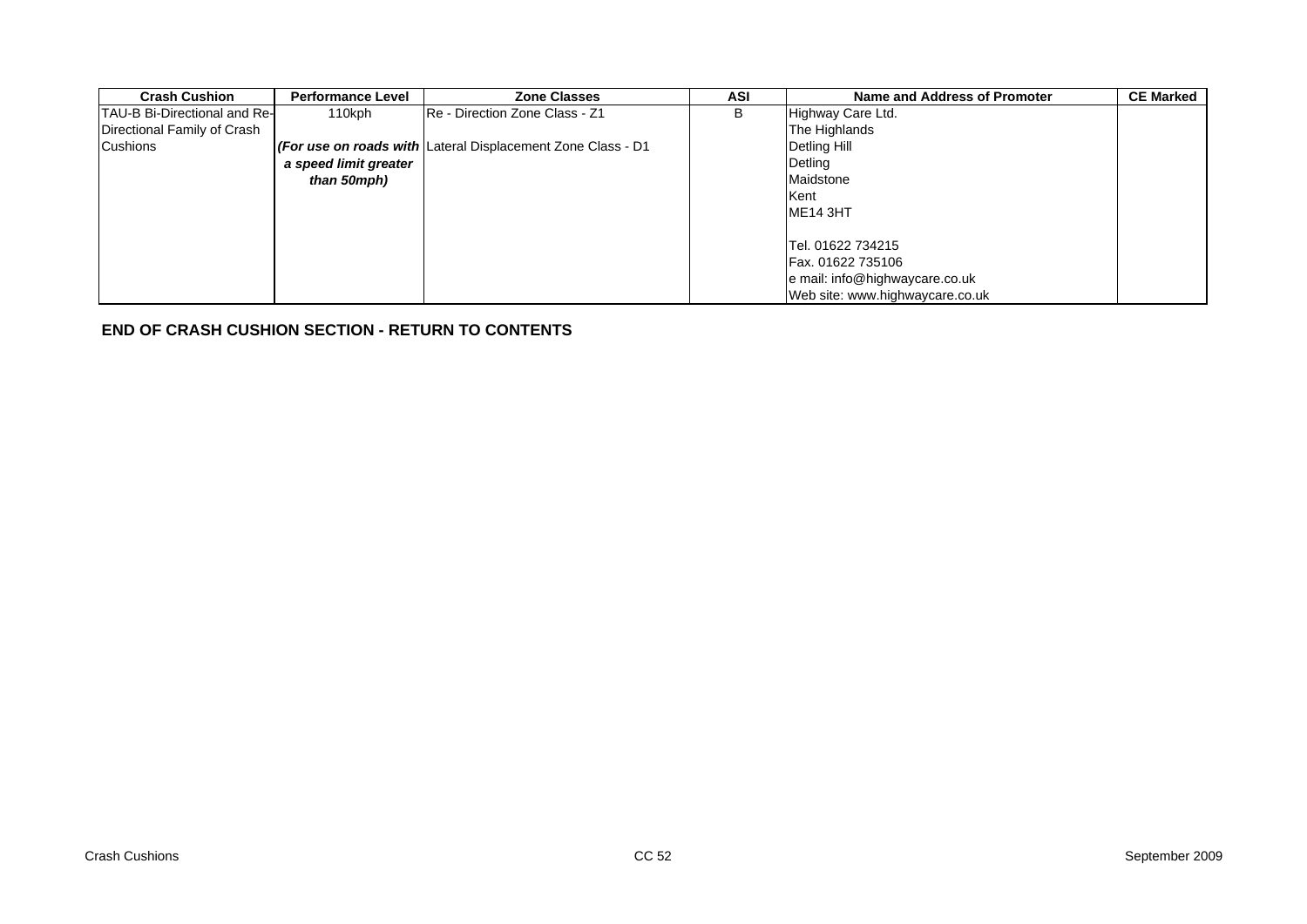## <span id="page-54-0"></span>*SAFETY BARRIER GATES*

**The following Safety Barrier Gates have been successfully tested to meet the requirements of BS EN 1317- 1 and 2 and DD ENV 1317 - 4 and have been approved for use on the Highways Agency Trunk Road Network for the Containment Performance Class and Working Width Class stated below.** 

**The Safety Barrier Gates shall comply with the manufacturers Specification, component descriptions and Installation procedures. Further information on Impact Severity Levels for the product and copies of documents and drawings can be obtained from the Promoter.**

**Installers shall have successfully undertaken suitable training for the system to be installed.**

| <b>Safety Barrier Gate</b> | <b>Containment Performance Class</b> | <b>Working Width Class</b> | ASI | Name and Address of Promoter                       |
|----------------------------|--------------------------------------|----------------------------|-----|----------------------------------------------------|
| <b>SOLOGUARD</b>           | H1                                   | W <sub>5</sub>             | B   | Asset International (A Division of Hill and Smith) |
| Emergency and              |                                      |                            |     | Springvale Avenue                                  |
|                            |                                      |                            |     |                                                    |
| Maintenance                |                                      |                            |     | <b>Bilston</b>                                     |
| <b>Crossing Point</b>      |                                      |                            |     | Wolverhampton                                      |
| System                     |                                      |                            |     | <b>WV14 0QL</b>                                    |
|                            |                                      |                            |     |                                                    |
|                            |                                      |                            |     | Tel. 01902 499402                                  |
|                            |                                      |                            |     | Fax. 01902 402104                                  |
|                            |                                      |                            |     | e mail: peter@hill-smith.co.uk                     |
|                            |                                      |                            |     | Web Site: www.asset-vrs.co.uk                      |
| <b>Gateguard Removal</b>   | H <sub>2</sub>                       | W7                         | В   | SafeRoad BLG Ltd.                                  |
| <b>Barrier System</b>      |                                      |                            |     | Dragonby Vale                                      |
|                            |                                      |                            |     | <b>Enterprise Park</b>                             |
|                            |                                      |                            |     | Manaberg Way                                       |
|                            |                                      |                            |     | Scunthorpe                                         |
|                            |                                      |                            |     | North Lincolnshire                                 |
|                            |                                      |                            |     | <b>DN15 8XF</b>                                    |
|                            |                                      |                            |     | Tel. 01724 289119                                  |
|                            |                                      |                            |     | e mail: phil.jones@saferoadblg.co.uk               |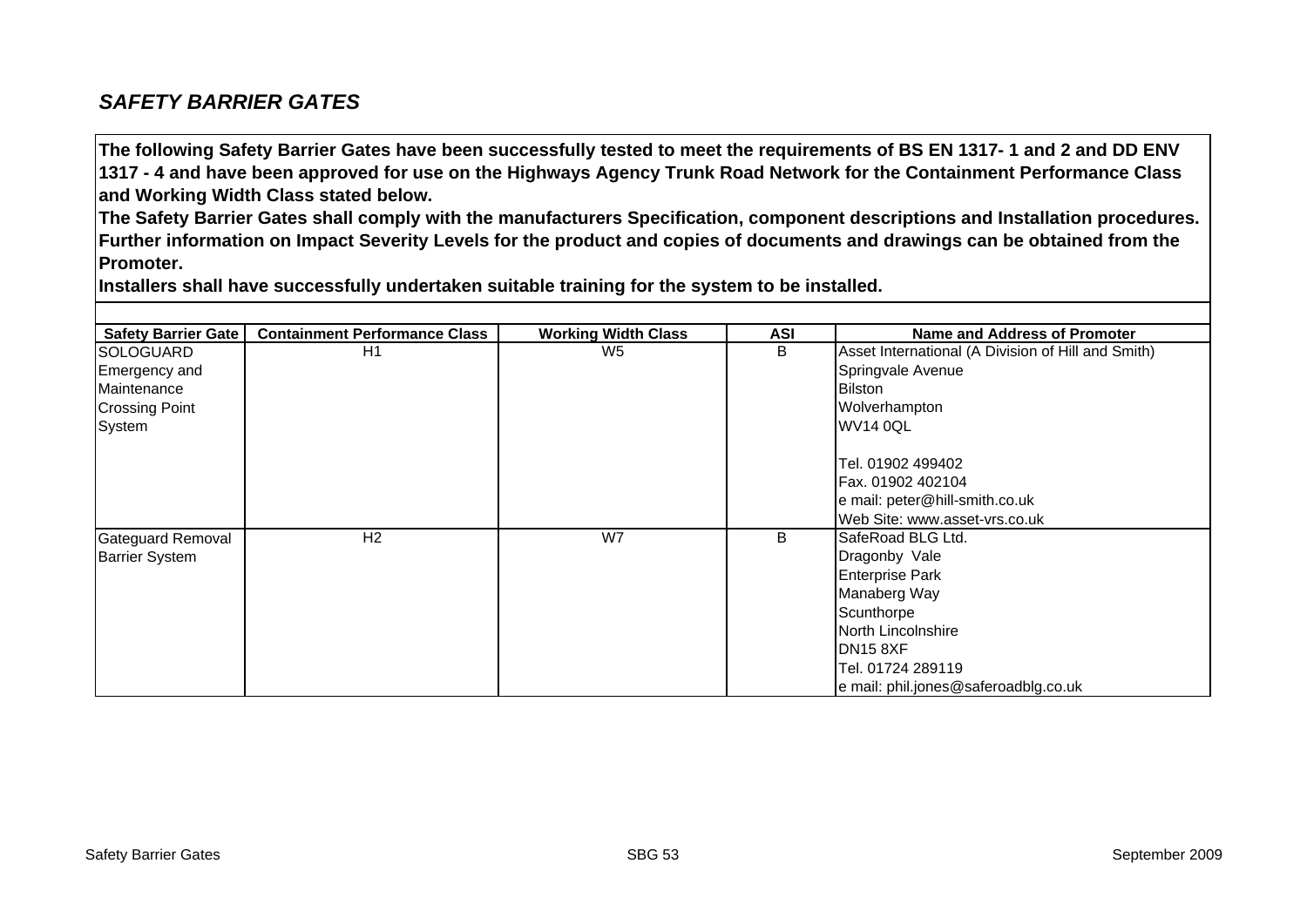| Safety Barrier Gate | <b>Containment Performance Class</b> | <b>Working Width Class</b> | ASI | Name and Address of Promoter    |
|---------------------|--------------------------------------|----------------------------|-----|---------------------------------|
| S-A-B Class H2 Gate | N <sub>2</sub> and H <sub>2</sub>    | W6.                        | A   | Snoline spa, represented by:    |
| (For emergency and  |                                      |                            |     | Highway Care Ltd.               |
| Imaintenance cross  |                                      |                            |     | The Highlands                   |
| over points)        |                                      |                            |     | Detling Hill                    |
|                     |                                      |                            |     | Detling Hill                    |
|                     |                                      |                            |     | Maidstone                       |
|                     |                                      |                            |     | <b>Kent</b>                     |
|                     |                                      |                            |     | ME <sub>14</sub> 3HT            |
|                     |                                      |                            |     |                                 |
|                     |                                      |                            |     | Tel. 01622 734215               |
|                     |                                      |                            |     | Fax. 01622 735106               |
|                     |                                      |                            |     | e mail: info@highwaycare.co.uk  |
|                     |                                      |                            |     | Web site: www.highwaycare.co.uk |

**The following Safety Barrier Gates have the same profile and performance characteristics of their compliant BS EN 1317 safety barriers which have been tested to meet the requirements of BS EN 1317 - 1 and 2 and are deemed acceptable for use on the Highways Agency Trunk Road Network for the Containment Performance Class and Working Width Class stated below. The Safety Barrier Gates shall comply with the manufacturers Specification, component descriptions and Installation procedures. Further information on Impact Severity Levels for the product and copies of documents and drawings can be obtained from the Promoter.**

| <b>Steel Step Corridor</b> | H <sub>2</sub> | W <sub>2</sub> | Refer to | Asset International (A Division of Hill and Smith) |
|----------------------------|----------------|----------------|----------|----------------------------------------------------|
| System (For                |                |                | Promoter | Springvale Avenue                                  |
| Emergency and              |                |                |          | <b>Bilston</b>                                     |
| Maintenance                |                |                |          | Wolverhampton                                      |
| <b>Crossing Points)</b>    |                |                |          | <b>WV14 0QL</b>                                    |
|                            |                |                |          |                                                    |
|                            |                |                |          | Tel. 01902 499402                                  |
|                            |                |                |          | Fax. 01902 402104                                  |
|                            |                |                |          | e mail: peter@hill-smith.co.uk                     |
|                            |                |                |          | Web Site: www.asset-vrs.co.uk                      |